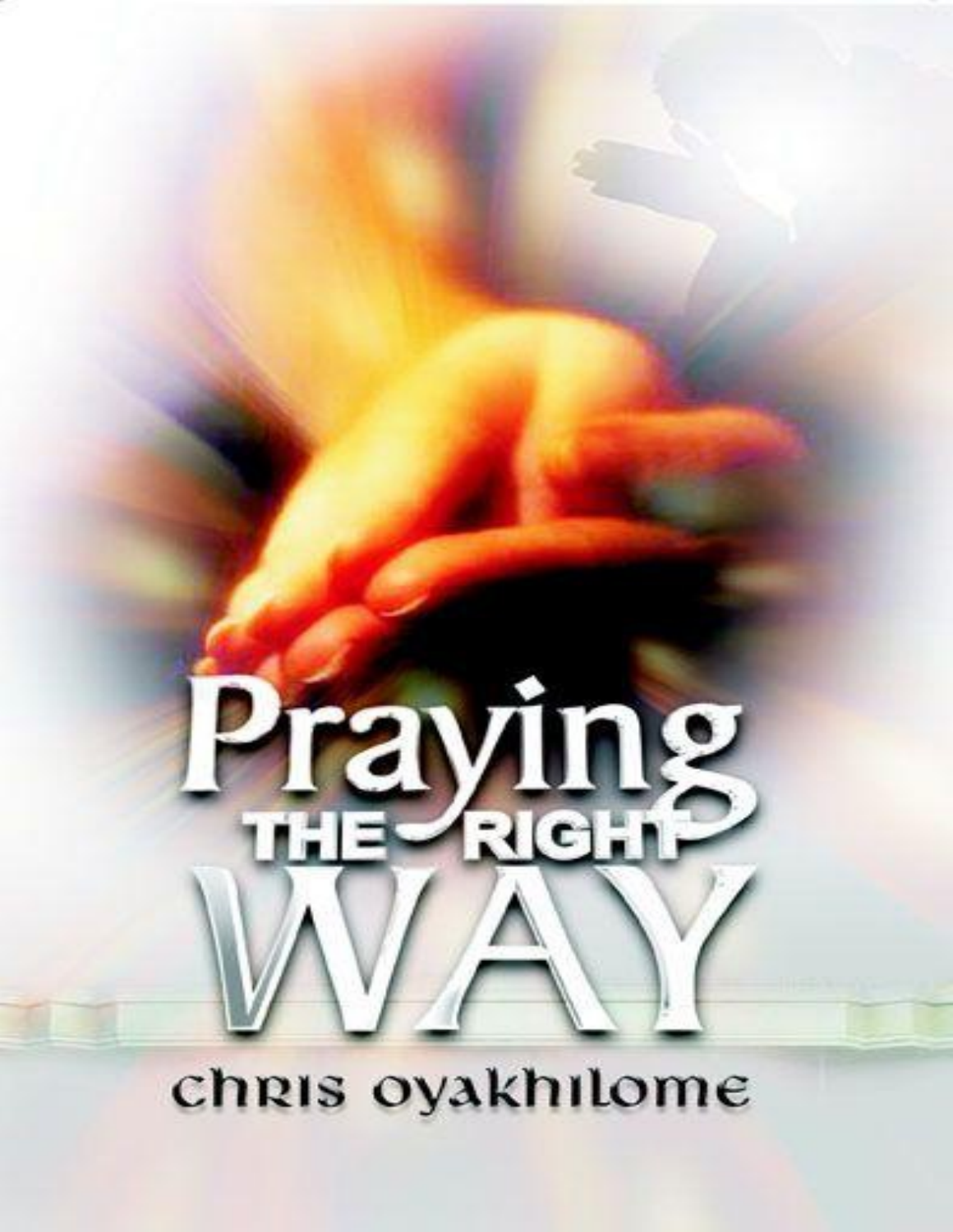

**The Right Way** 

**I S B N** – **9 7 8 - 3 7 8 6 6 - 0 - 1**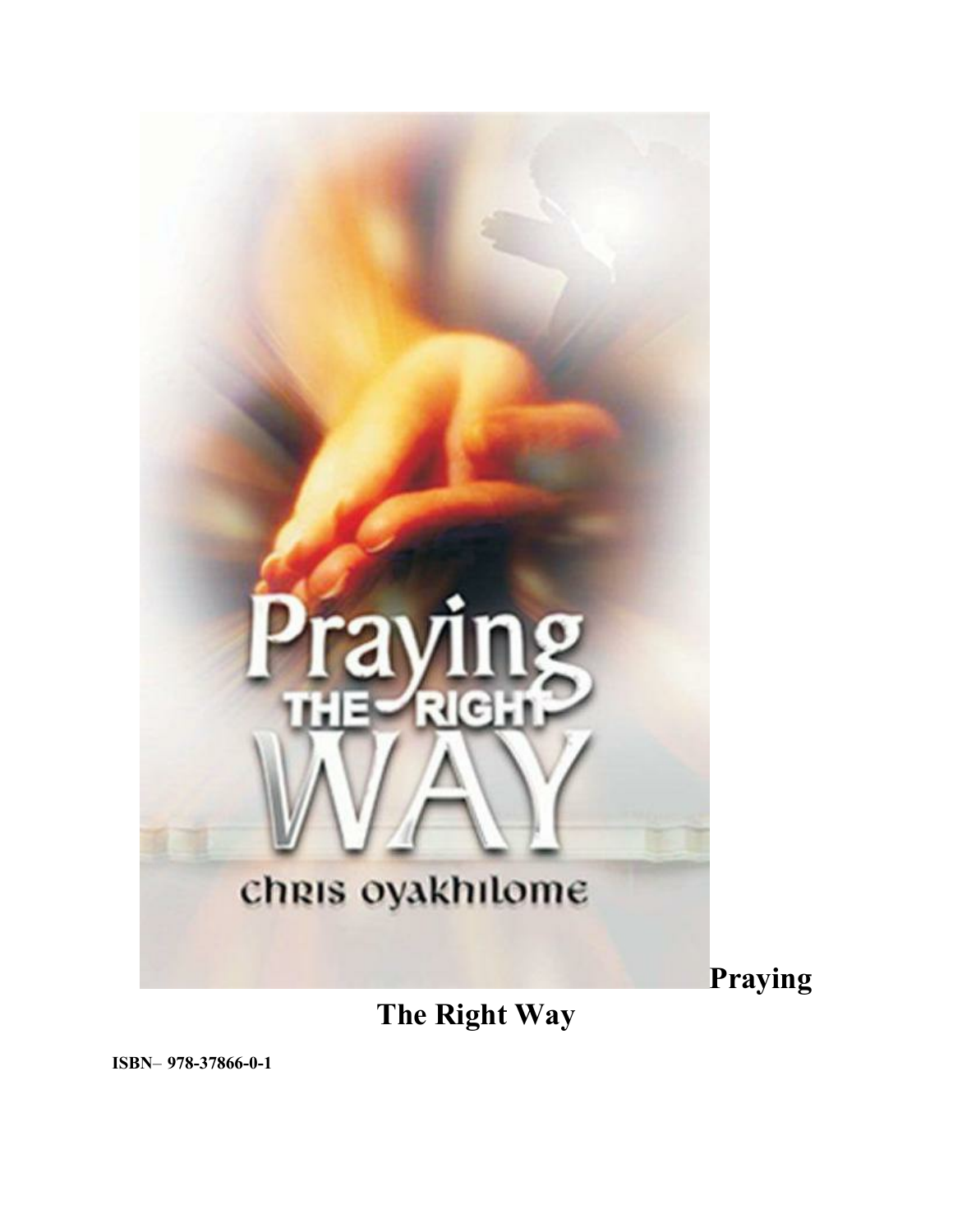*Copyright © 2004 LoveWorld Publishing*

All rights reserved under International Copyright Law.

Contents and/or cover may not be reproduced in whole or in part in any form without the express written permission of LoveWorld Publishing Ministry.

All scripture quotations are taken from the King James Version of the Bible unless otherwise indicated.

*Believers' LoveWorld Inc. a.k.a Christ Embassy*

**United Kingdom:**

Christ Embassy Int'l Office LoveWorld Conference Center Cheriton High Street, Folkestone, Kent CT19 4QJ Tel:+44(0)1303 270970 Fax: 01303 274 372

**Usa:** Christ Embassy Houston 12400 Westheimer Road, Houston, Texas 77077 Tel:+1-281-759-5111;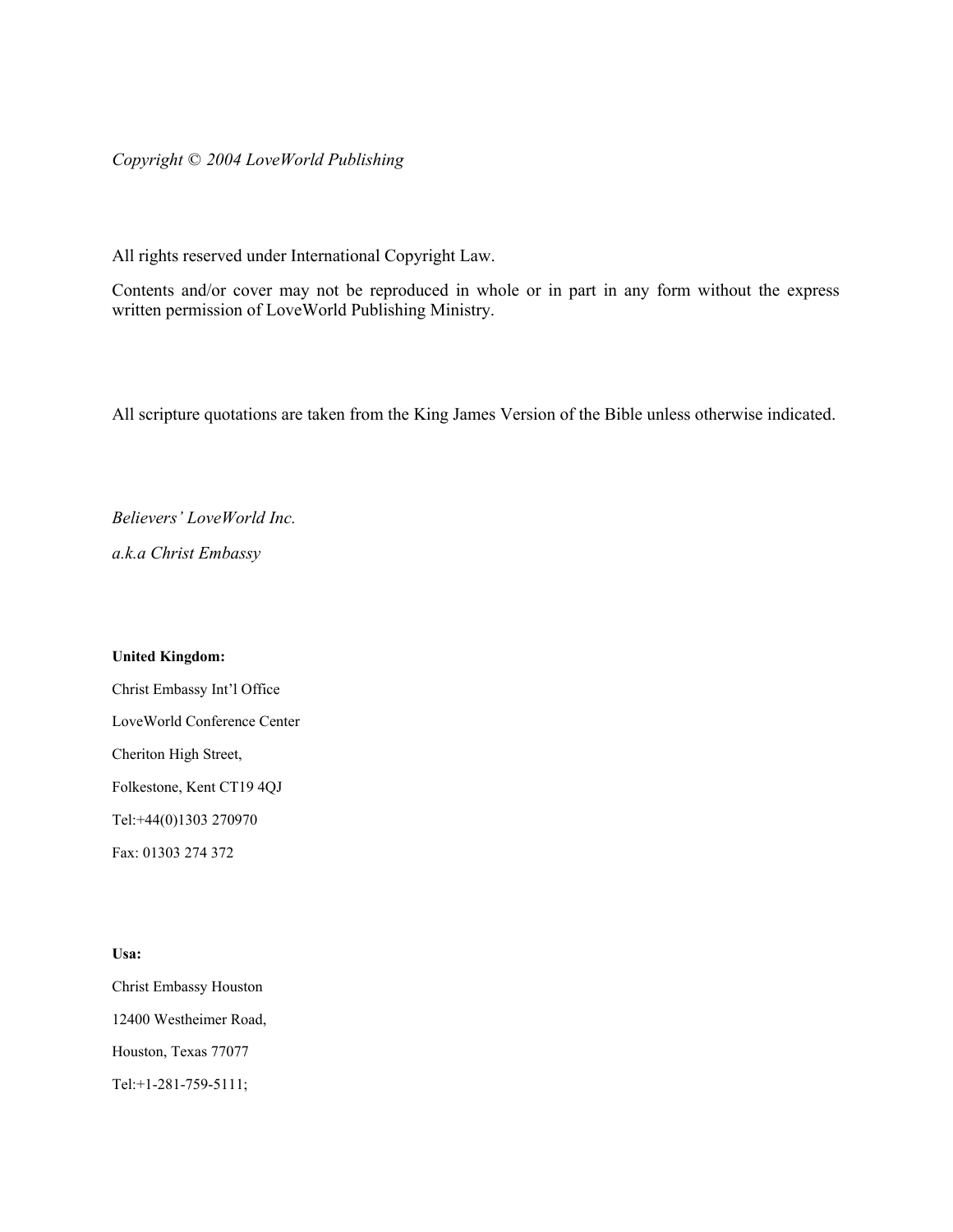+1-281-759-6218

#### **Canada:**

101 RossDean Drive, Toronto, ON, Canada M9L 1S6 Tel/Fax:+1-416-746 5080

#### **South Africa:**

303 Pretoria Avenue Cnr. Harley and Bram Fischer, Randburg, Gauteng South Africa. Tel: +27 11 3260971 +27 11 3260972

#### **Nigeria:**

LoveWorld Conference Center Kudirat Abiola Way, Oregun, Ikeja, Lagos P.O. Box 13563 Ikeja, Lagos. Tel:+234-8023324188, +234-8052464131, +234-1-8925724

*email: cec@christembassy.org*

*website: [www.christembassy.org](http://www.christembassy.org/)*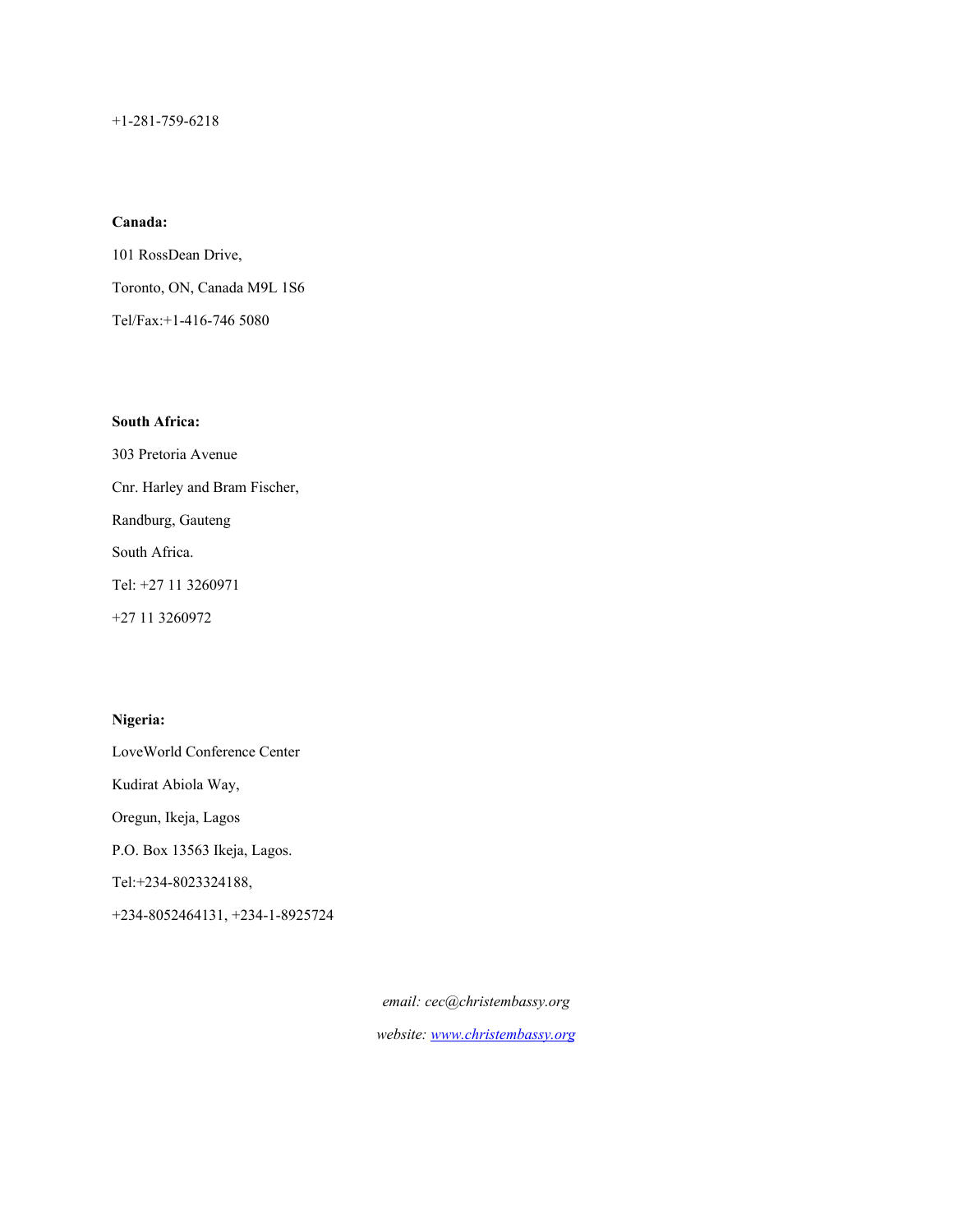# Table of Contents

Introduction

Chapter One The Right Perspective on Prayer

Chapter Two Understanding Prayer In The New Testament

Chapter Three Praying In The Name of Jesus

Chapter Four The 'Real' Lord's Prayer

Chapter Five A Model Prayer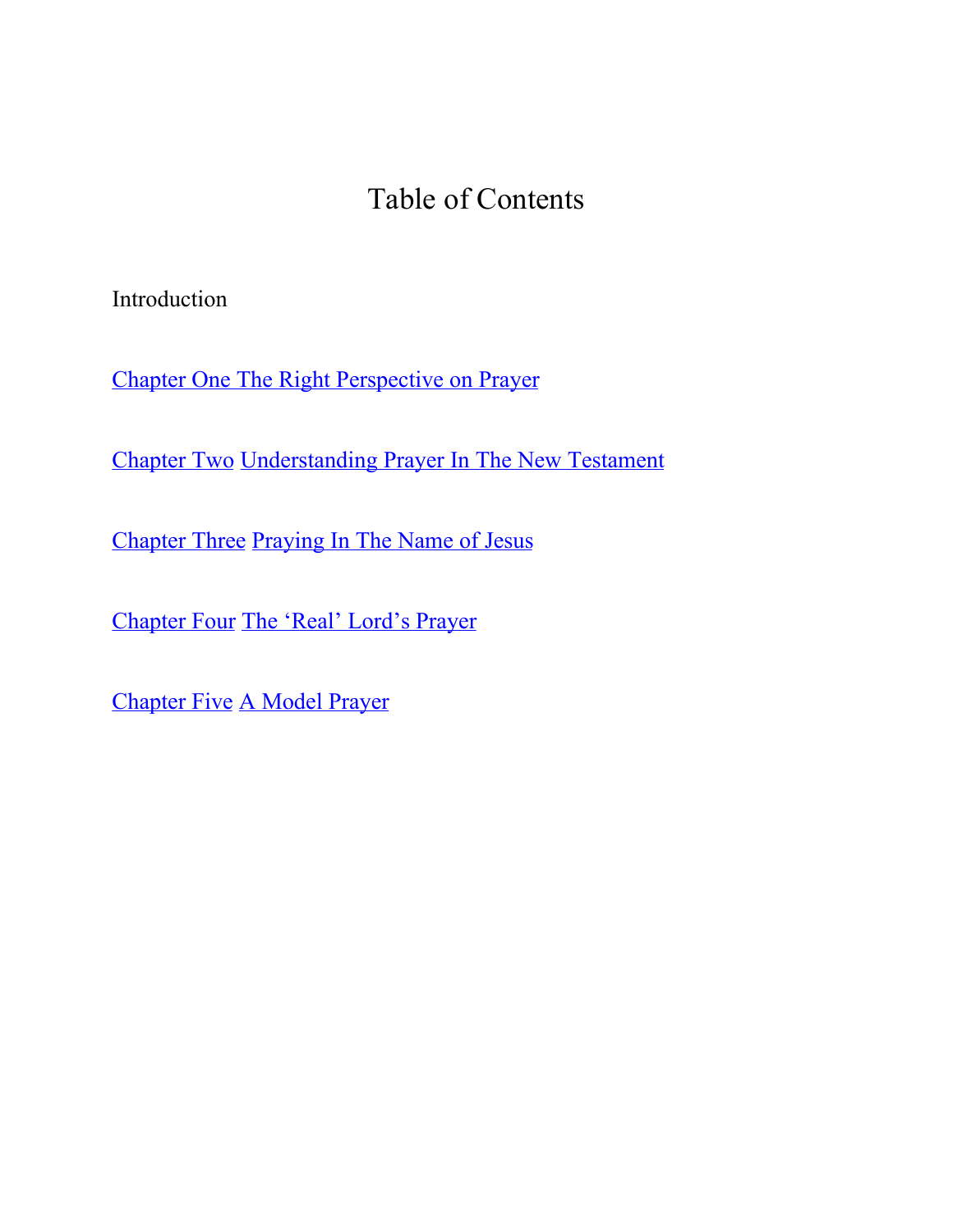#### Introduction

*I* once read an interesting story about Charles Grandison Finney. It was said that he had been attending a church meeting for some time and wouldn't give his heart to Christ. He wouldn't so much as say a word of prayer during the times of prayer.

While he was in one of those meetings, somebody asked him, "Why don't you pray, Charles?"

"I'm not going to pray because I've been attending this meeting for so long and from what I can see, it doesn't seem like you folks get any answers," he retorted.

Later on when he was born again and filled with the Holy Ghost, he found out why those folks didn't get any answers to their prayers—they were praying the wrong way!

Finney made this observation almost a century ago, but it's sad that many in the Church are still in the same dilemma today. Many Holy Ghostfilled, tongue-talking, Bible-quoting believers live frustrated lives simply because they're not receiving answers to their prayers. Some will honestly confide in you that they don't really know what to pray for and how.

To many of such people, prayer is just a part of their religion. They believe they have to pray because God requires them to, but they don't even know why they pray. They pray, neither knowing what to say nor whether to expect answers; but God's plan is to answer our prayers.

However, there are myriads of questions on this all-important subject of prayer that arise in the mind of many. It would seem that there are as many questions on the subject as there are people.

"Why are my prayers going unanswered when Brother So-and-so always seems to receive everything he asks God for?"

"How do I pray in different situations and under different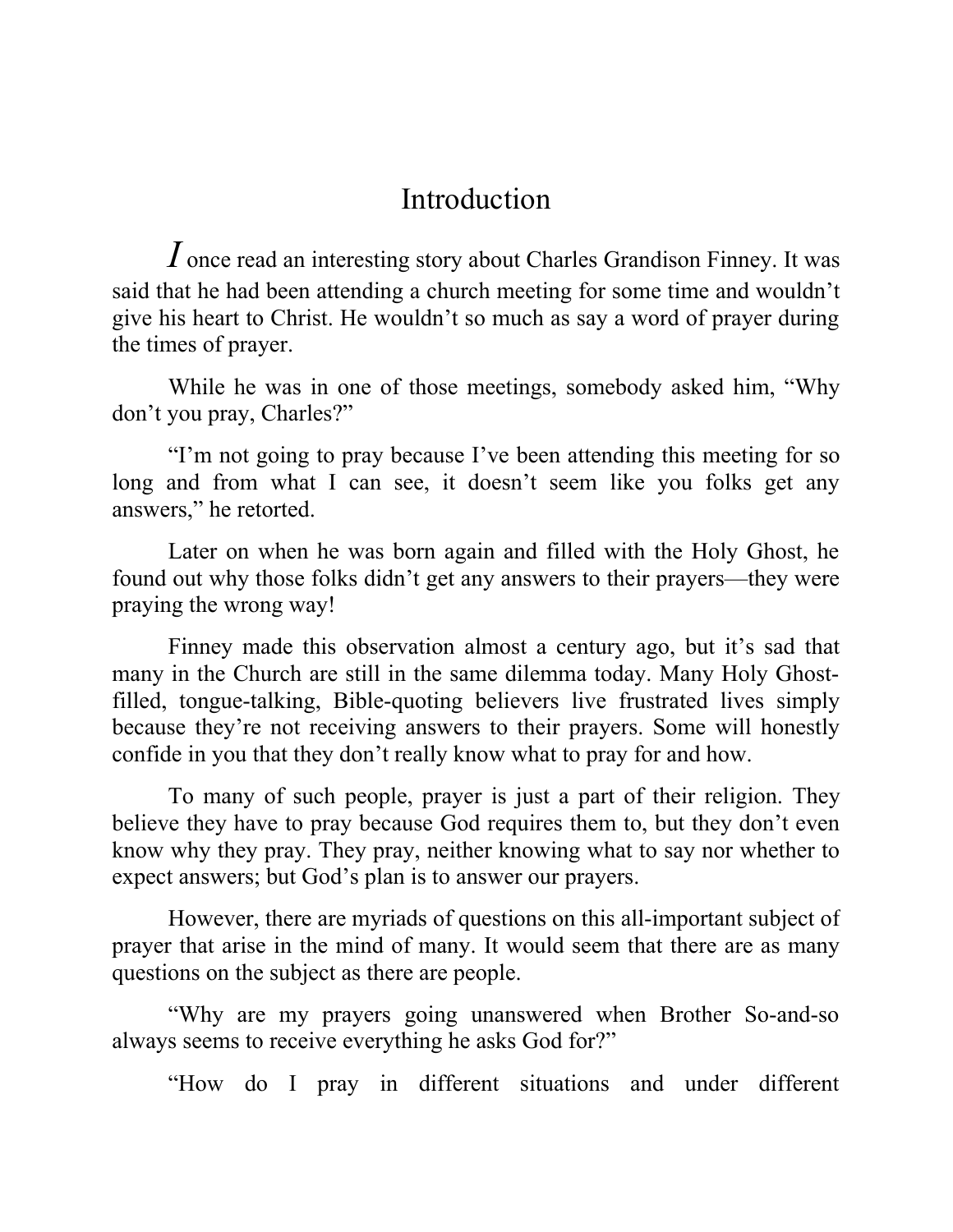circumstances?"

"What about the Lord's Prayer?"

"Why do I have to pray anyway? God knows my needs and He can meet them without my praying, can't He?"

Some even ask the most fundamental question: "WHAT IS PRAYER?"

God's Word, however, is very clear on the subject and teaches us all that we need to know in order to pray right and get results. The problem with the many who pray and get no answers to their prayers is that they pray wrongly, because of their ignorance of what the Word says about prayer!

There's a right way to pray; and one of the privileges of having the Holy Ghost is that He becomes our Teacher Who shows us from God's Word how to do things right.

Through the years, the Holy Spirit has guided me to teach several times on the subject of prayer, and some of the wealth of information and revelation released through those teachings have formed the basis for this book. I encourage you to open up your mind and your heart as you read, and allow God's Word and His Spirit instruct you, correct you and teach you how to pray the right way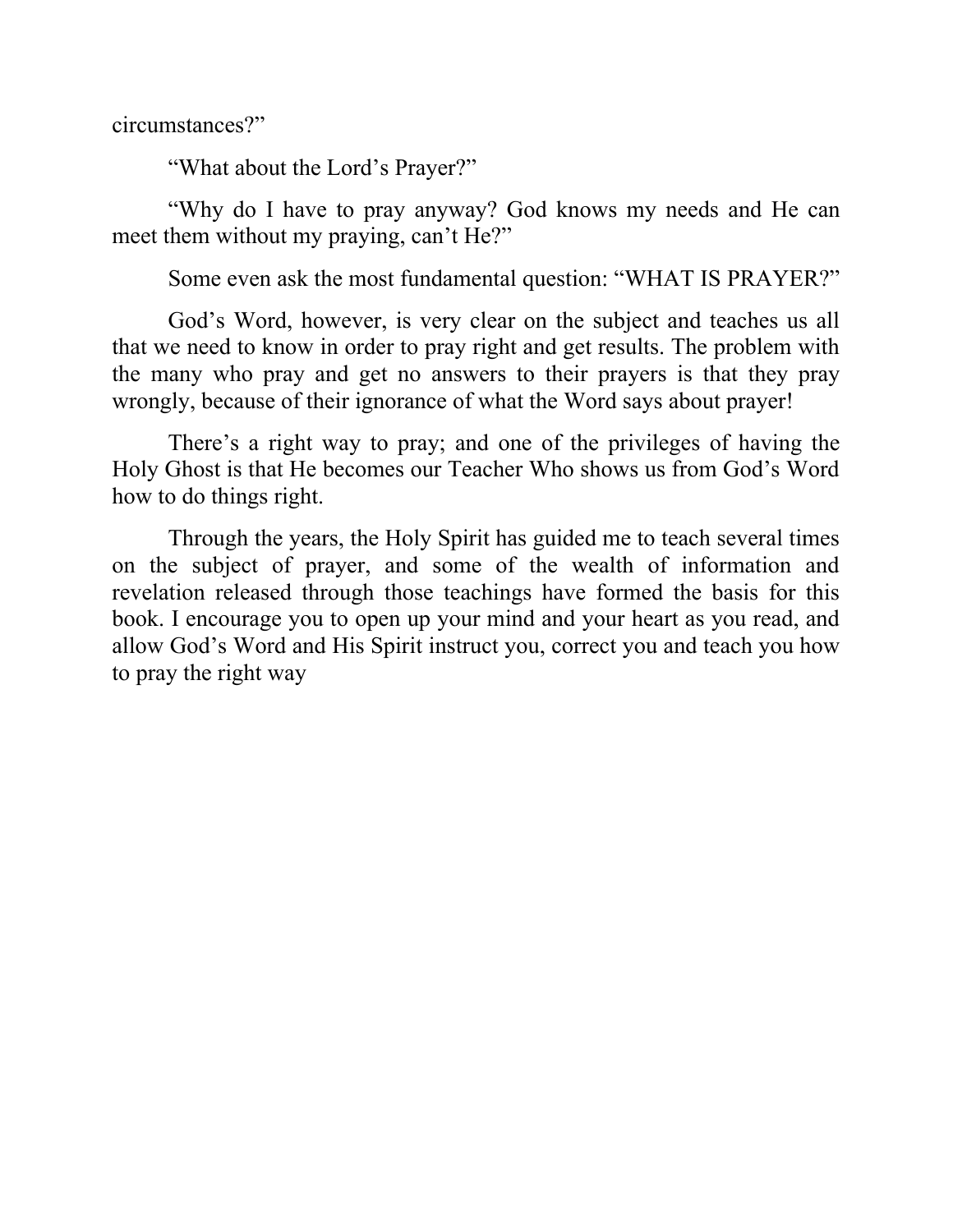## Chapter ONE

# The Right

#### Perspective on Prayer

Alot of people wonder why their prayers are not being answered and things aren't working right for them. Well, that's why prayer is such an important subject and we must know the right way to do it.

The first thought that must be established in your mind in order for you to be able to pray effectively is this: **God wants to hear and answer your prayers. If He had planned it any other way, He would never have required you to pray.** That's why He said,

"*If my people, which are called by my name, shall humble themselves, and pray, and seek my face, and turn from their wicked ways; then will I hear from heaven, and will forgive their sin, and will heal their land"* (2 Chronicles 7:14).

Consider the Lord Jesus: He always received answers to His prayers. He never once prayed in vain. When we pray we should not expect to have any less than He. That's because He's given us the authority to use His Name. When we speak in His Name, it's as authoritative and effective as Jesus Himself speaking to the Father.

Sadly though, too many Christians don't know this because they don't spend enough time to study the Word. So they don't enjoy a personal relationship with God.

We need to know God as our Father and our Friend; One who's not far away and can be trusted. If God is a stranger to you, then you can't trust Him; that's the reason for doubt. But when you know Him, you'll have faith in Him, and when you have faith in Him, you'll trust Him.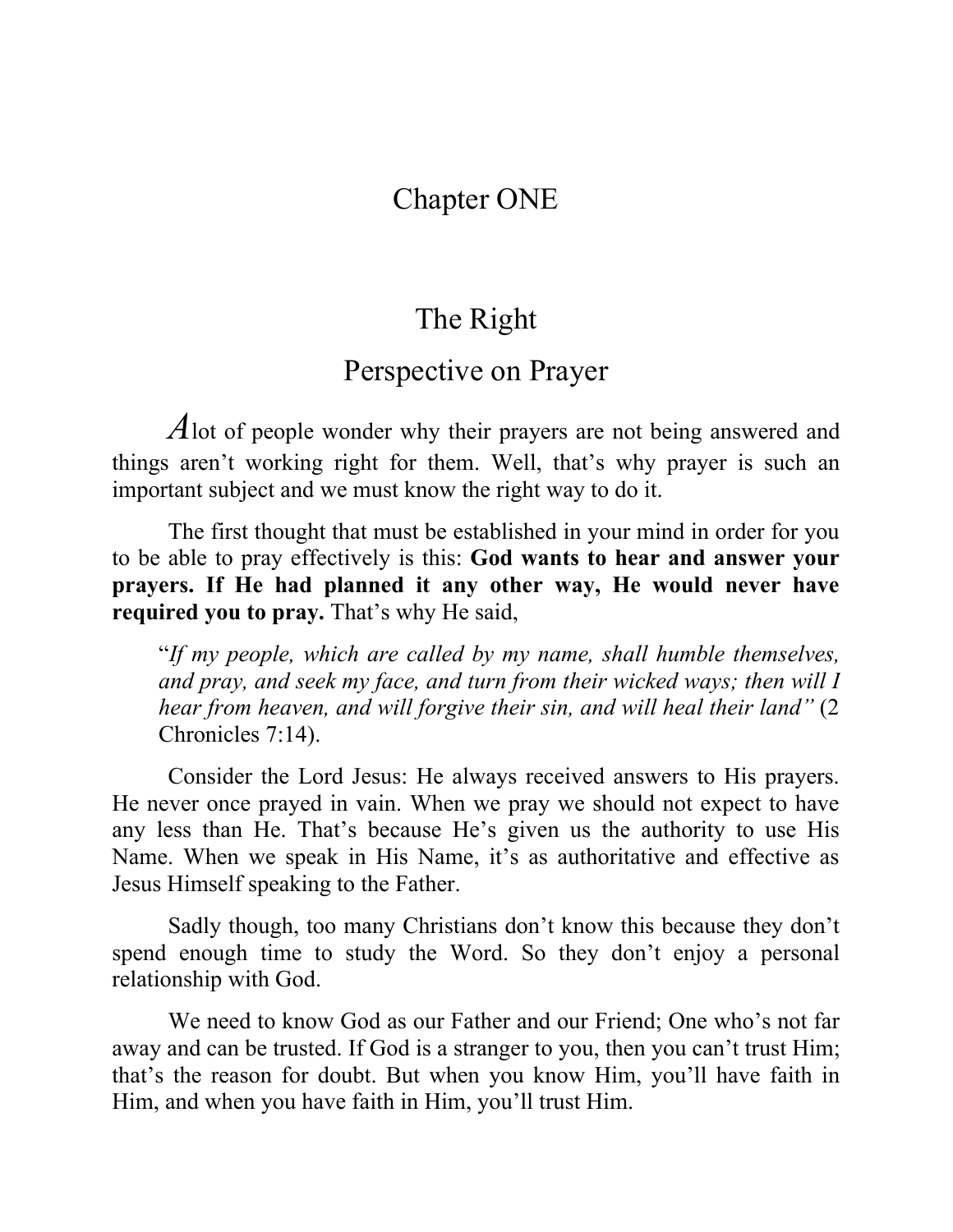# **God Is More Willing To Give To You Than You're Willing To Receive**

"*And it came to pass, when he was in a certain city, behold a man full of leprosy: who seeing Jesus fell on his face, and besought him, saying, Lord, if thou wilt, thou canst make me clean"* (Luke 5:12).

Notice this man didn't question the power of God. He knew God had the power to heal him. As a leper he had heard about Jesus the Healer, so he wasn't questioning His power to heal him of his leprosy. His only problem was he didn't know if Jesus would be willing to. In other words, he knew Jesus *could,* but didn't know if He *would.*

There are a lot of people like this. They know God can, but they're not sure He wants to. They don't know His will. They're the ones who say, *"*Well, I don't know if it's God's will to heal me,*"* so they run to the doctor for help. If it's not God's will to heal you and you go to the doctor to get healed, you'll be committing a sin by trying to get something (healing, in this case) that's not God's will for you to have!

A lot of times, when it comes to spiritual things, we're quick to say we don't know God's will while, at the same time we demonstrate a desire for good things.

Philippians 2:13 says, *"For it is God which worketh in you both to will and to do of his good pleasure."* That desire for good things is a reflection of God's desire in us. There's no father who wants his children to go through the same problems he went through. If you're a good parent, you won't plan for your children to have the kind of trouble you had. You work hard so they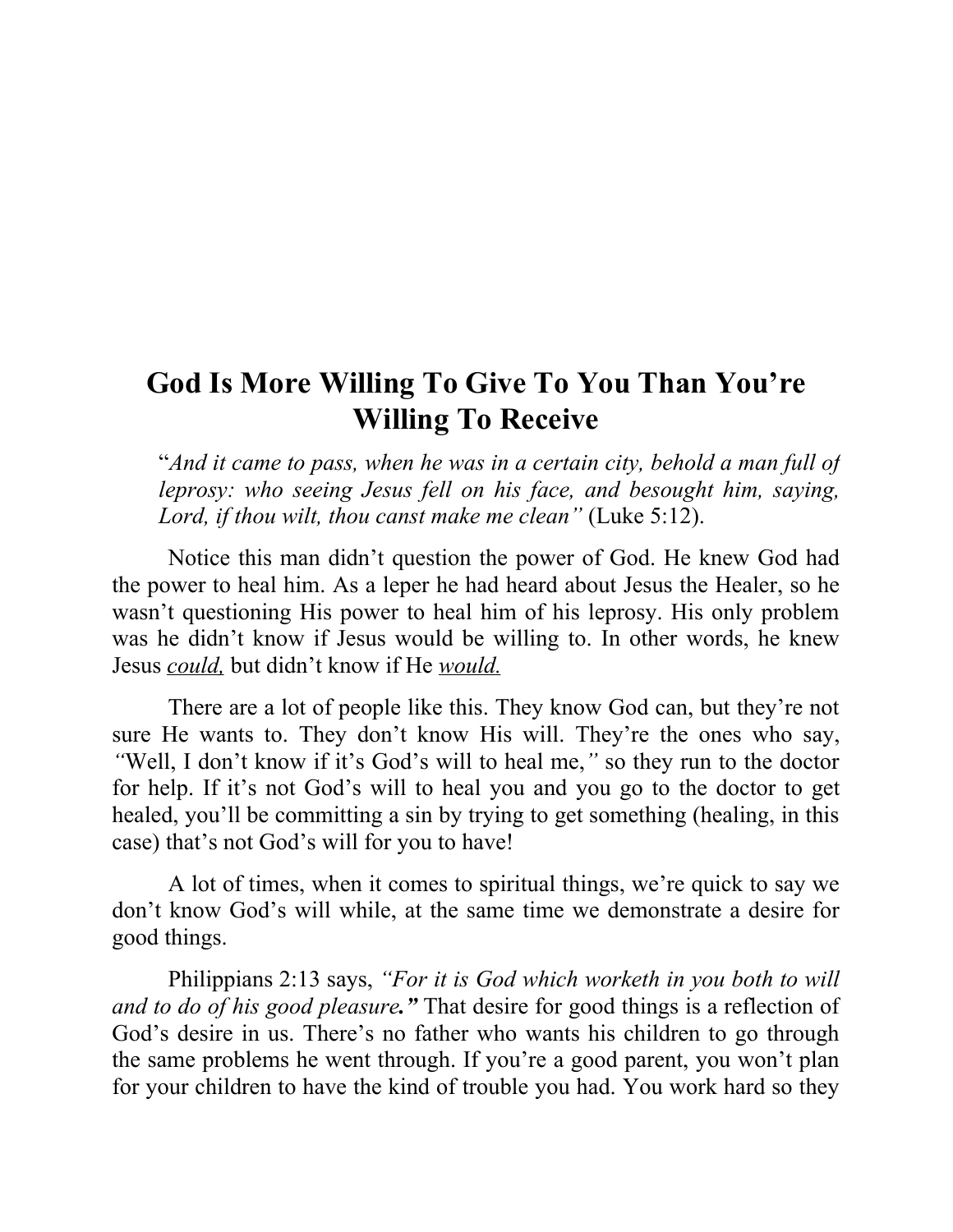won't have to suffer.

You couldn't be better than God in taking care of your family. If you're more willing to do good things for your family than He, then He's not qualified to be who we call Him. But if God is God and He is who His Word says He is, then He's better than the best daddy on earth. God is more willing to provide for you than you could ever be willing to receive provision. He desires to bless you and give you good things more than you're ready to receive them. That's why Jesus said you don't need to make vain repetitions when you pray. It doesn't matter what your need is, you must get this idea and let it affect your prayer life.

That leprous man knew Jesus was the Healer and that He could heal him, but he wasn't sure if He wanted to. This is the same reason many don't receive miracles in their lives today. They're not certain that God is willing to do something for them. It's the same reason some even believe God put a sickness on them to make them humble and keep them from some other problem.

God doesn't need the devil's equipment to train His children! Why would He use Satan's tools as instruments of righteousness after He told us he's a murderer and the father of lies? If God could put sickness on you to humble you and you took drugs to take away God's instrument for your required humility, that invariably means you and Satan are in the same camp, lying against God!

But we're the generation that's not questioning the will of God, for we've come to accept God as our Father.

That leper said, *"Lord, if thou wilt, thou canst make me clean*.*"* No one had been willing to touch him because of his terrible disease, but Jesus touched him to show him how willing He was to heal him. The Bible says, "*And he (Jesus) put forth his hand, and touched him, saying, I will: be thou clean. And immediately the leprosy departed from him"* (Luke 5:13)**.** That statement: *"I will; be thou clean"* settled for all time and in all generations any questions or doubts about God's willingness to heal.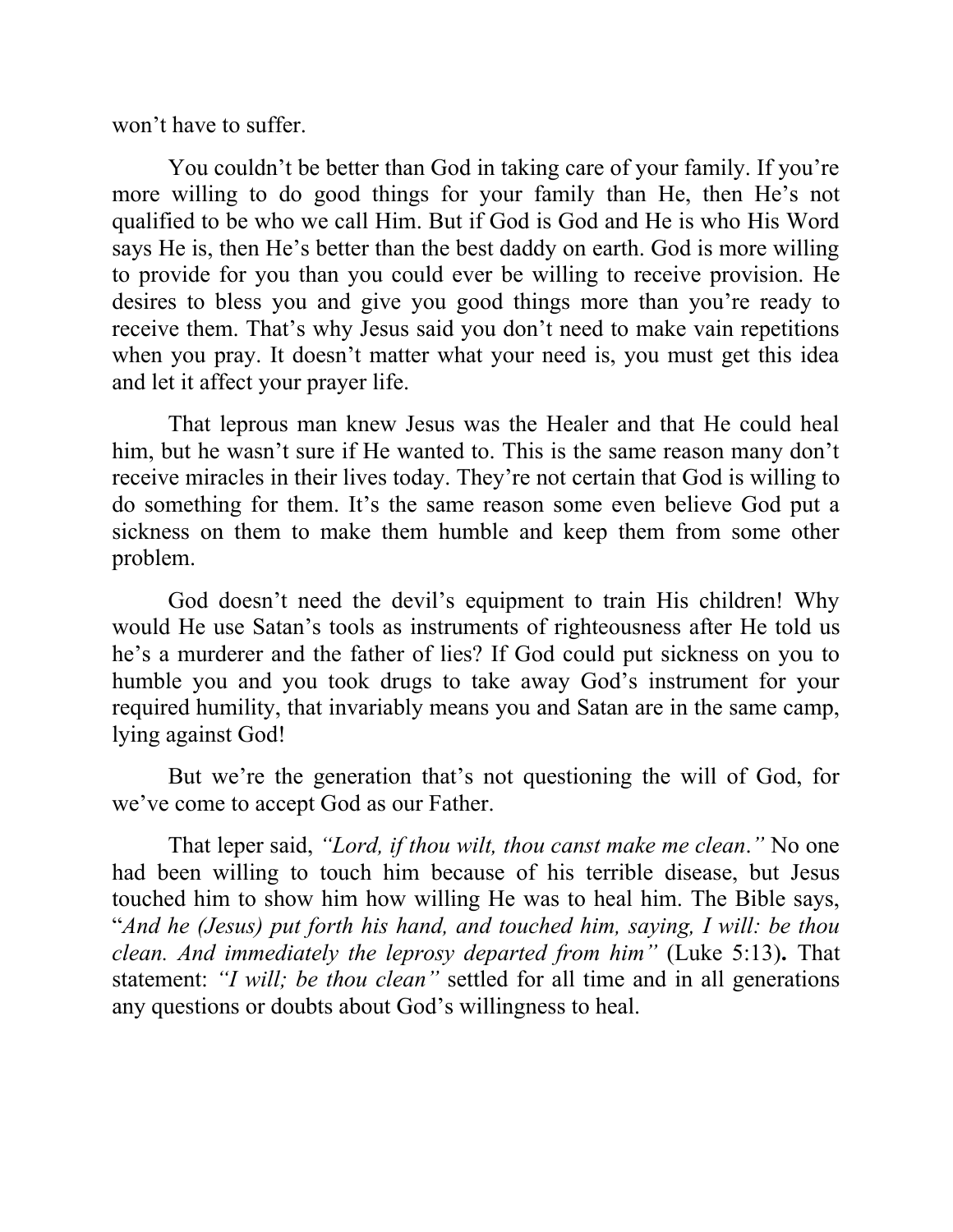#### **Expect Answers When You Pray**

Some people don't bother praying, because even when they do, they don't expect answers. If you don't have a relationship with God through Jesus Christ, that is, you're not born again, you shouldn't expect answers because He wouldn't even hear you. However, if you're God's child, you have a right to expect answers when you pray; but to have those answers consistently, you must pray according to God's Word revealed concerning prayer in the New Testament.

God invites us to pray; He's not troubled with our prayers. Some people think they shouldn't bother God with their prayers because He already has a lot of problems to solve. They figure that with so many people calling on God at the same time, He might just get confused, and so in order not to compound His problems they decide not to pray to Him. Don't think that way about God. He's not confused by our prayers. Don't wonder how He hears when so many people pray to Him at the same time. Remember He is God! Nothing is impossible with Him.

When you pray, God listens because you're His child, and you pray according to His will. Whilst listening to you, He doesn't consider your prayer with respect to another person's. He doesn't hold something back from you just because another person has asked for the same thing you asked for. He relates with you on a personal level.

God doesn't prefer one of His kids above another; He relates with you as though you're the only one in the whole wide world. Did it ever occur to you that if you were the only person in the whole earth Jesus would still have come to die for you? That should let you know just how personal God is with you. He said, *"…ask, and ye shall receive, that your joy may be full"* (John 16:24). This is God's Word to you: If you ask Him, you shall receive!

People get a lot of encouragement to pray, but a lot of times they don't know how to. It's one thing to tell someone to pray and to pray hard, but it's another thing to let them know how to pray in such a way they can have the desired results and make the necessary impact.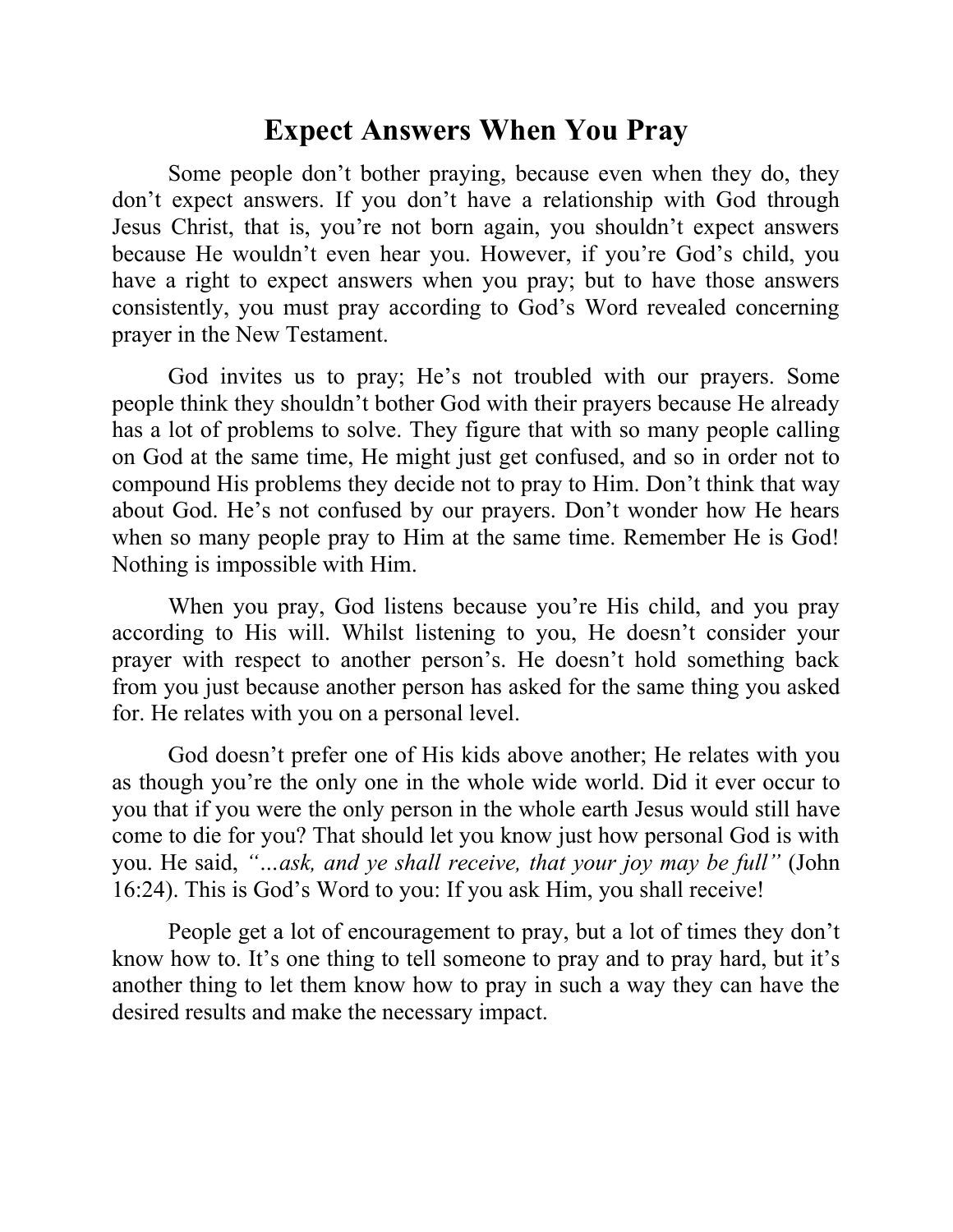# **God May Have Said It But You Can Still Change It!**

Through prayers we can prevail on circum-stances. God has shown us in His Word that we can change anything, including things that were divinely destined to be. This may sound incredible to you but it's in the Bible! God may have said you're going to have it one way, but if you discover you don't want it that way, you can change it. It's amazing, but it's true. The only reasons something can happen to you as God said it would are when:

I. You want it to happen

II. You don't know it's going to happen

III. You know it's going to happen, but you don't know what to do to change it

IV. You don't do what you should do, even though you know it's going to happen.

God doesn't run our lives the way we think He does. Whenever He wants to do something nobody can change, nobody gets to know about it until it's done. Moses said the things that are revealed belong to us and to our children, but the things that are not revealed belong to God (Deuteronomy 29:29). So when He doesn't want any human influence on it, and when there can be no human influence on it, He doesn't reveal it! But if He reveals it to you, He is telling you if you want to change it, you can! And you can only change it when you pray, and pray the right way!

There are several accounts in the Scriptures of men who changed the mind of God from what He had determined to do. One of such accounts is in Exodus 32:7-14 where we read of how Moses stood between God and the children of Israel. God had determined to destroy them for their rebellion and stubbornness and raise a new generation from Moses, but Moses prevailed on God and prevented Him from doing as He had purposed.

We see another instance in 2 Kings 20 where one man changed the course of an event that had been divinely ordered of God. King Hezekiah had been sick to the point of death, and one day, the prophet Isaiah walked into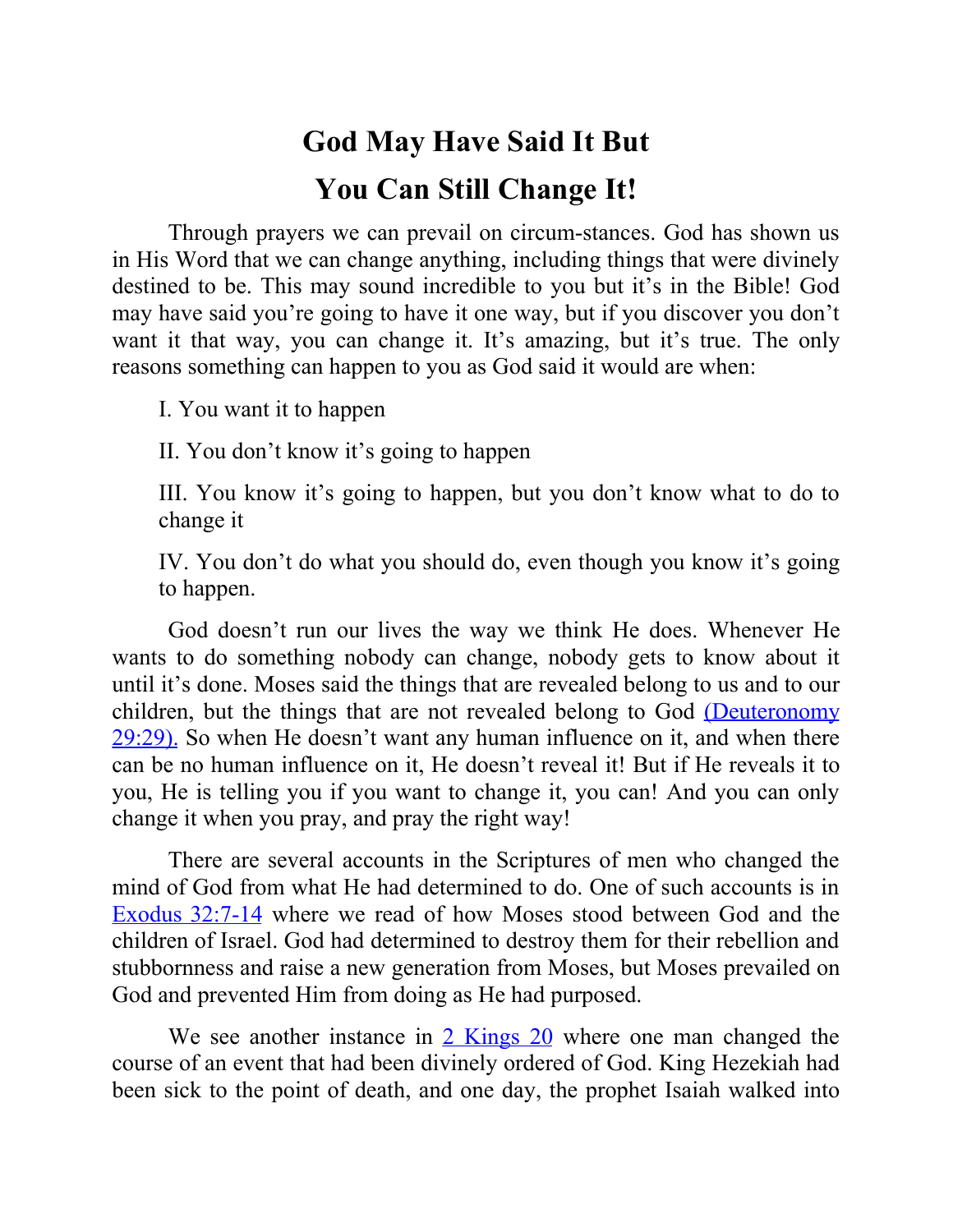his room and declared, *"...Thus saith the Lord, Set thine house in order; for thou shalt die, and not live"* (2 Kings 20:1).

This was undoubtedly the Word and mind of God concerning Hezekiah's situation. He was doomed to die by none other than God Himself, and there seemed to be no way out. But in the next verse, we read that *"he turned his face to the wall, and prayed unto the Lord..."* (2 Kings 20:2).

King Hezekiah pleaded his case with God and the Bible says, *"And it came to pass afore Isaiah was gone out into the middle court, that the word of the Lord came to him, saying, Turn again, and tell Hezekiah the captain of my people, Thus saith the Lord, the God of David thy father, I have heard thy prayer, I have seen thy tears: behold, I will heal thee: on the third day thou shalt go up unto the house of the Lord. And I will add unto thy days fifteen years; and I will deliver thee and this city out of the hand of the king of Assyria; and I will defend this city for mine own sake, and for my servant David's sake. And Isaiah said, Take a lump of figs. And they took and laid it on the boil, and he recovered"* (2 Kings 20:4-7). Talk about changing a hopeless situation!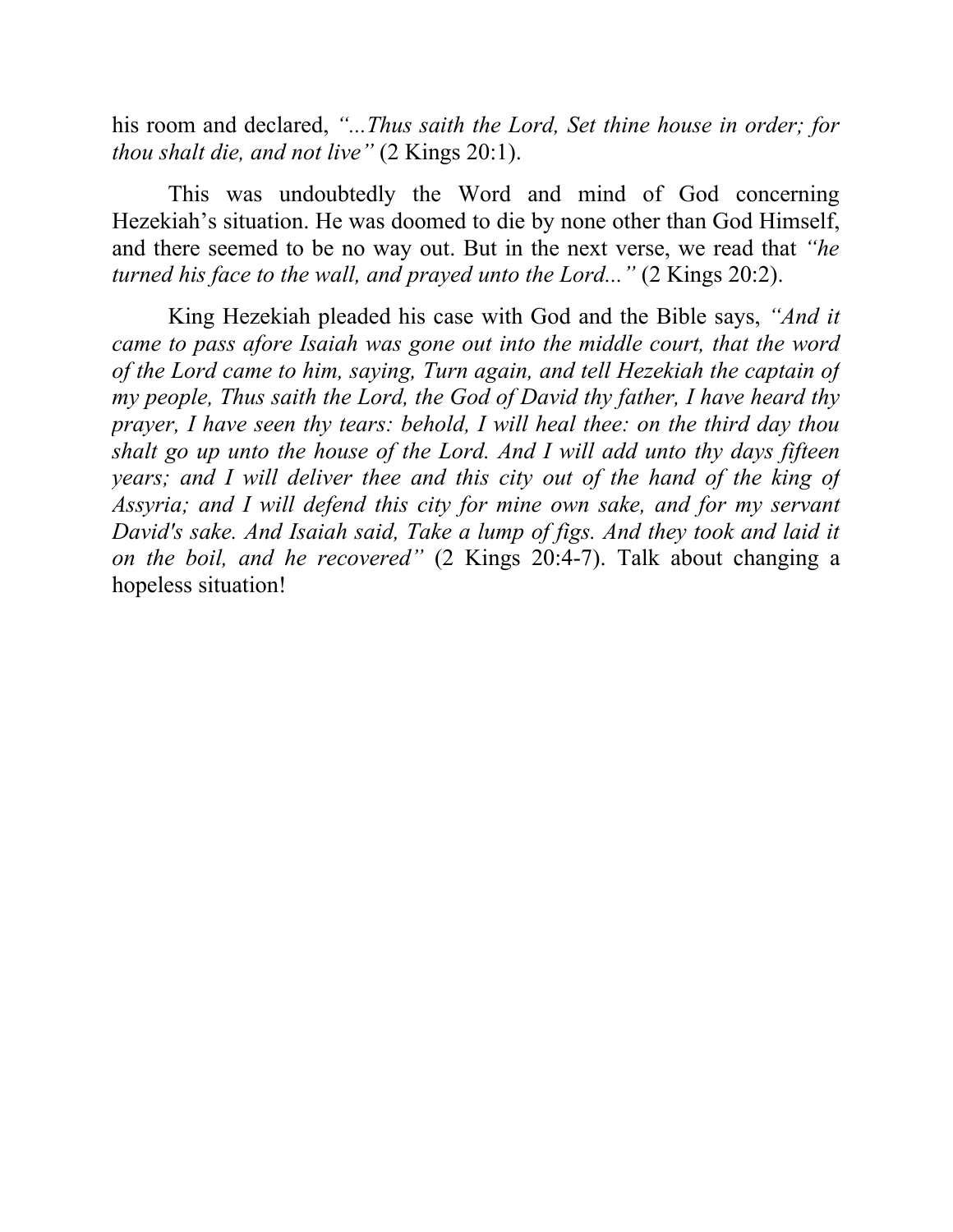#### Chapter TWO

#### Understanding

#### Prayer In The New Testament

*F*or the New Testament believer, prayer is not just <sup>a</sup> means of religious communication with God; **it's a fellowship.**Some people pray because they've been brought up to think it's a religious obligation they must fulfill. True, the Lord Jesus said, *"…men ought always to pray and not to faint*" (Luke 18:1), letting us know prayer is a spiritual obligation for every believer. But that's not all that God intended prayer to be.

In Luke 18:1, the Master said we ought to pray. So we know one of the reasons we pray is that the Lord Jesus said we should. Beyond that, however, we need to understand the subject of prayer; the things to pray about and how to pray about them.

Prayer is more than merely talking to God. Many people pray and yet many don't, but among the many that pray, a lot don't have answers to their prayers because they pray without understanding.

We need to understand that when we pray, we're making contact with the divine essence within us. This contact strengthens our relationship with God. Prayer is one sure way of getting yourself focused on God and getting a "rub-off" in His presence.

Prayer also has its place in bringing God's Word to pass in our lives. There are certain things we see provided for us in God's Word, but we need to do more than merely confessing to possess them. Someone may say, "I'm full of the spirit of wisdom and revelation," but it doesn't come just by confessing it, otherwise Paul wouldn't have prayed for the Ephesian church that God would grant them the spirit of wisdom and revelation in the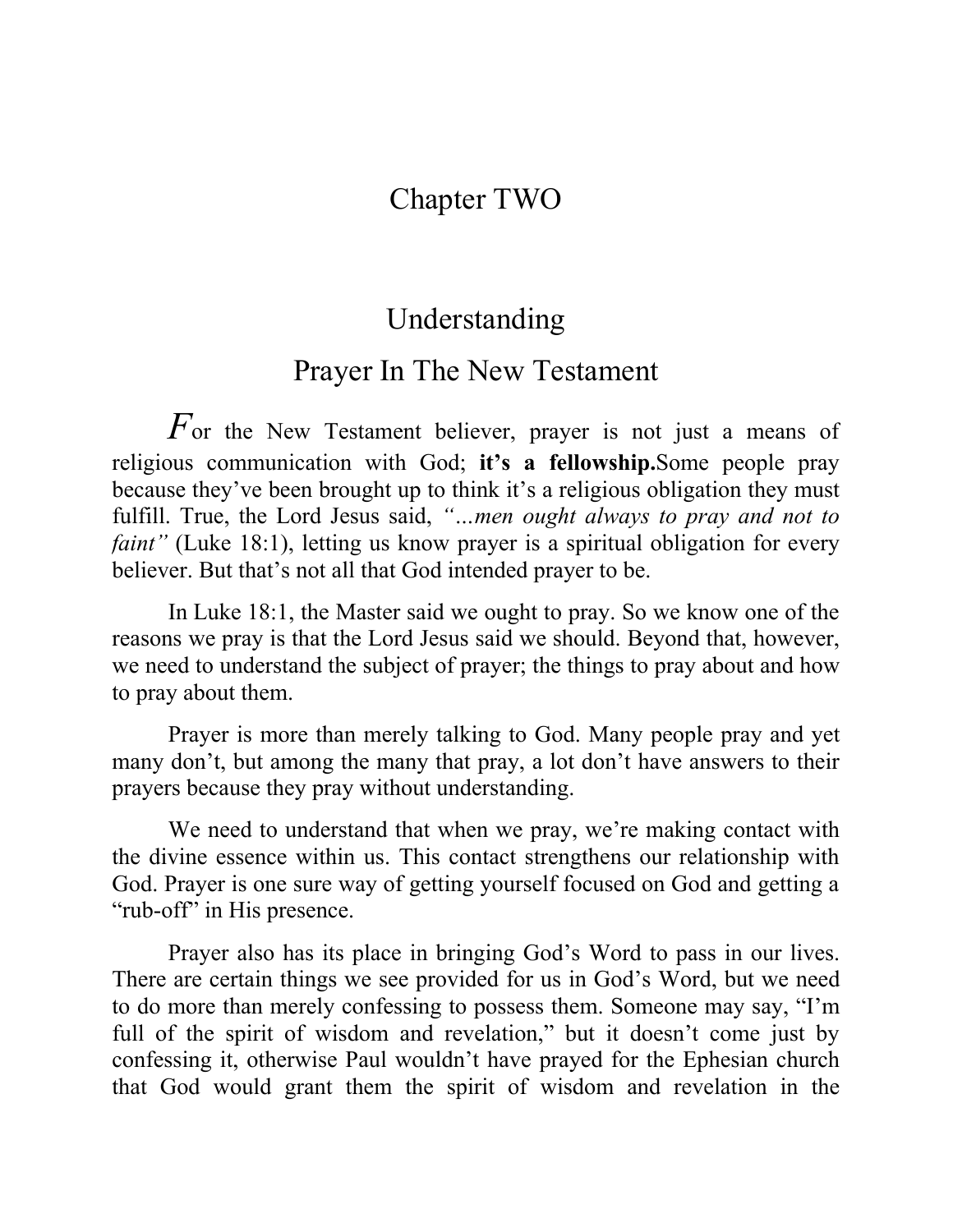knowledge of Him  $(Ephesians 1:17)$ . You've got to pray for that Word to take root in your life.

# **You Can Change Anything Through Prayer!**

Remember the Lord Jesus said in  $Luke 18:1$  that we should pray always</u> and not give up. Through prayers we can actually change things. We can change the course of our lives and our circumstances. We can change things in our homes, our jobs, our finances and our bodies. We can even change things in the lives of other people, things in our schools, our cities, our nation and the world! This is why it's so important that we study and understand how to pray effectively. In Matthew 17:20, Jesus said,

"*...verily I say unto you, If ye have faith as a grain of mustard seed, ye shall say unto this mountain, Remove hence to yonder place; and it shall remove; and nothing shall be impossible unto you"* (Matthew 17:20).

I like it when Jesus talks like this. It gives me the reason to be hopeful and believe that anything, absolutely anything, is possible! A man had brought his lunatic son to Jesus' disciples to cast the devil out of him. His disciples tried and couldn't, so he took his boy to Jesus who then cast the devil out of the boy.

The disciples later asked the Master why they couldn't cast the devil out and He answered them, *"because of your unbelief."* Then He added, *"If*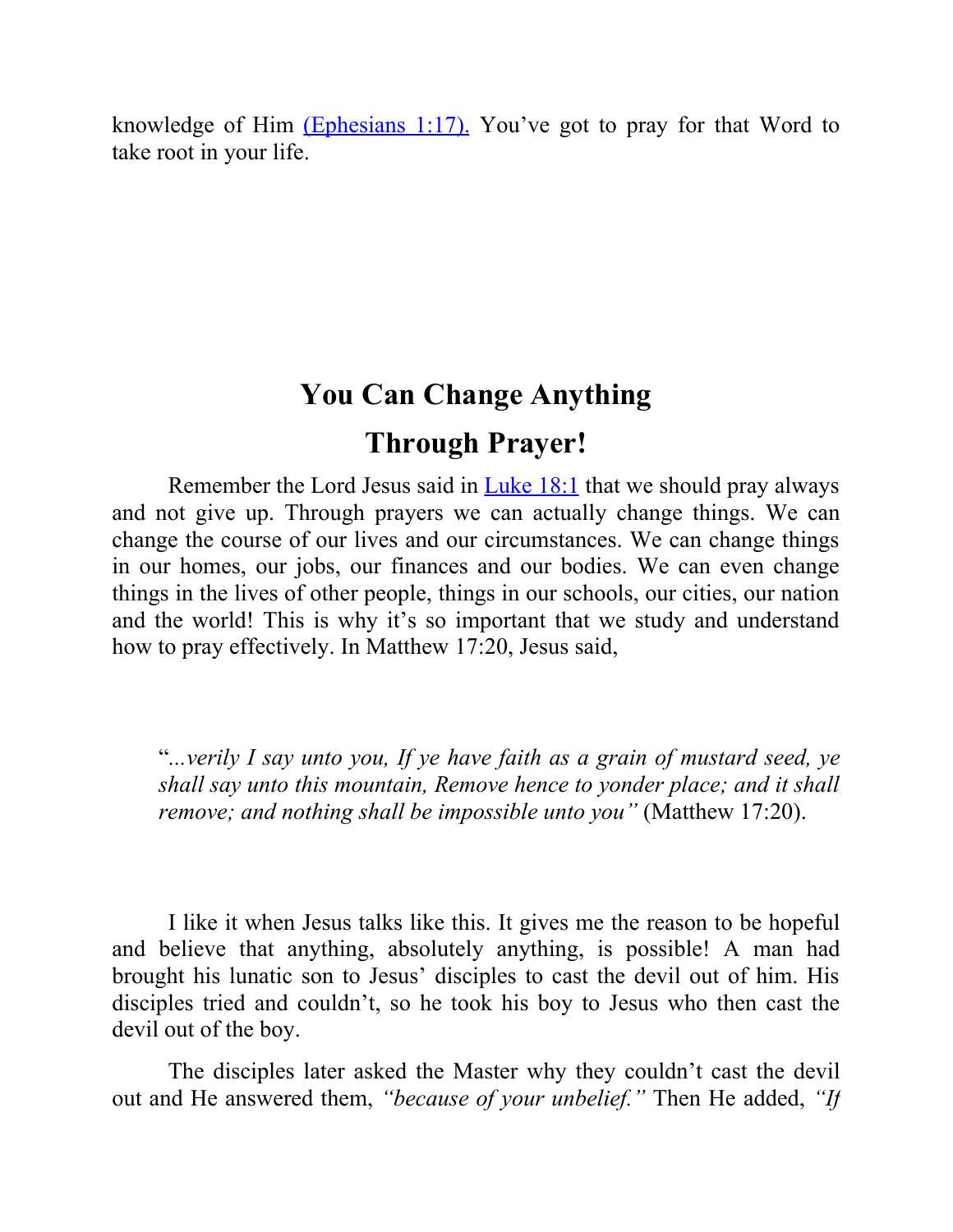*ye have faith as a grain of mustard seed, ye shall say unto this mountain, Remove hence to yonder place; and it shall remove; and nothing shall be impossible unto you"* (Matthew 17:20).

Now, a grain of mustard seed is so small that if you put several of them in your palm and blow just lightly, they'll fall off. Jesus said if you have faith as small as that grain of mustard seed you will say to a mountain to move from here to there, and it will! Then He said, "*NOTHING SHALL BE IMPOSSIBLE UNTO YOU!"*

If He had said nothing shall be impossible unto God, that would have been easy enough to agree with; everybody ought to know that. But He said nothing shall be impossible unto *YOU*.

Jesus also said in Mark 9:23, *"...all things are possible to him that believeth.* " So the big question is: Do you believe, and what do you believe? If you believe God's Word and put it to work in your prayer life, then anything is possible!

#### **Don't Just 'Say Prayers, '**

#### **Pray From Your Heart!**

At many family altars, they come together to 'say' their prayers, but in this dispensation of the Church where we've been born again and filled with the Holy Ghost, we don't 'say' our prayers, we pray!

God's Word doesn't teach us to say our prayers but commands us to pray. There's a difference between praying and saying prayers. A lot of people have prayer books from which they recite prayers every day. They even recite 'The Lord's Prayer' (we'll take a closer look at this in chapter 4) from their little prayer books. It is important that prayer is heartfelt, even if you're reading or reciting it.

God hasn't called us into religion; Christianity is not one of the religions of the world. Christianity is the pulsating life of the resurrected Christ in the spirit, soul and body of a human person. It's the divine life of God imparted to a human spirit here on earth. It's God's life at work in a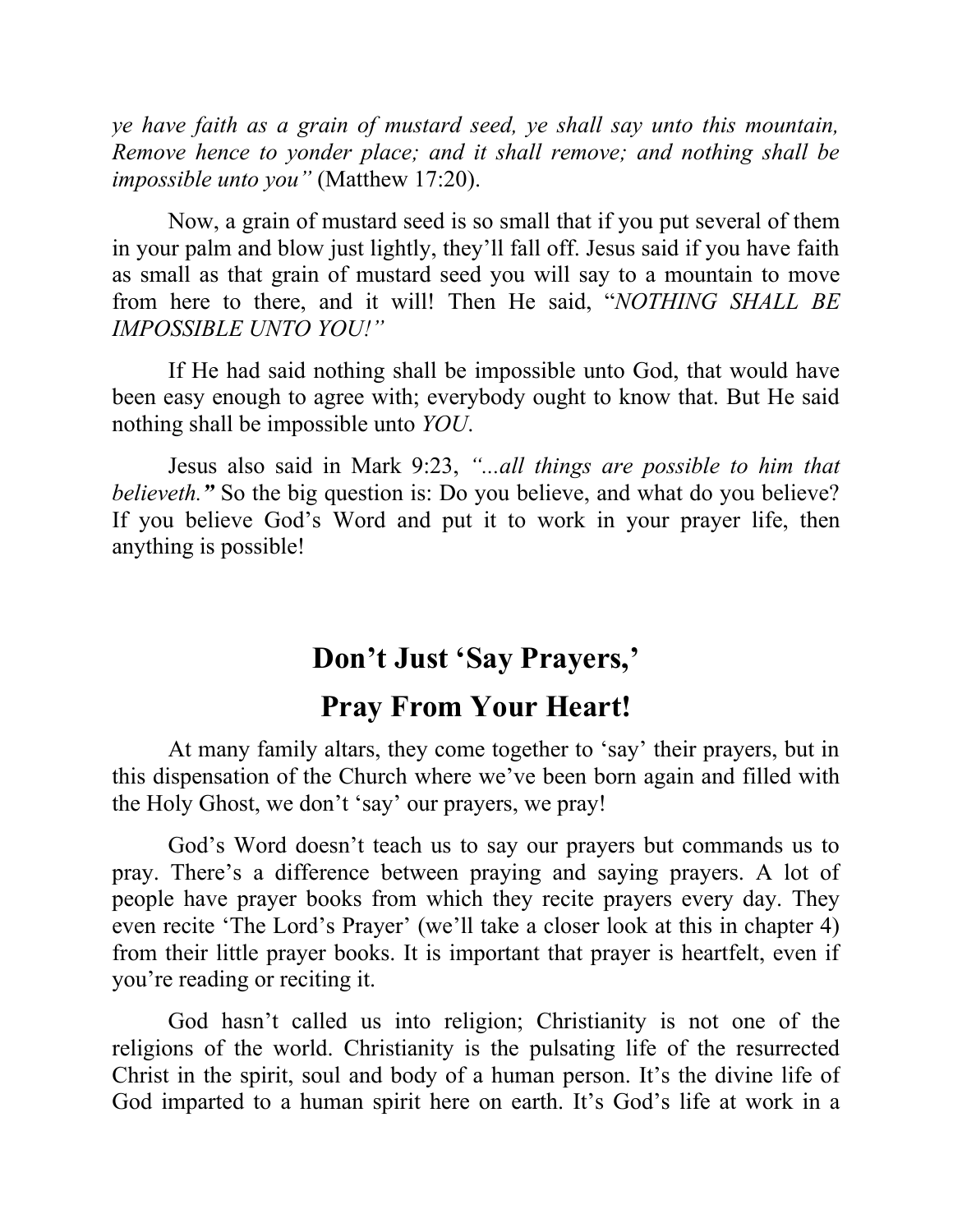man. The Christian doesn't look for God because he has already found Him. He doesn't try to reach God because he's already met Him, and he's not trying to appease God because he's already at peace with Him.

# **Jesus Is Not Mediating**

#### **Between Us And God**

The book of Hebrews lets us know that Jesus is our great High priest before the Father (Hebrews 2:17; 3:1; 4:14; 8:1; 9:11). He is also our Advocate (1 John 2:1). His ministry as our great High Priest and advocate however doesn't include praying to the Father for us.

I've heard a lot of people say Jesus Christ stands in the gap between the Father and us, but what the Bible teaches is that Christ Jesus is the Mediator between God and men, not between God and the Church. So He stands between God and sinners, not between God and His Church.

In 1 Timothy 2:5-6 Paul says, "*For there is one God and one mediator between God and men, the man Christ Jesus; who gave himself a ransom for all to be testified in due time."* This is talking about the whole world and God, and someone standing in the gap. Jesus is man's Kinsman-redeemer, Mediator and Umpire. But for us who have been born again, He's not our mediator because we don't need a mediator anymore.

True, Jesus is our Redeemer, because He redeemed us and saved us, but since He brought us in and made us to sit with Him at the right hand of the Father, we don't need Him to mediate between us and the Father anymore. We've been brought to live right in the Father's presence. This is why it would be absolutely wrong and ineffective for us to pray to the Father *through* Jesus Christ our Lord. This is explained further in the next chapter.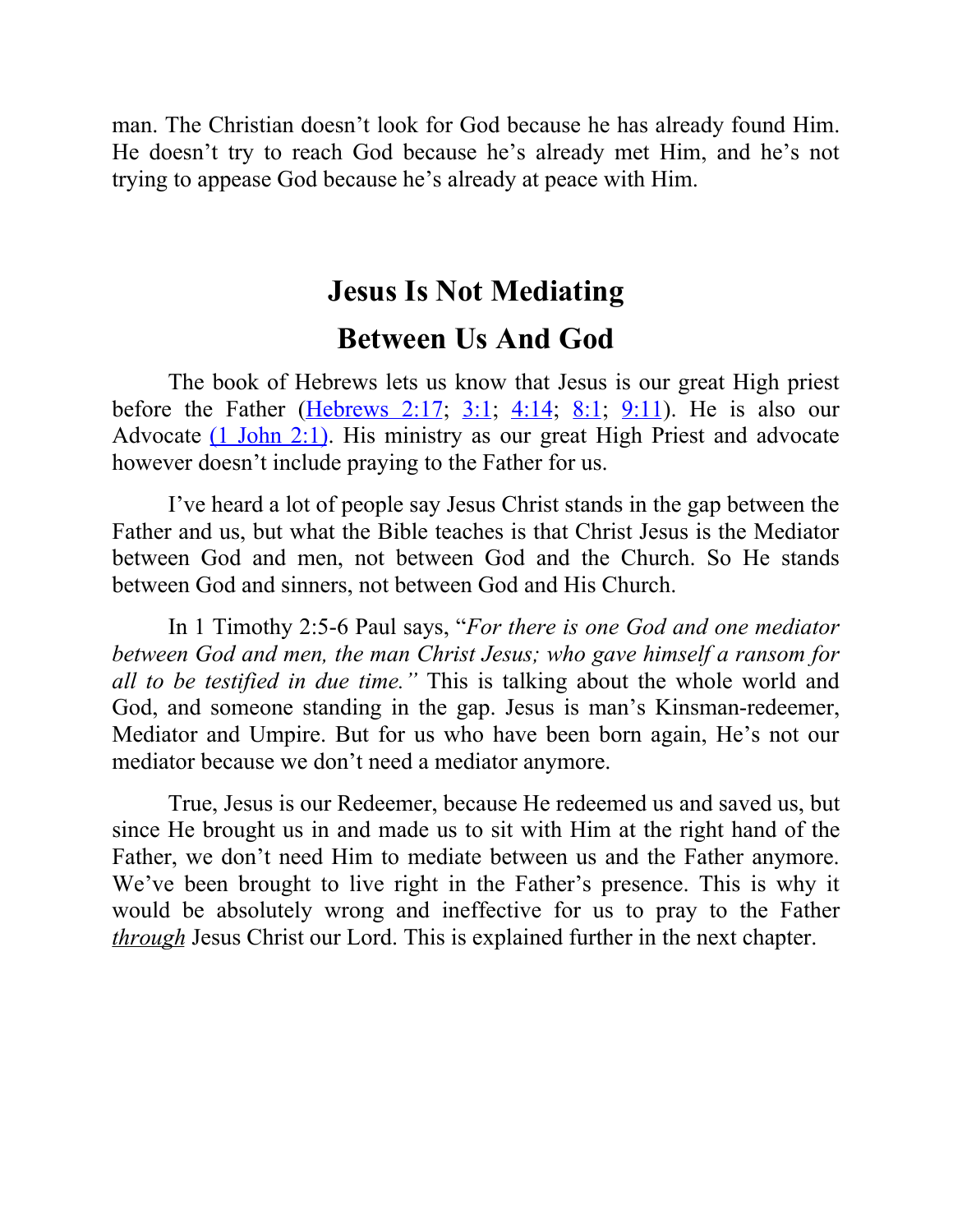# Chapter THREE

#### Praying In The Name Of Jesus

*B*efore you were born again, the Name of Jesus was given to you so you could come through that Name to God and be saved. Jesus said, *"…I am the way, the truth, and the life: no man cometh unto the Father, but by me"* (John 14:6).

In other words, He said, "*Come to God through me!"* Now you've accepted His invitation and have come to God through Him. Having come to God and received eternal life and the divine nature, you became one with Him. You became a citizen of the Kingdom of God.

Now that you're in His kingdom, you have His kind of life, you have already come to the Father and you don't go back. You came to the Father once through Christ, and having come to Him, you don't keep going and coming, you stay in His presence! This is why you cannot and should not pray *"through Jesus Christ our Lord*."

You may have prayed this way for a long time in your life but that doesn't make it right. You may even say it worked for you. It probably didn't and you thought it did, but even if it worked, you were a baby then and God overlooked your ignorance. Now, it's time to grow up!

**What we have revealed to us from God's Word in the New Testament is praying to the Father** *in* **the Name of Jesus.** Some folks don't understand this and that's why they have problems getting answers to their prayers. They've had so many of their prayers go unanswered that they've lost all confidence in praying.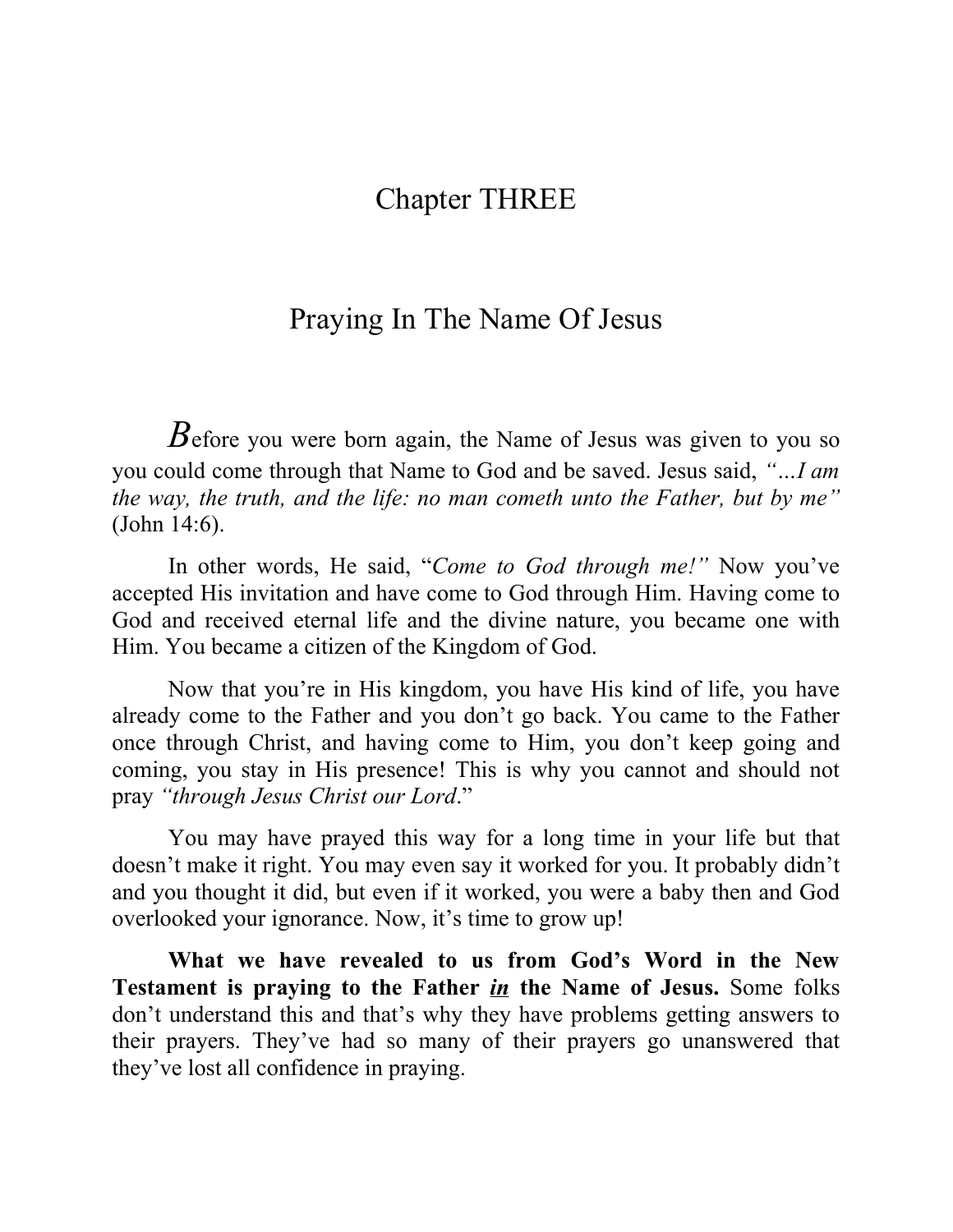As long as you keep praying to Jesus or through Jesus, or you keep asking Him for things, your prayers will remain unanswered.

**There's a great difference between praying through Jesus and praying in His Name.** To pray through Jesus is to pray through a medium to God, and that's unacceptable, because that makes Him a medium, and He is no medium to the Christian.

However, when you pray to the Father in the Name of Jesus, you're exercising the power of attorney He gave you to use His Name. This means you're operating the full legal powers He gave you to act in His stead and on His behalf. When you pray in His Name, it's as though Jesus Himself were speaking and everything responds to you the same way they would to Jesus.

## **A New Day, A NEW PEOPLE**

# **And A New Way To Pray**

Jesus said in John 16:23*, "And in that day, ye shall ask me nothing…"* This means "You shall not pray through Me or to Me." I know there are some Bible translations that render this verse as, "You shall not ask Me any questions," but that falls short because it doesn't fit within the context. They had been asking Jesus a lot of questions before this point and that's probably the reason those translators thought He meant they should ask Him no more questions. But when you read further you'll discover He wasn't talking about questions, He was talking about prayer.

"*And in that day ye shall ask me nothing. Verily, verily, I say unto you, whatsoever ye shall ask the Father in my name, he will give it you" Joh*n 16:23).

Here the Lord Jesus lets us know there's a new kind of prayer for a new kind of people – the New Testament folk! And he tells us, "You'll not have to pray to Me, because whatever you ask the Father in My Name, He will give it to you."

So in this new day what we do is pray to the Father in Jesus' Name. Notice He didn't say, "You shall pray to the Father through Me." He said,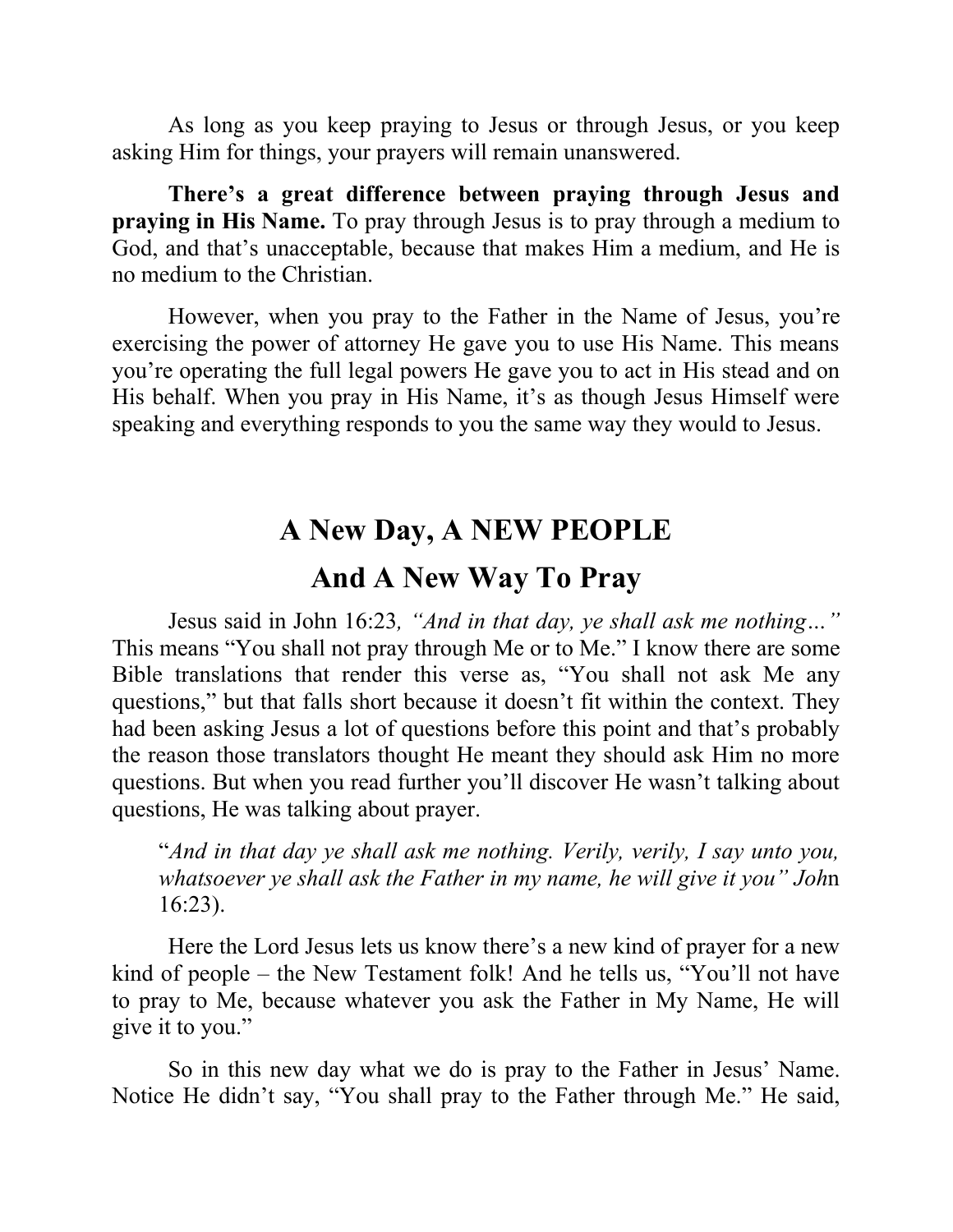"You shall pray to the Father in My Name." The next time you hear somebody pray "through Jesus Christ our Lord, Amen," just know that prayer didn't have an answer because it didn't work!

**We don't ask Jesus for anything in the New Testament,** but we can tell Him how much we love Him; we can worship Him, praise Him and give Him thanks, although, we also give thanks to the Father in the Name of Jesus Christ. We pray to the Father in the Name of Jesus and not to the Lord Jesus Himself.

A lot of times people pray without thinking about or listening to what they're saying. For example, they say, "Dear Lord Jesus, I pray in Jesus' Name…" That's ridiculous! How can you pray to Jesus in the Name of Jesus?

In the New Testament, we don't pray to Jesus in Jesus' Name, we pray to the Father in Jesus' Name.

The *New International Version* of John 16:23 says, *"in that day, you will no longer ask me anything.*" Another version puts it this way: "…*you will not pray to me…*" Here, the Lord Jesus wasn't talking about a particular 24-hour day He had appointed after He got to heaven, neither was He talking about the day of crucifixion. He was referring to the day of salvation, the day of the new creation, the day in which the righteous shall enter into the gates of the Lord. That's the day we live in today.

## **The Power of Attorney To**

#### **Use The Name**

"*Hitherto have ye asked nothing in my name: ask, and ye shall receive, that your joy may be full. These things have I spoken unto you in proverbs: but the time cometh, when I shall no more speak unto you in proverbs, but I shall shew you plainly of the Father. At that day ye shall ask in my name…"* (John 16:24-26).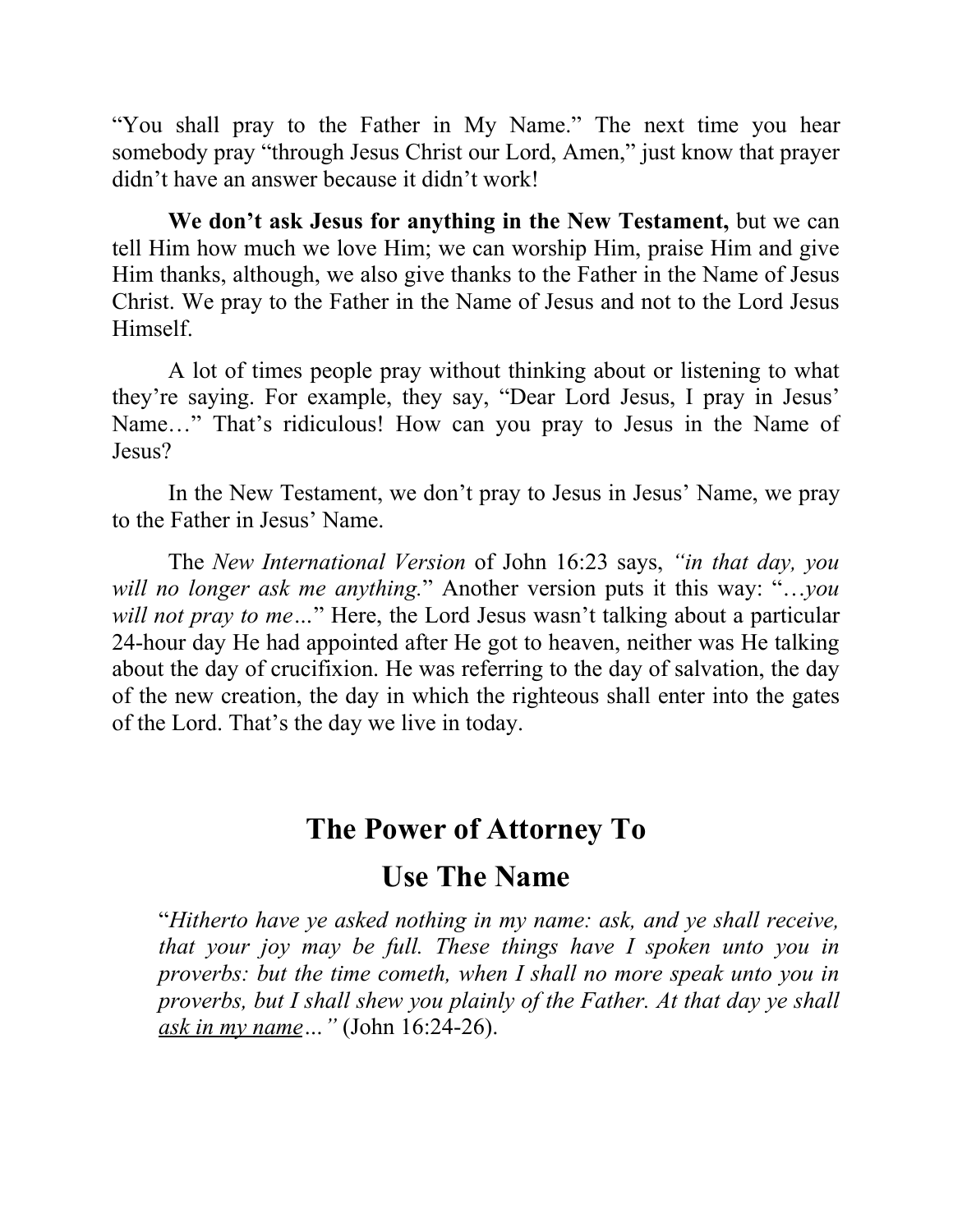Back then in the Old Testament, they couldn't ask anything in the Name of Jesus, because the time hadn't come to do so. But then He told them that when the time came, they would have to ask the Father in His Name.

There are folks who teach that when we pray, Jesus takes our prayers to the Father and starts begging Him to do something about them. Then the Father, after a lot of begging and cajoling, eventually says, "Alright, alright, Son, because of You, I'll do it!" No way sir! Jesus expressly said He wouldn't do that, it's right there in the Bible!

"*At that day ye shall ask in my name and I SAY NOT UNTO YOU THAT I WILL PRAY THE FATHER FOR YOU"* (John 16:26).

Did you see that? He's telling us He doesn't have to talk to the Father on our behalf and He lets us know why – *"*…*the Father himself loveth you."* The Father loves you Himself; He doesn't need anybody talking to Him on your behalf. That's why Jesus isn't praying to the Father on your behalf. Instead He says, "Don't come through Me, go by yourself, because the Father loves you. All you need is use My Name because My Name is in charge of the New Testament."

In the New Testament, we have the power of attorney to use the Name of Jesus. He gave us the legal right to stand in His stead and act in His behalf. This is too much for the religious mind to comprehend, but it's the truth all the same. This is the reason we can command a cancer to die in the Name of Jesus and it dies. It's because He gave us the power of attorney to act for Him!

#### "**In That Day..."**

When Jesus went into the Holiest place in the presence of the Father to present His blood as the sacrifice for sin, He went there as our representative. From the moment we believed in His redemptive work and accepted Him as our Lord and Saviour, we were brought into the presence of the Father within the veil. Now, we don't go in and out of His presence. That's our dwelling place and that's where we'll remain forever.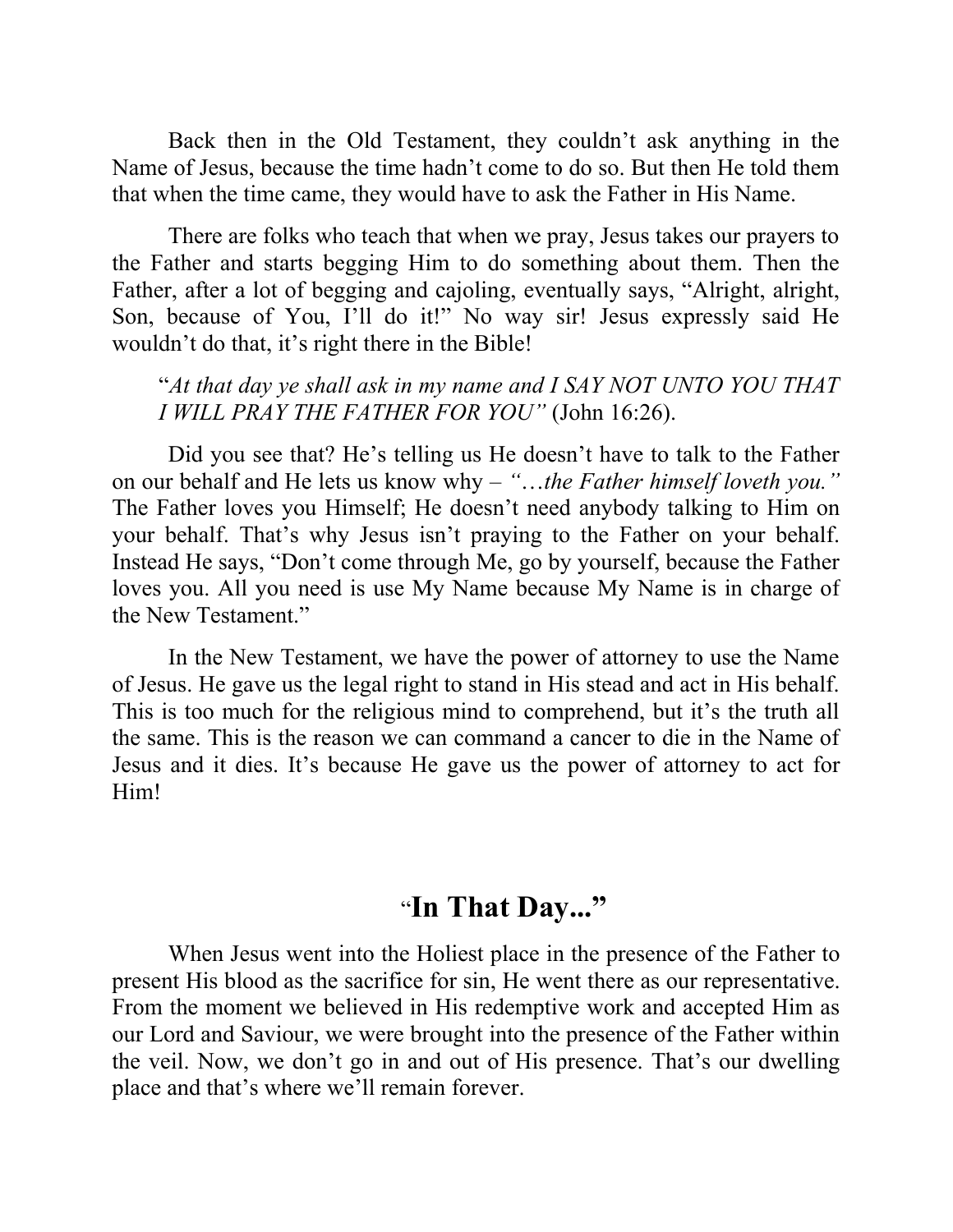Where Jesus said, "In that day you shall ask Me nothing," He meant in other words, "You shall not pray to Me for anything." He also said, "Whatever you ask the Father in My Name, He will give to you." Notice He didn't say, "Whatever you ask the Father in My Name, He will give to you if you believe and have faith in Me."

Jesus talked so much about faith that if He didn't include it here, it couldn't have been an oversight or error of any kind. He had said before, *"...If ye have faith as a grain of mustard seed, ye shall say unto this mountain, Remove hence to yonder place; and it shall remove; and nothing shall be impossible unto you"* (Matthew 17:20).

"*...If ye have faith, and doubt not, ye shall not only do this which is done to the fig tree, but also if ye shall say unto this mountain, Be thou removed, and be thou cast into the sea; it shall be done"* (Matthew 21:21).

"*...Be not afraid, only believe"* (Mark 5:36).

"*...If thou canst believe, all things are possible to him that believeth"* (Mark 9:23).

"*...Have faith in God"* (Mark 11:22).

This time, however, He purposely didn't include the faith-element. All He said was, "In that day, you shall not pray to Me but whatsoever you ask the Father in My Name, He will give to you."

This is because *"in that day*," which is *"this day*," only those who are born again, who are called the believing ones and who have faith in the ability of Jesus' Name are privileged to ask the Father in His Name. They don't need to believe because they're already the believing ones. They don't need to be told to have faith because they're already the children of faith!

#### **JESUS – Name Above All Names**

"*Wherefore God also hath highly exalted him, and given him a name which is above every name: That at the name of Jesus every knee should*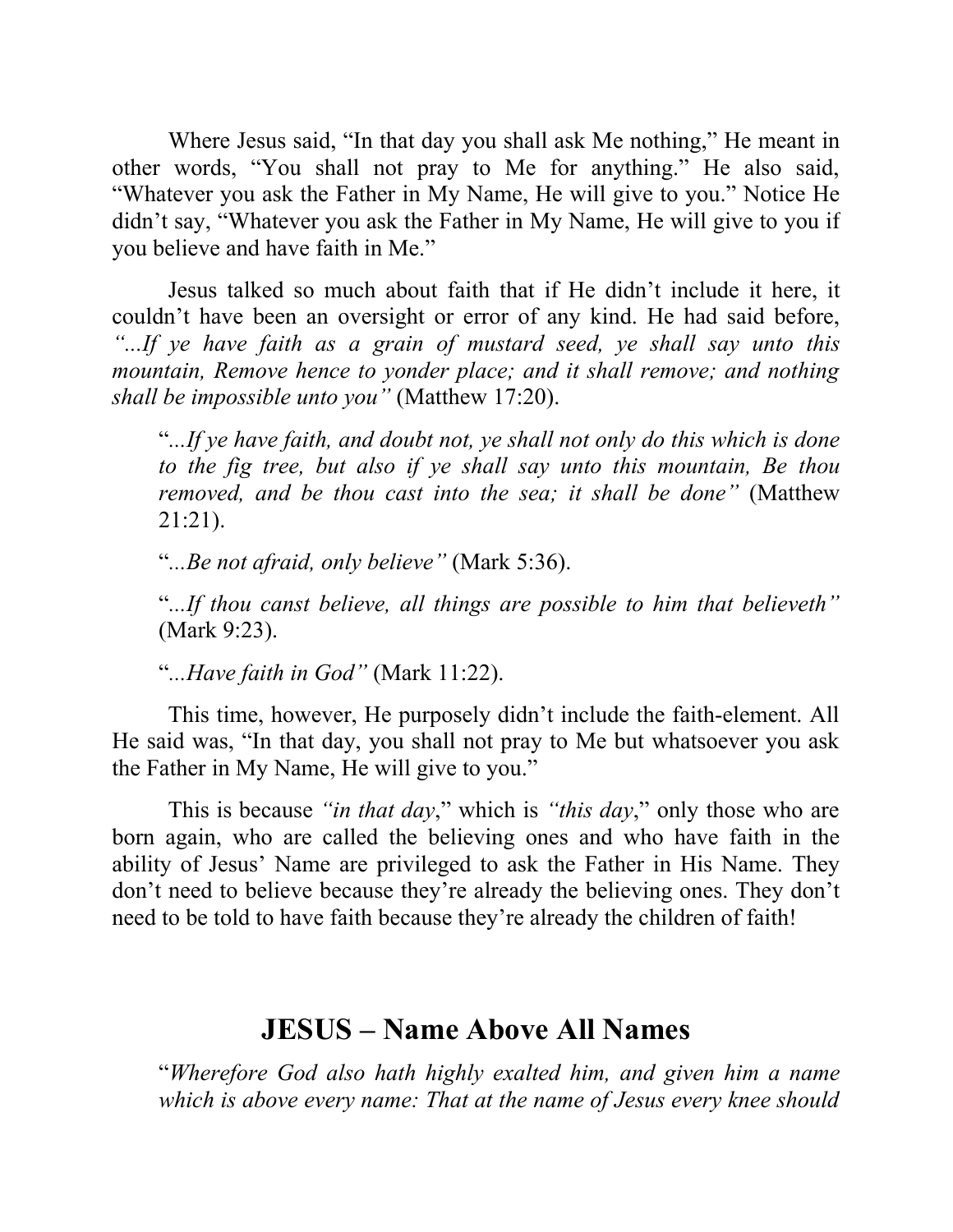*bow, of things in heaven, and things in earth, and things under the earth; And that every tongue should confess that Jesus Christ is Lord, to the glory of God the Father"* (Philippians 2:9-11).

The Lord Jesus wasn't given a Name that's recognized in heaven only. His Name has influence in heaven, earth, hell and the grave. Jesus has been given a Name that is greater than every name. The statement: *"…at the name of Jesus every knee should bow, of things in heaven, and things in earth, and things under the earth; And that every tongue should confess that Jesus Christ is Lord, to the glory of God the Father"* is not a promise but a sovereign declaration of Almighty God. It's a law!

"*And whatsoever ye shall ask in my name, that will I do, that the Father may be glorified in the Son. If ye shall ask anything in my name, I will do it"* (John 14:13-14).

These verses of Scripture clearly express the differences in the believer's employment of the Name of Jesus. The one (John 14:13-14) talks about establishing a thing, making a demand or a declaration in the Name of Jesus; the other (John 16:23-24) talks about making a request to the Father in the Name of Jesus and the Father's obligation to grant your request.

#### **Note: There's a difference between when a thing has to be established and when it has to be given**.

When Jesus said, *"…Whatsoever ye shall ask the Father in my name, he will give it you,"* (John 16:23), He wasn't referring to us demanding that something be done in His Name. But when He said, *"If ye shall ask anything in my name, I WILL DO IT,"* (John 14:14), He was talking about getting something done, establishing or decreeing a thing in His Name.

The statement in John 14:13-14 doesn't refer to praying to God the Father, but using the Name of Jesus to deal with situations in our daily lives. Here, Jesus is saying, "When you make a declaration, I'll cause it to happen, I'll back you up!"

When we speak or make declarations in the Name of Jesus, we're taking His place and standing in His stead as Master over all things. This is not the same as using His Name to ask things from Him, which I have already shown you is unscriptural.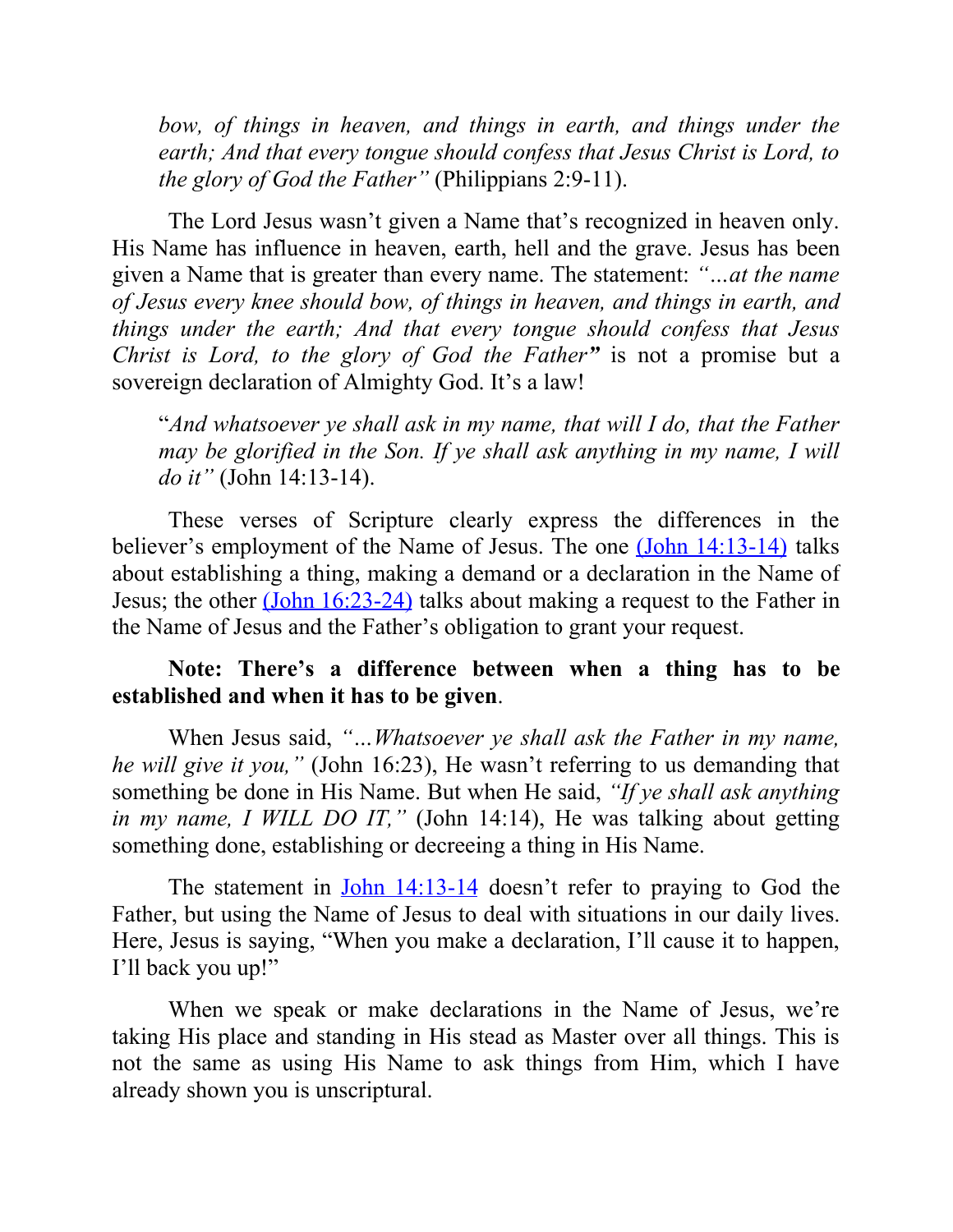#### **Making Declarations in His Name**

When we make declarations in the Name of Jesus, circumstances, devils, demons, sicknesses, diseases, and infirmities are obliged to listen and obey. Whether we shout excitedly about it or we just say it calmly and casually, we've been ordained to get results. Jesus said when you pray, don't be like the heathen who think they will be heard for their much speaking (Matthew 6:7).

This reminds me of the encounter between Elijah and the prophets of Baal. They called on their god to send down fire but he wouldn't respond. Then Elijah taunted them, "Come on, cry louder, maybe Baal went on a journey. He must come back today!" and they went on and on, ranting and raving and calling on Baal to answer them.

The Bible says they even cut themselves until they bled all over, still Baal didn't respond. But when it was Elijah's turn, he didn't have to repeat himself like the prophets of Baal. He just said, "O God, let these people know You sent me. Send fire from heaven and light up this thing!" God answered and the fire came down! (1 Kings 18:19-40).

Faith came to us when we received the gospel and passed from darkness into the light of the Kingdom of God's dear Son. That's why we're not required to have faith to use the Name of Jesus and to do things in His Name. We already had that faith when we were born again, according to Romans 12:3: *"...God hath dealt to every man the measure of faith."* We're not trying to beg for something, we're possessors!

The Name of Jesus Christ has been given to us as a blank cheque completely endorsed with our name on it. You can fill anything in that cheque because your Father's bank is a big one. You want divine health? Then fill it in! You can say, "In the Name of Jesus, I walk in divine health from this day forward. They're not taking me to that hospital again!" That sickness will have to leave when you use the Name of Jesus!

You can make decrees in Jesus' Name and have them established unto you. You can ask the Father in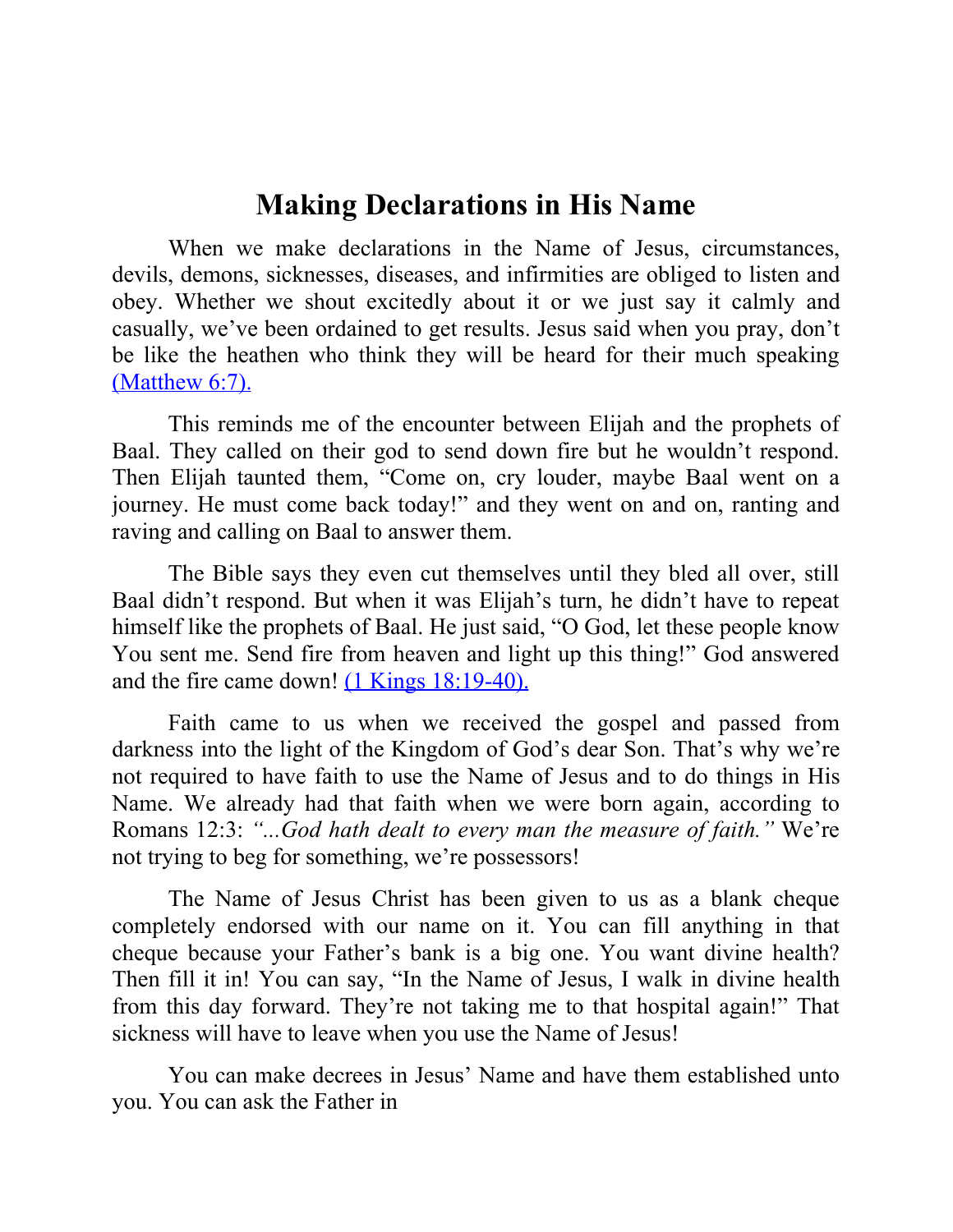the Name of Jesus for whatever you desire and receive them so your j o y c a n b e fu l l.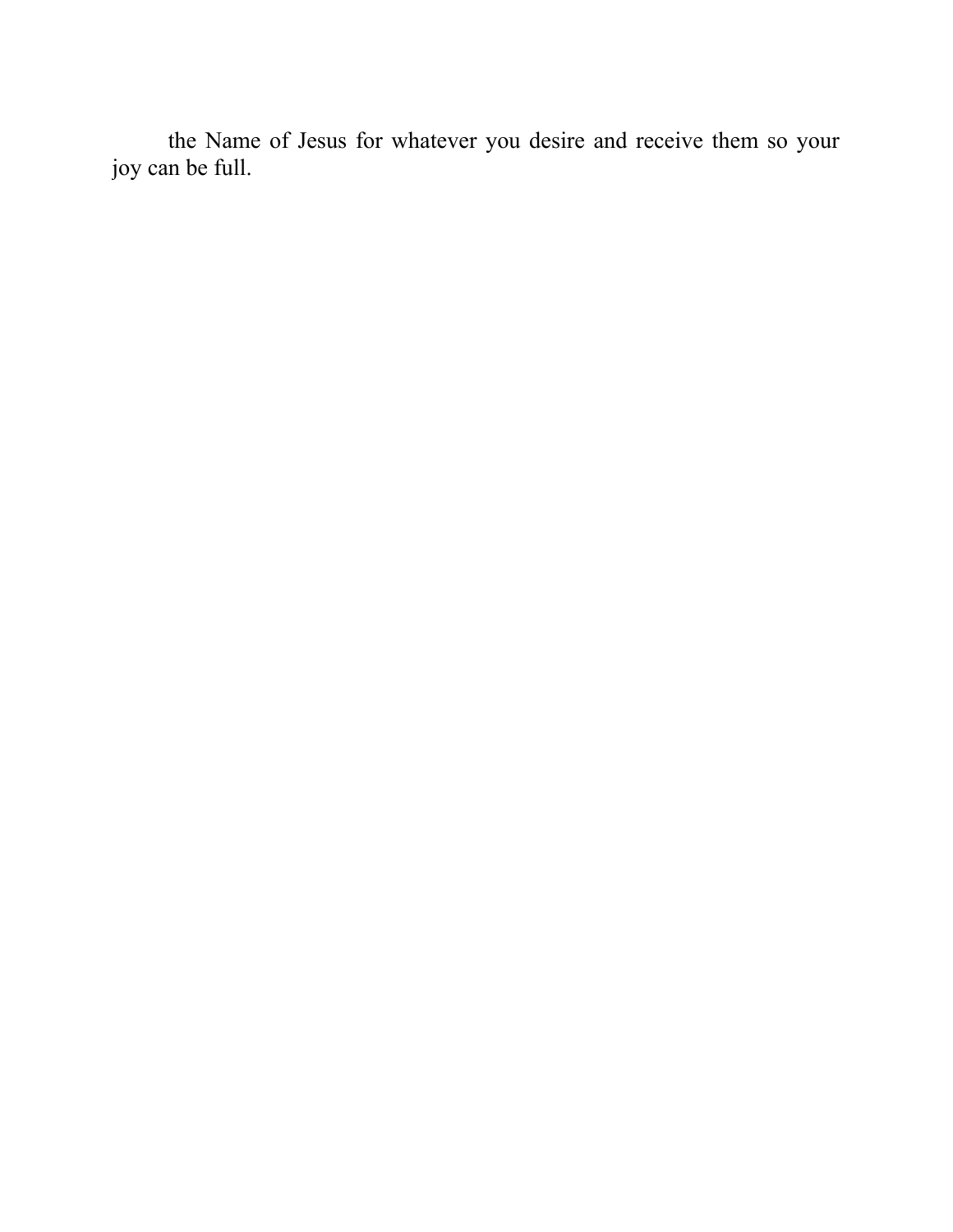## Chapter FOUR

#### The 'Real' Lord's Prayer

*In* this chapter, we will take some time to critically examine what is commonly referred to as 'the Lord's prayer.' I made reference to this subject in chapter two, which I will now explain in detail. We will look at 'the Lord's Prayer' from a purely scriptural viewpoint and clear up many of the misconceptions about it that have been passed down the Church over the years.

The disciples of Jesus actually prompted Him to teach them that prayer recorded in Matthew 6, popularly known as 'The Lord's Prayer.' When Jesus taught them this prayer, they were all still under the Old Testament. The New Testament hadn't come into effect because Jesus hadn't yet died.

Here, we'll get to see more reasons why we shouldn't pray this prayer. The Lord Jesus prayed in **Matthew 6:9-13:**

"…*Our Father which art in heaven, Hallowed be thy name. Thy kingdom come. Thy will be done in earth, as it is in heaven. Give us this day our daily bread. And forgive us our debts, as we forgive our debtors. And lead us not into temptation, but deliver us from evil: For thine is the kingdom, and the power, and the glory, for ever. Amen."*

This is the prayer popularly called 'The Lord's Prayer' and it is recited in almost every school in every nation where they pray to God as Christians and in many homes where they chorus it in a singsong. Everybody loves it;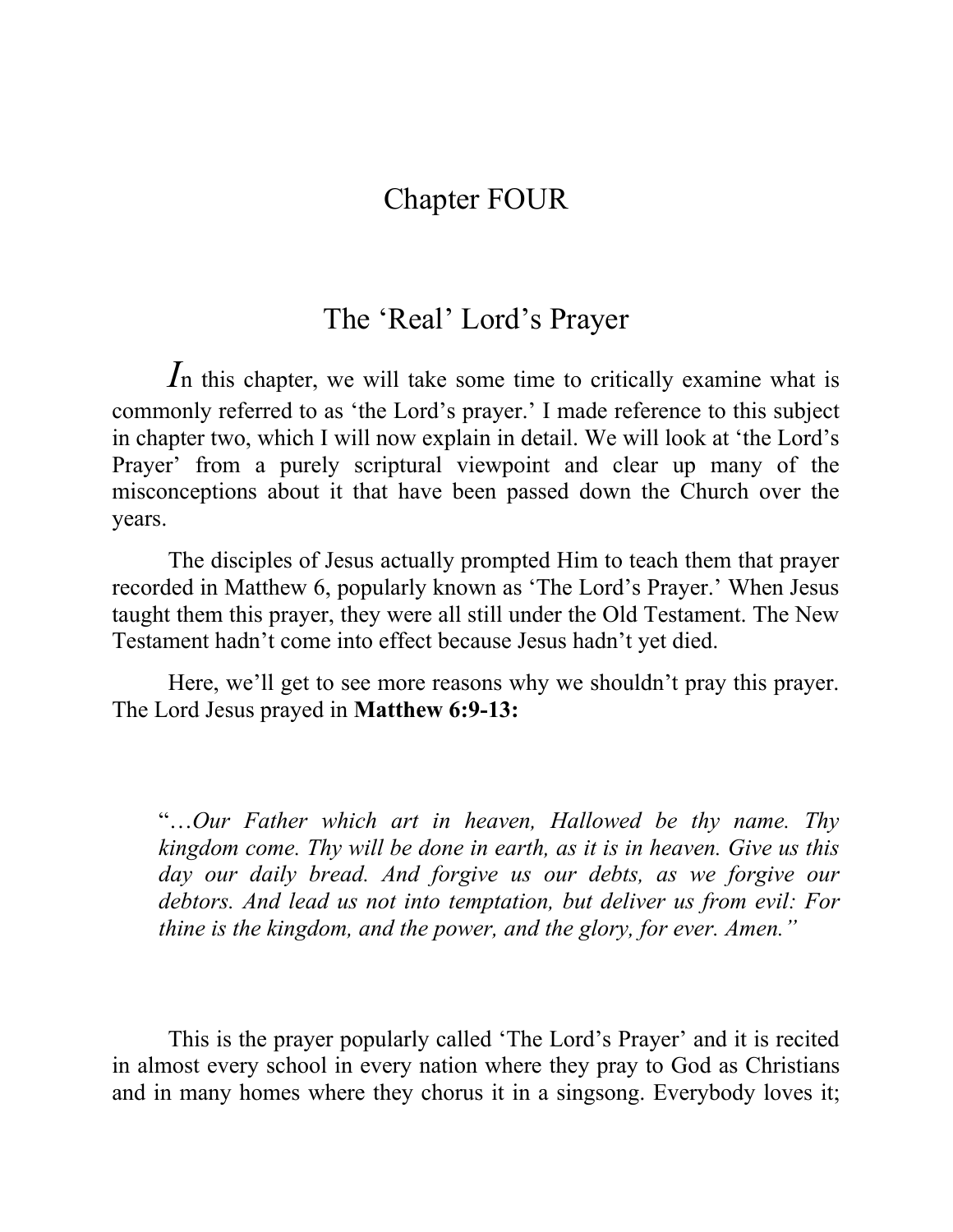they say it's 'the Lord's Prayer,' but Jesus never called it His prayer.

I want you to understand that Jesus taught on the subject of prayer in a way that's different from what we can actually practice now. There was the Old Testament way of praying, and now, there's the New Testament way of praying. What people call 'The Lord's prayer' is not for the Christian. You might as well say, 'Twinkle, twinkle little star, how I wonder what you are, Amen," and expect the same results as when you pray this prayer.

If you're born again, you don't have any business praying this prayer, and I'll tell you why: We're not living in the Old Testament but in the New. In fact, if you've been praying this prayer, God has not been hearing you! Now, you may not like that but it's the truth.

You may have felt really spiritual each time you recited it, but that doesn't matter. It's no prayer and it didn't work. Am I saying this because I don't like this prayer? No! I used to say the same prayer several years ago. I thought it was right, then I found out it was wrong. If we don't find things out from the Word of God, we will never know and will continue to grope in the darkness of ignorance.

Now I'm going to show you some things from the Bible, then you can make up your mind, and you better make up your mind right! But you must realize that you can make the right decision only when you've got the right information.

Don't get sentimental about this. Don't say, "My grandfather prayed this prayer, my father prayed it and I was raised in a church where we prayed it every day." It doesn't make any difference who taught you to recite this prayer. The important question to ask is, Is it right? Let's answer that question now.

#### '**The Lord's Prayer' or Is it?**

Firstly, 'The Lord's Prayer' as most people know it is not a New Testament prayer at all. There are two prayers by Jesus recorded in the 'New Testament' section of the Bible. I've often said that the New Testament doesn't begin at the book of Matthew like most Bible publishers indicate. The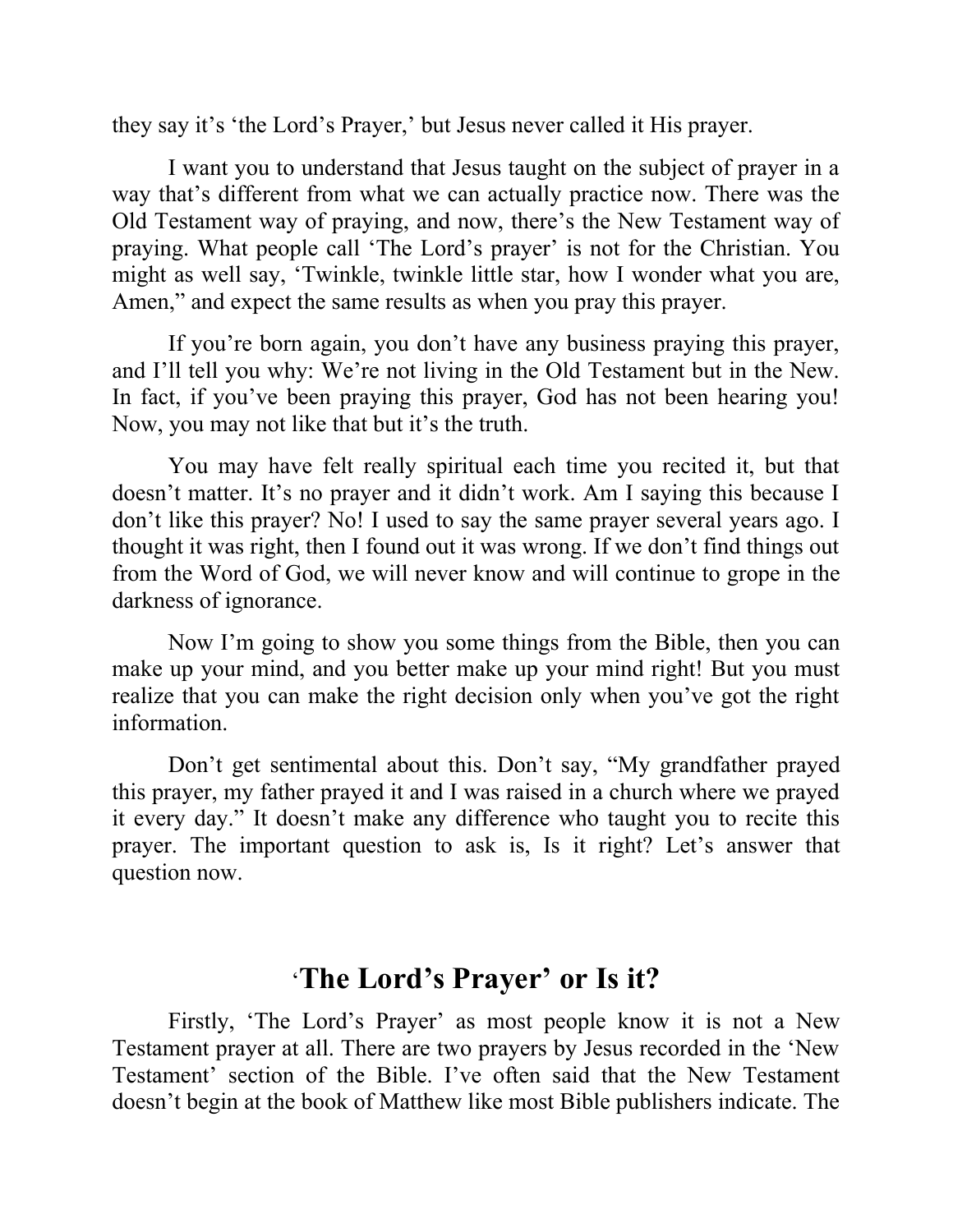New Testament actually started after the death of Jesus in John 19:30. Nonetheless, the Bible is divided into two sections: Genesis to Malachi, being the Old Testament section, and Matthew to Revelation, being the New Testament section.

Now, the first prayer, which most people refer to as the Lord's Prayer was not His prayer at all. This I will prove to you shortly.

The disciples came to Jesus and asked Him, "Master, teach us how to pray as John taught his disciples" (Luke 11:1).

Jesus answered and said, "After this manner pray ye." In other words, "I'll give you a guide line." Then He started, "Our Father, which art in heaven. Hallowed be Thy Name…" Now, at that time, this prayer was okay. It said, "Thy Kingdom come…" because at the time He was teaching them, the Kingdom hadn't yet come. But now the Kingdom has already come. Studying in the epistles, you'll discover this prayer has actually been abolished.

We need to find out what to pray about and how to pray from the New Testament. When you say 'New Testament' it presupposes that there is an old one. There is a better word for 'testament,' which is the word 'will.' When a man makes a will it can only come into effect after his death. As long as he's alive, you can't execute it. You'd be wrong to do that.

"*For where a testament is, there must also of necessity be the death of the testator. For a testament is of force after men are dead: otherwise it is of no strength at all while the testator liveth"* (Hebrews 9:16-17).

The NIV puts it this way:

"*In the case of a will, it is necessary to prove the death of the one who made it, because a will is in force only when somebody has died; it never takes ef ect while the one who made it is living."*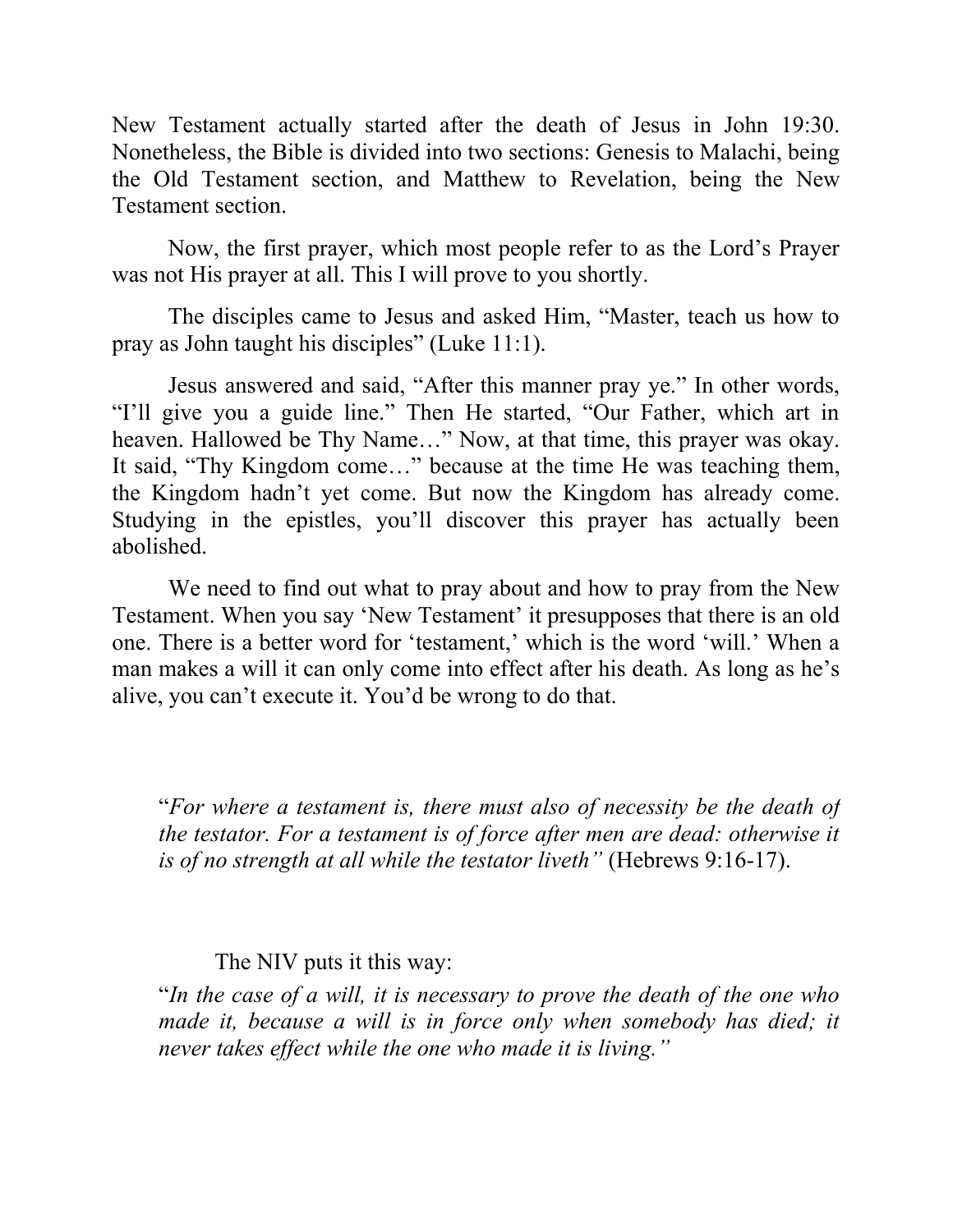The point is, until a man dies, his will is of no power. In most Bible translations, the publishers indicate the New Testament starting from the book of Matthew and I say that's not exactly true. In these Bibles, after the book of Malachi, there's a page that reads 'The New Testament of our Lord Jesus Christ' and then the page right next to that starts the gospel according to Saint Matthew. The New Testament couldn't have started with the birth of Jesus, because there couldn't have been one until He died. This means everything He taught before He died would need to be clearly understood to know if they were applicable only to those in the Old Testament (which was still in effect at the time before His death) or also applicable after His death.

Notice that when He taught them to pray this prayer before His death, His Name was never used. In the New Testament, we're commanded to pray in His Name. Back then they couldn't have used His Name because it didn't yet have the power for salvation.

This is one reason 'The Lord's Prayer' as it is popularly known is not a New Testament prayer. It was taught to the people of the Old Testament. Anyone today who prays: "Our father which art in heaven; Hallowed be thy name, thy kingdom come..." is praying like the Old Testament folks should have prayed, and that wouldn't work today, because that contract has ended. We now live in a new contract, under a new agreement, a *will* brought into force by the death of our Lord Jesus Christ.

Jesus Himself said, "In that day you shall not pray to Me, but whatever you shall ask the Father in My Name, He will give to you. Until now you haven't asked anything in My Name; ask that your joy may be full" (John 16:23-24). 'That day' is the day of the new agreement or contract. After His resurrection, we're supposed to pray to the Father in His Name.

Now, let's see certain points about this prayer that disqualify it as 'The Lord's Prayer' and why it should not be prayed by the Christian in the New Testament.

Matthew 6:9-10:

"*After this manner therefore pray ye: Our Father which art in heaven, Hallowed be thy name. Thy kingdom come. Thy will be done in earth, as*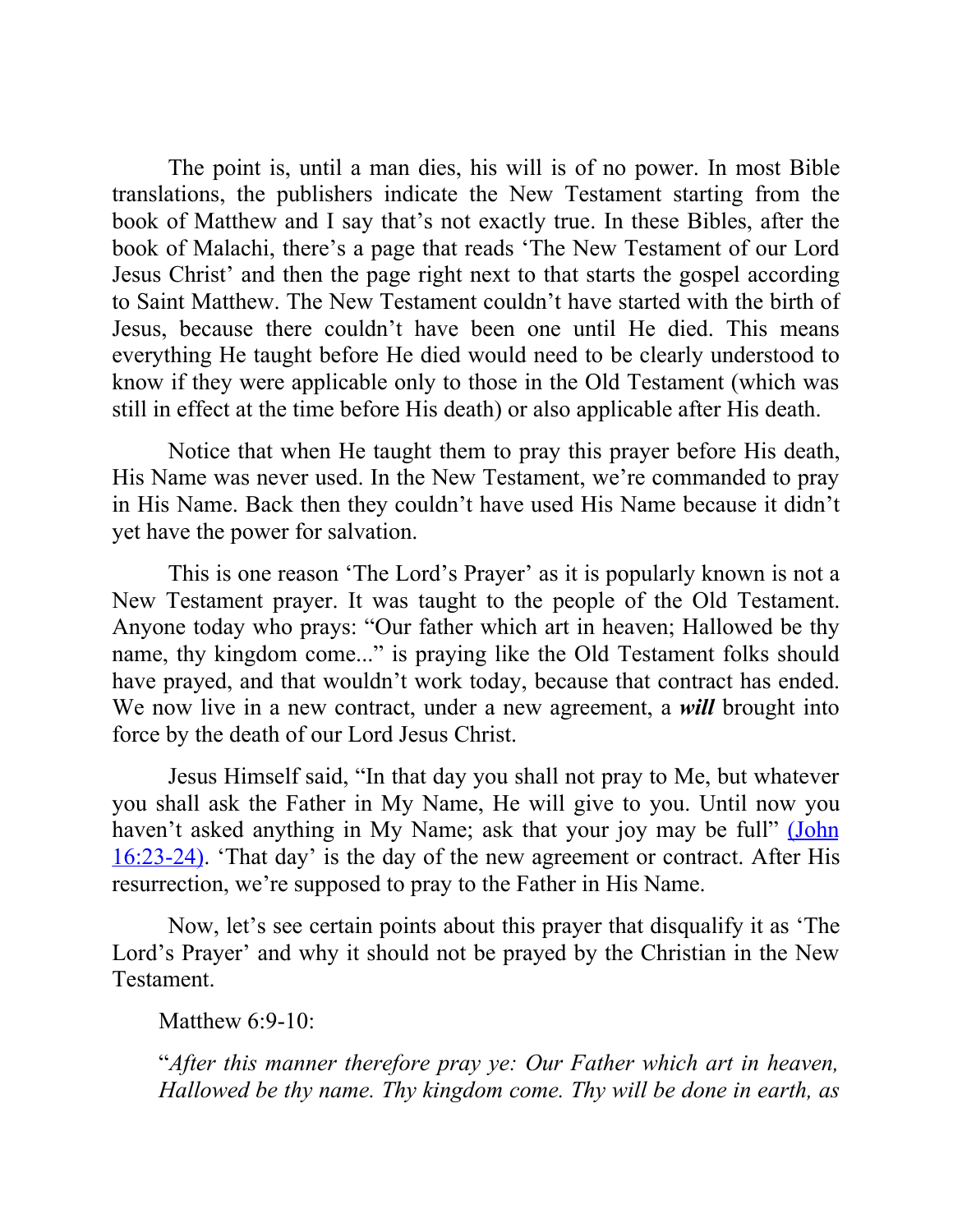*it is in heaven."*

#### **# 1. It's Just A Pattern**

In the first place, Jesus was only showing a pattern of prayer, because He said "*After this manner therefore pray ye"* You ought to understand that Jesus wasn't teaching us to pray this prayer, but showing us a guideline, letting us understand that in prayer, we begin by worshipping and praising God: "Our Father, which art in heaven, Hallowed be thy Name..."

#### **# 2. The Kingdom Has Come**

At the time Jesus taught His disciples to pray this prayer, the Kingdom hadn't yet come. So He prayed, *"Thy kingdom come.*" But we're in His Kingdom now. Colossians 1:12-13 says, "Giving thanks unto the Father, which hath made us meet (qualified) to be partakers of the inheritance of the saints in light. Who hath delivered us from the power of darkness, and hath translated us into the kingdom of his dear Son."

Did you notice this is in the past tense? It didn't say He *shall* make us meet, but He *hath made us meet*. He has already qualified us to be partakers of the inheritance of the saints in light. It also says that He "…*hath delivered us from the power of darkness, and hath translated us into the kingdom of His dear Son.*"

The word 'translated' means 'transferred,' that is 'to take from one place to another.' We've been taken out of darkness into the Kingdom of His dear Son. It doesn't say He shall translate us into the Kingdom of His dear Son, He has already done it! We're in His Kingdom now. So the prayer, *"Thy Kingdom come,"* was answered a long time ago.

# **# 3. Our Daily Bread Has Already Been Given**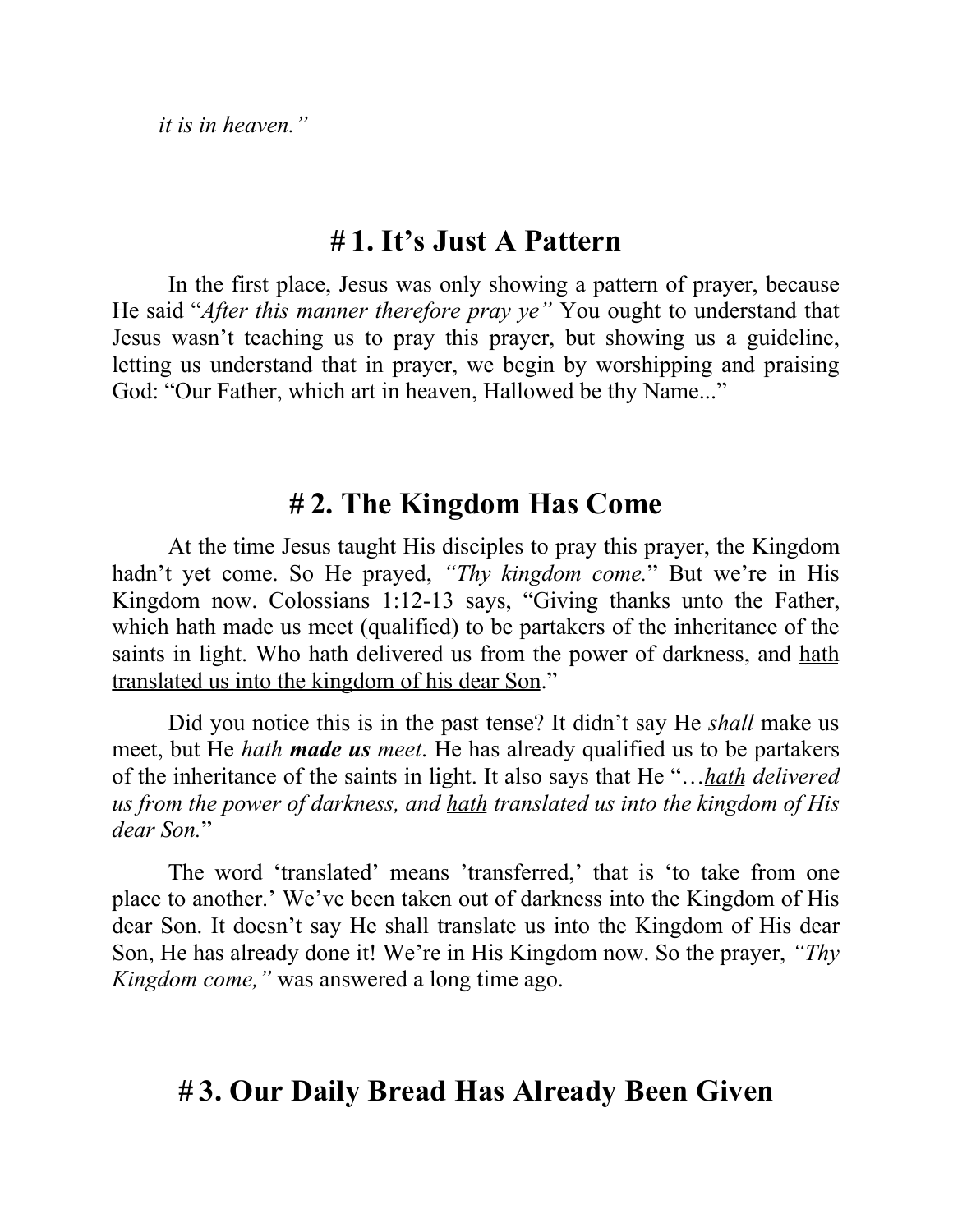"*Give us this day our daily bread"* (Matthew 6:11).

When Adam and Eve listened to the serpent and ate of the fruit of the tree God had forbidden them to eat, they committed high treason against Him and fell from His grace. By that singular act, they transferred their authority over the earth to Satan and brought a curse upon it: *"...cursed is the ground for thy sake; in sorrow shalt thou eat of it all the days of thy life; Thorns also and thistles shall it bring forth to thee; and thou shalt eat the herb of the field; In the sweat of thy face shalt thou eat bread, till thou return unto the ground; for out of it wast thou taken: for dust thou art, and unto dust shalt thou return"* Genesis 3:17-19**.**

The devil had assumed man's authority over the earth, and for man's needs to be met, he had to call upon God's higher authority to prevail against the devil. This is why, in the Old Testament, they had to pray to God for such blessings.

But thanks be to God, Jesus has broken the devil's hold over the earth! He stripped the devil of all his power and authority (Colossians 2:15), and gave to us the same authority He has over all things, including the earth and the devil himself (Matthew 28:18-20). Now, we don't need to ask God, "Give us this day our daily bread," we can bless the earth and command it to bring forth its increase.

That's why Paul says in 1 Corinthians 3:21-23, *"Therefore, let no man glory in men for all things are yours, whether Paul or Apollos or Cephas or the world or life or death or things present or things to come all are yours and ye are Christ's and Christ is God's."*

David said, *"The earth is the Lord's, and the fulness thereof; the world, and they that dwell therein"* (Psalm 24:1). But now we own it all together with Him. So now we don't pray, "Father, give us our daily bread," or "Give" me a house," "Give me a car" or "Lord, I need new clothes…." Don't pray like that anymore because you have arrived in the Kingdom – the land of plenty. You've been brought into a large place and all things are yours now, glory to God!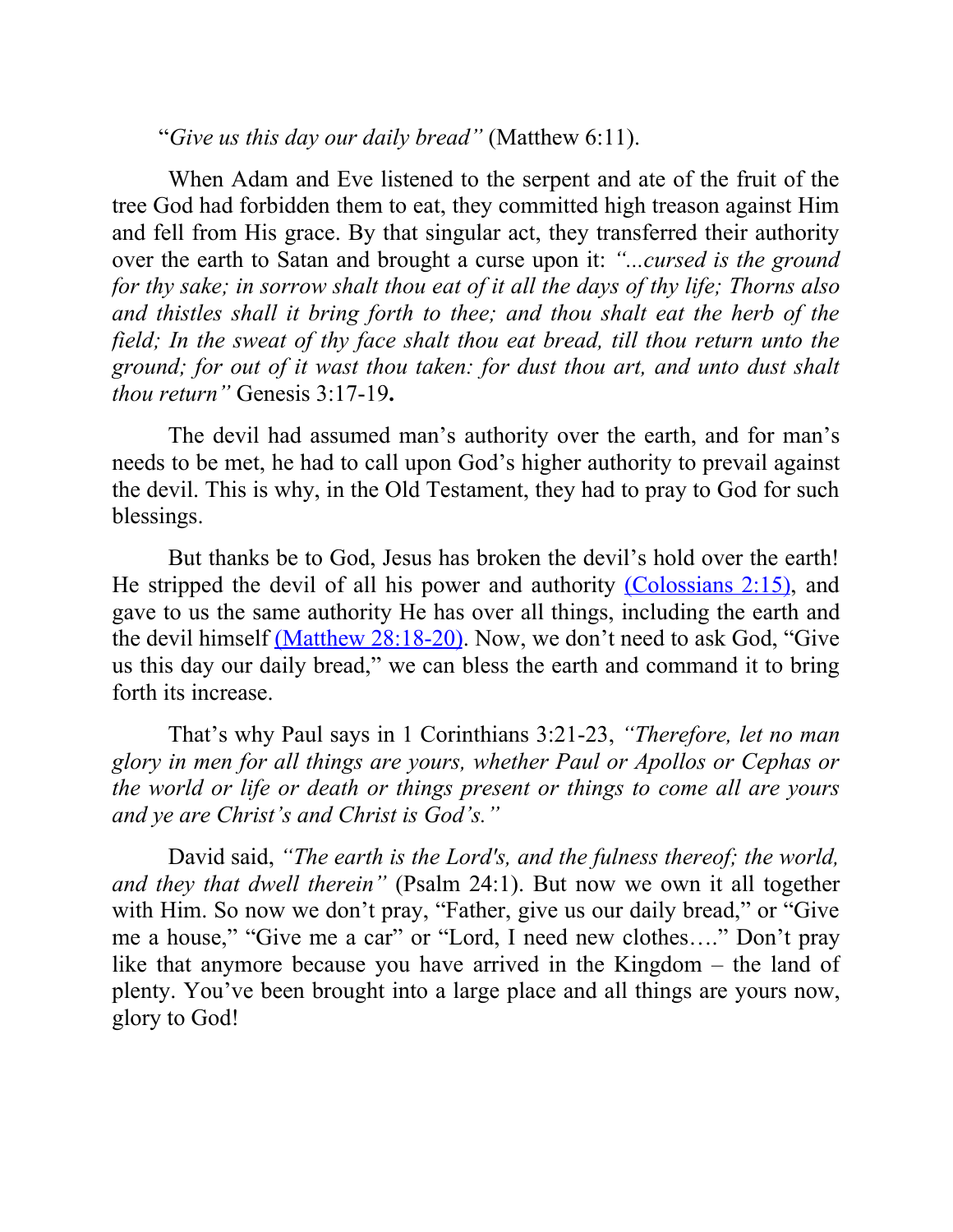## **# 4. Debts Already Forgiven**

"*And forgive us our debts as we forgive our debtors"* (Matthew 6:12).

This is once again a wrong prayer. You'll discover what's wrong with this as we read further:

"*For if ye forgive men their trespasses, your heavenly Father will also forgive you: But if ye forgive not men their trespasses, neither will your Father forgive your trespasses"* (Matthew 6:14-15).

This makes God's forgiveness of your sins pre-conditioned on your forgiving others, and that really isn't consistent with New Testament doctrine. God didn't forgive us because we forgave others. It's so important you understand this point, because the devil has used it to destroy a lot of lives. Old Testament Law said, "An eye for an eye; a tooth for a tooth. Do to others what you want them to do to you." So if you wanted God to forgive you, you had to forgive others first; thus your forgiveness was preconditioned on your forgiving others.

But it isn't so. You're not forgiven because you forgave someone else; you're not blessed because you blessed someone else. Forgiveness is your inheritance. You're forgiven because it's part of the package in the new contract. And you don't just forgive because you want your heavenly Father to forgive you; you forgive because you're born after Him; you have His nature. Your Father forgives, and since you're like Him, you necessarily forgive.

God is our example. The Bible says, "A*nd be ye kind one to another, tenderhearted, for-giving one another, even as God for Christ's sake hath forgiven you*" (Ephesians 4:32). So we forgive because we love to; we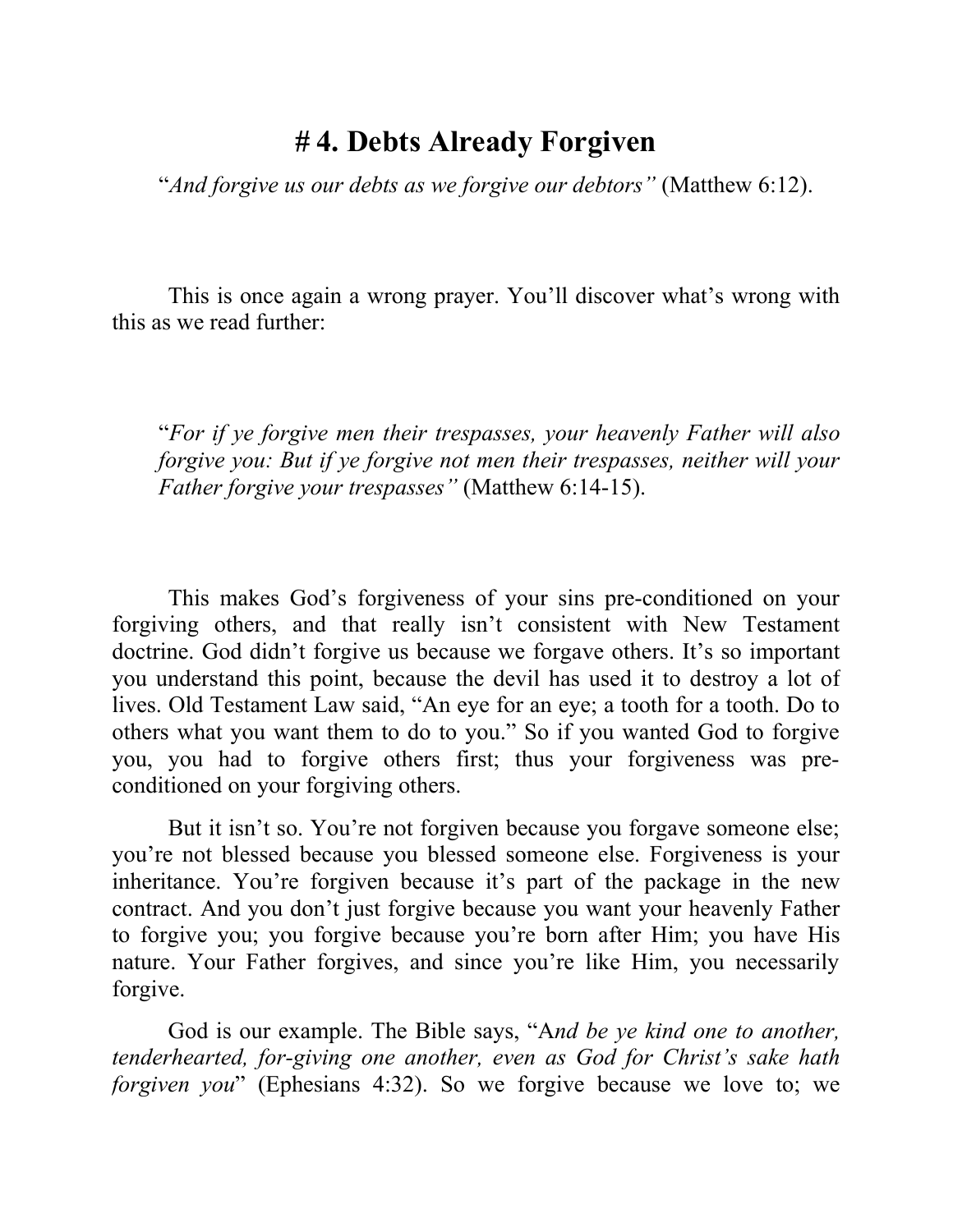forgive because our heavenly Father forgives and we're like Him. Thus in the New Testament, we're not given a law to forgive first before we are forgiven. This is why we can't pray this prayer in  $M$ atthew 6:12 because it makes forgiveness pre-conditioned on something we have to do. And in the New Testament, there's no blessing that is pre-conditioned on anything but on the shed blood of Jesus Christ, Hallelujah!

#### **#5. We Are Already Delivered**

"*And lead us not into temptation, but deliver us from evil..."* (Matthew 6:13).

The word 'evil' here is from a Greek noun 'poneros,' which actually means 'the evil one.' Some translations such as the Amplified Bible and the New International Version actually read, "deliver us from the evil one." Here the Lord was talking about the one who's responsible for evil, not necessarily an evil act, and we know who that is – the devil.

Now, if we pray 'deliver us from evil' then it means we're still subject to the devil. We can't accept that because He already told us in Colossians 1:13 that we've been delivered from the power and domain of darkness. They prayed this prayer then, because at that time, the evil one still had power over them and God was their succour. So they had to pray to Him to deliver them from the evil one. But now He says, "These signs shall follow them that believe: in My Name shall they cast out devils..." (Mark 16:17). To be able to cast out devils surely means you have authority over them, praise God!

In the New Testament, after the resurrection of the Lord Jesus Christ, there is no place in the Bible that suggests that we should pray about the devil or ask God's help against him.

When Jesus came out of the grave, He said, *"...All power* (that is, authority) *is given unto me in heaven and in earth. Go ye therefore…"* (Matthew 28:18). What this means is, "I've got all the power and authority; now go in My Name, in My power and in My authority!"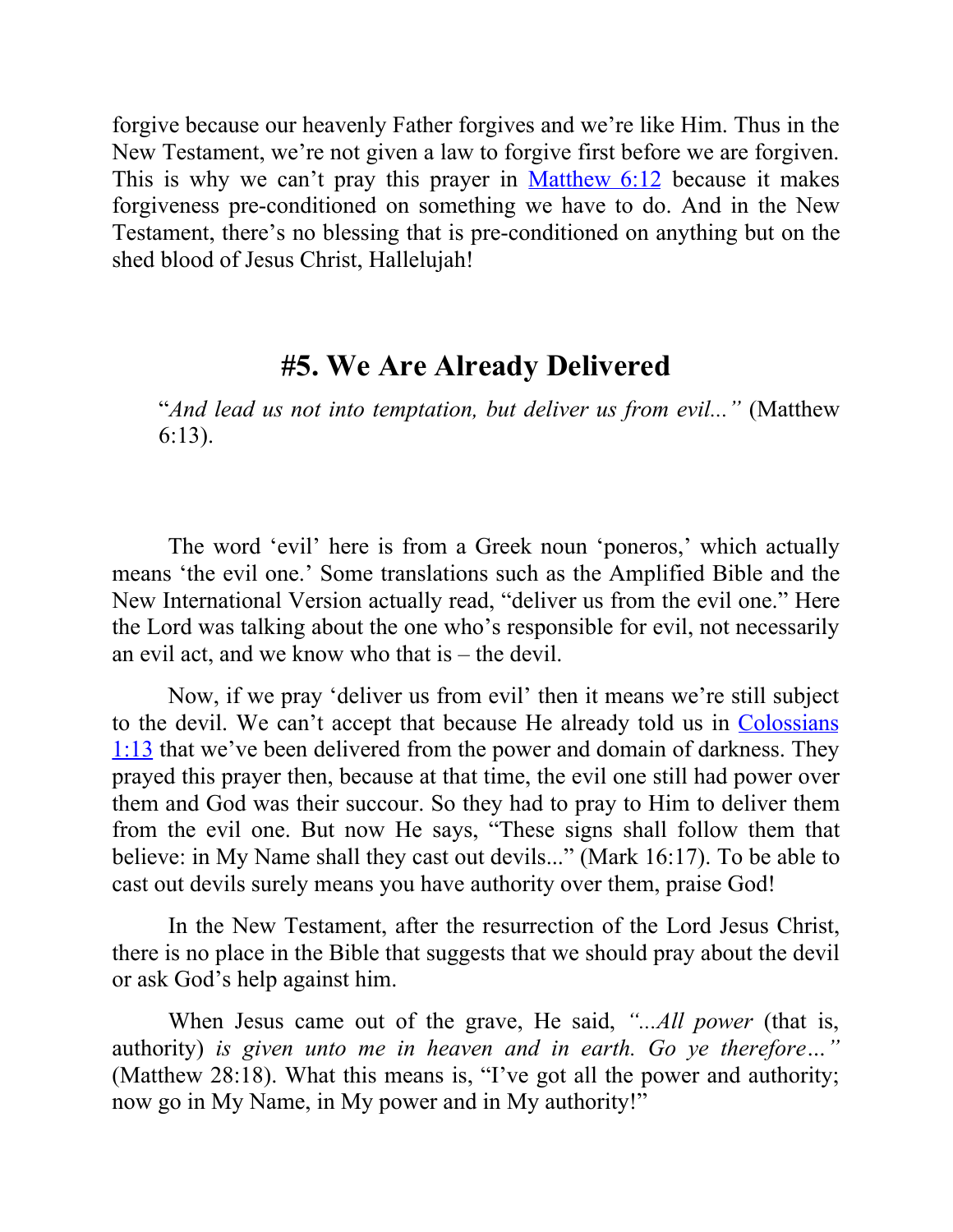This is not a promise. Moreover, the Father has declared that at the Name of Jesus every knee should bow (Philippians 2:10). So all the devils are aware; they know they've got to bow at the Name of Jesus, because it's the Name above every Name. Hallelujah!

We're not going to be delivered from evil because we've already been delivered from evil, and all the devils and evil powers have been placed under our feet. What we're required to do is use the Name of Jesus to keep them there. Therefore, this prayer "…deliver us from evil" is not consistent with New Testament doctrine.

There's a new kind of prayer for the New Testament. This 'Lord's prayer' was not for the New Testament; it was not prayed in Jesus' Name, for the use of His Name had not been revealed. He hadn't been given all power and authority, and you could only exercise authority in His Name to a certain limit. But when He died and was buried and rose again, He said, "Go into all the world and make disciples of all nations in My Name." Now He calls us His living proof-producers, not only in Jerusalem, Judea and Samaria, but in the uttermost parts of the earth  $(Acts 1:8)$ , praise God!

#### **The 'Real' Lord's Prayer**

From the many proofs I've shown you from the Scriptures, it's apparent that 'the Lord's Prayer' is really not *"Our Father, which art in Heaven* ... " found in Matthew 6. However, there's a prayer of the Lord Jesus in Saint John's gospel chapter 17. Now, that's really the Lord's Prayer because it's a Kingdom prayer, as we shall see:

"*These words spake Jesus, and lifted up his eyes to heaven, and said, Father, the hour is come; glorify thy Son, that thy Son also may glorify thee: As thou hast given him power over all flesh, that he should give eternal life to as many as thou hast given him. And this is life eternal, that they might know thee the only true God, and Jesus Christ, whom thou hast sent. I have glorified thee on the earth: I have finished the work which thou gavest me to do. And now, O Father, glorify thou me with thine own self with the glory which I had with thee before the world*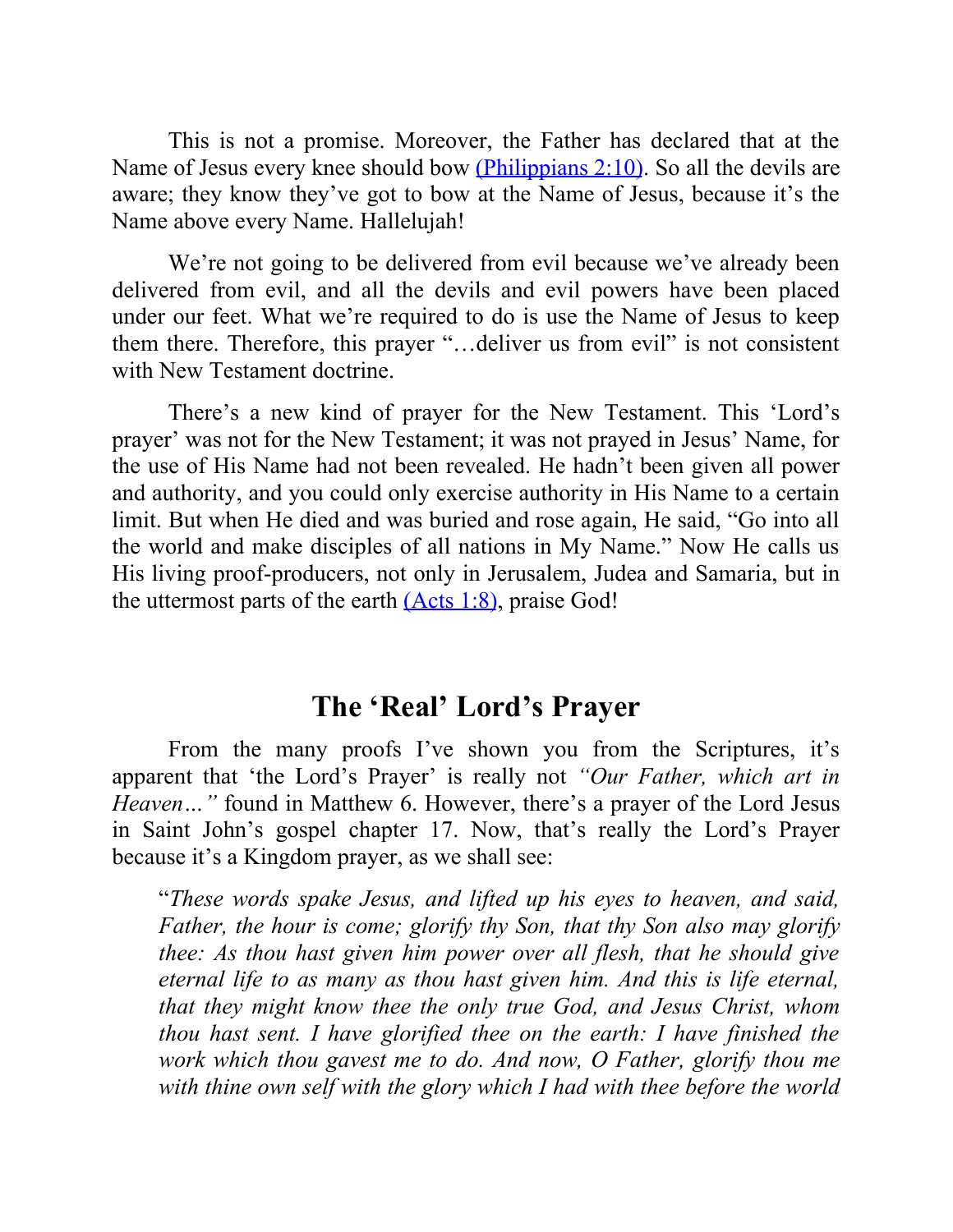*was"* (John 17:1-5).

This is a beautiful prayer Jesus prayed in line with what He had taught His disciples. Notice that His prayer of praise at the beginning is a confession, not of sins, but of God's works in His life. He said, "Father, the hour has come. Glorify Me, that I also may glorify You. You have given Me power over all flesh, that I should give eternal life to as many as You have given Me."

In just the same way, you should declare, "Father, I worship You today. Let Your Name be glorified in me that I also may glorify You, as You have given me authority to function in the Name of Jesus.

Jesus knew who He was and He said it; He confessed it in His prayers. He said, "You (Father) have given Me power over all flesh**…"** This is **'The Lord's Prayer'** for real!

It's good to know what's in 'The Book.' God said, "My people perish (suffer) for lack of knowledge" (Hosea 4:6). It's not a lack of the knowledge of Physics, Chemistry, Architecture or Medicine, but knowledge of the Word of God. But thank God, we're finding out; the Word is building our faith strong and we're developing in the things of the Spirit. We're becoming more knowledgeable in prayer.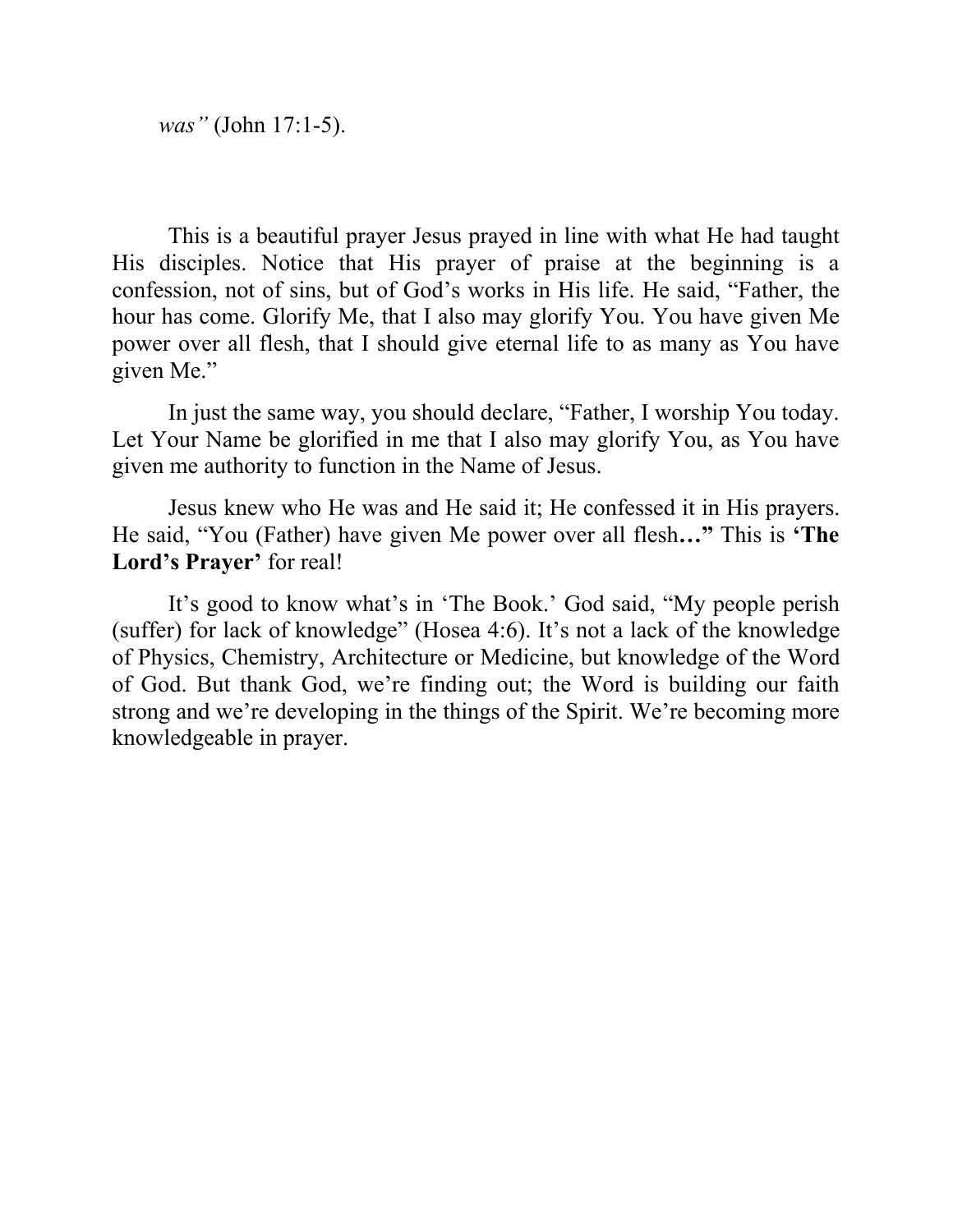# Chapter FIVE

#### A MODEL Prayer

*N*ow that you've learnt the right approach to prayer in the New Testament, put the things you've learnt to work immediately. Start practicing the right kind of prayer and do away with the wrong mind-sets, perceptions, practices and prayers that have made your prayer life ineffective.

Below is a prayer of the Spirit based on God's Word that will help you get started on the right path:

*Dear Father, in the Name of the Lord Jesus, I thank You for Your Word that has come to me through this book. I receive it into my spirit with meekness, gladness and faith. Your Word is mixed with faith in my heart and I am energized from within by the Holy Spirit to put it to work. I declare that as I put your Word to work in my prayer life, it produces the right results; my profiting through Your Word becomes evident as I receive answers to my prayers, in Jesus' Name*

This is a good place to start, but remember, it's only just a start. As you delve into the Word, especially the New Testament epistles of Paul the apostle, you'll discover many more prayer points that will greatly increase your knowledge and vocabulary in prayer, and in turn, enrich your prayer life.

Now, you can enjoy an increasingly joyous, glorious, victorious and prosperous life in the Lord as you pray the right way and receive answers to your prayers.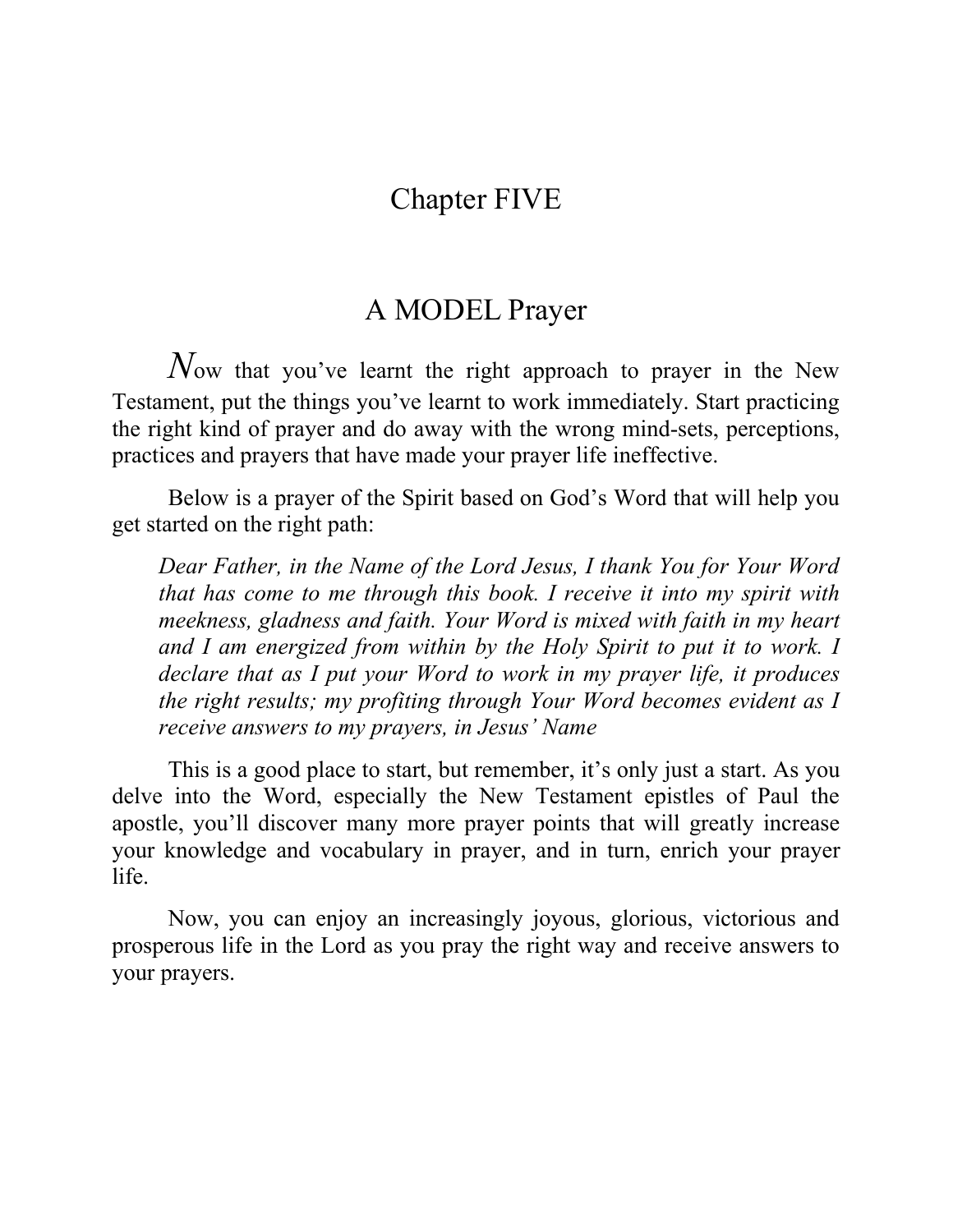# **To know more about the ministry and messages of Pastors Chris & Anita Oyakhilome**

#### **contact:**

# **CHRIST EMBASSY**

*aka* Believers' LoveWorld Inc.

#### **London:**

**Christ Embassy Int'l Office LoveWorld Conference Center Cheriton High Street, Folkestone, Kent CT19 4QJ Tel:+44(0)1303 270970 Fax: 01303 274 372**

**South Africa: Cnr. Harley and Bram Fischer Randburg, Gauteng. South Africa. Tel:+27-11-326 0971, +27-11-326 0972**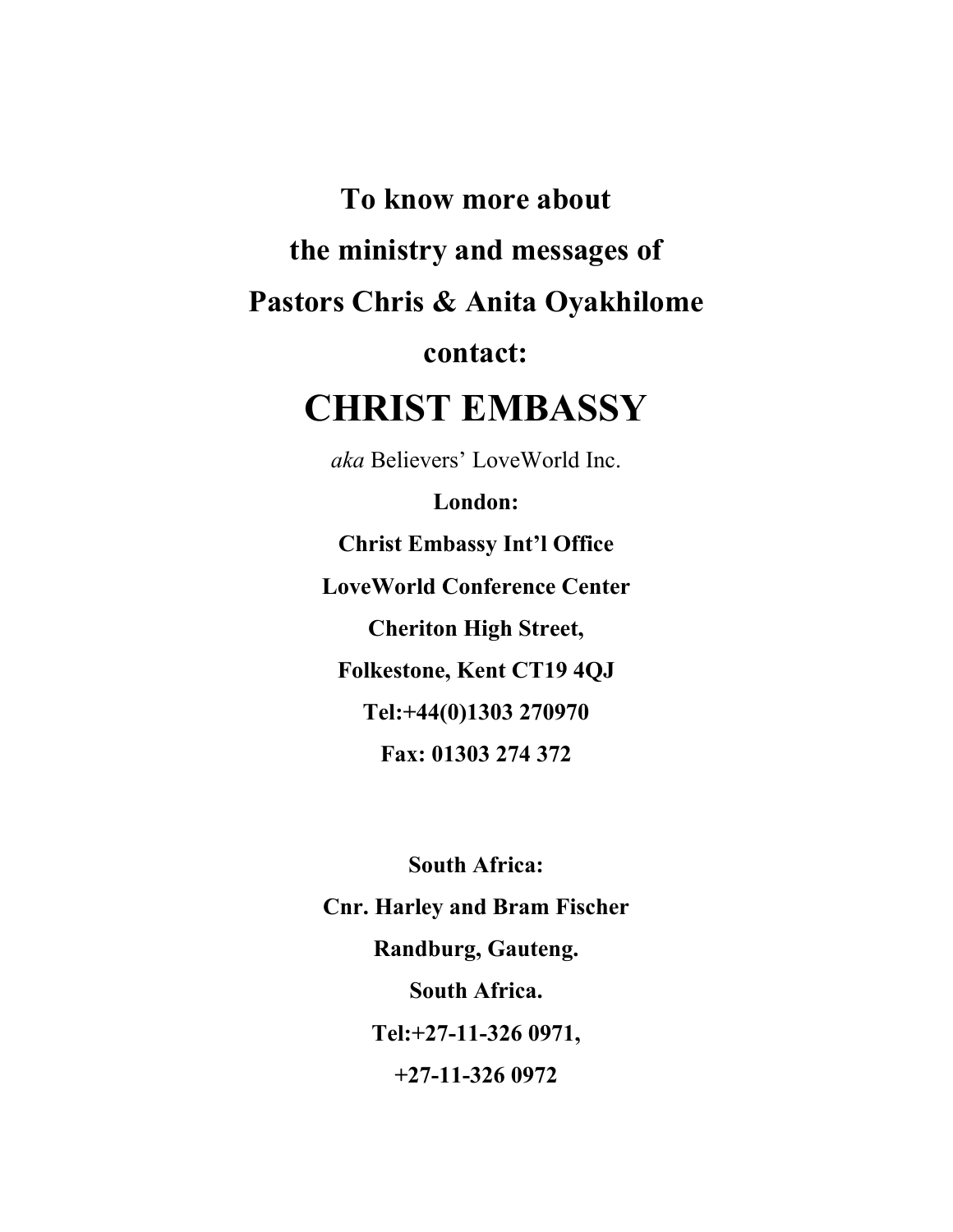**Nigeria: P.O. Box 13563, Ikeja, Lagos, Nigeria. Tel: +234-802 3324 188, +234-805 2464 131, +234-1-892 5724**

*email: cec@christembassy.org website: [www.christembassy.org](http://www.christembassy.org/)*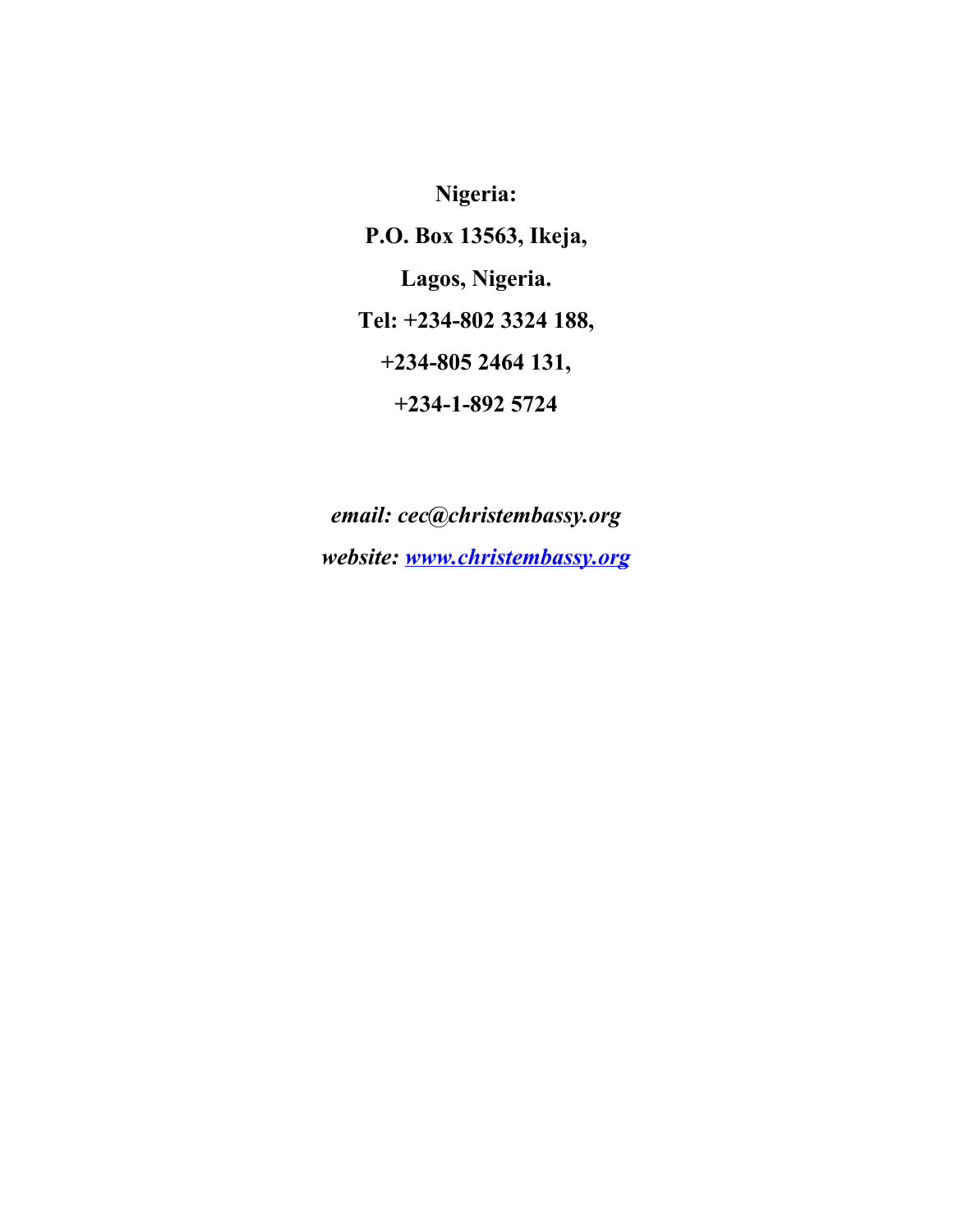

"God wants to answer ALL your prayers!"<br>If He had planned it any other way, He would never bave required you to pray. But<br>He'll hear and answer only when you're 'PRAYING THE RIGHT WAY.'<br>Comprebensive book by Chris Oyakbilo

PRAYING THE RIGHT WAY not only offers you simple, tested and proven principles<br>of effective prayer, it also ignites in your beart an enduring passion for prayer. The results<br>are guaranteed a life full of joy and peace as y



Through an anointed ministry spanning over 30 years, Pastor, teacher, healing minister, television host and best-selling author Chris Ovakhilome has helped millions experience a victorious and purposeful life in God's Word.

He is the author of several bestsellers such as 'None of These Diseases' and 'Rhapsody of Realities' which he co-authors with his wife, Pastor Anita. His teachings are also available in all audio and video formats.

Presiding over an ever-widening network of Christ Embassy Churches and campus fellowships on all five continents, Rev. Chris also pastors one of the largest congregations in Africa. He holds massive teaching and healing crusades with crowds of over 3.5 million in a single night's event. In Year 2003, he pioneered the first 24-hour Christian Television Network from Africa to the rest of the world. He is also the host of 'Atmosphere for Miracles,' a programme on major television networks around the world, which brings God's divine presence right into your home.

The world renowned Healing School is a ministry of Pastor Chris which manifests the healing works of Jesus Christ today, and has helped many receive healings and miracles through the operation of the gifts of the Spirit.



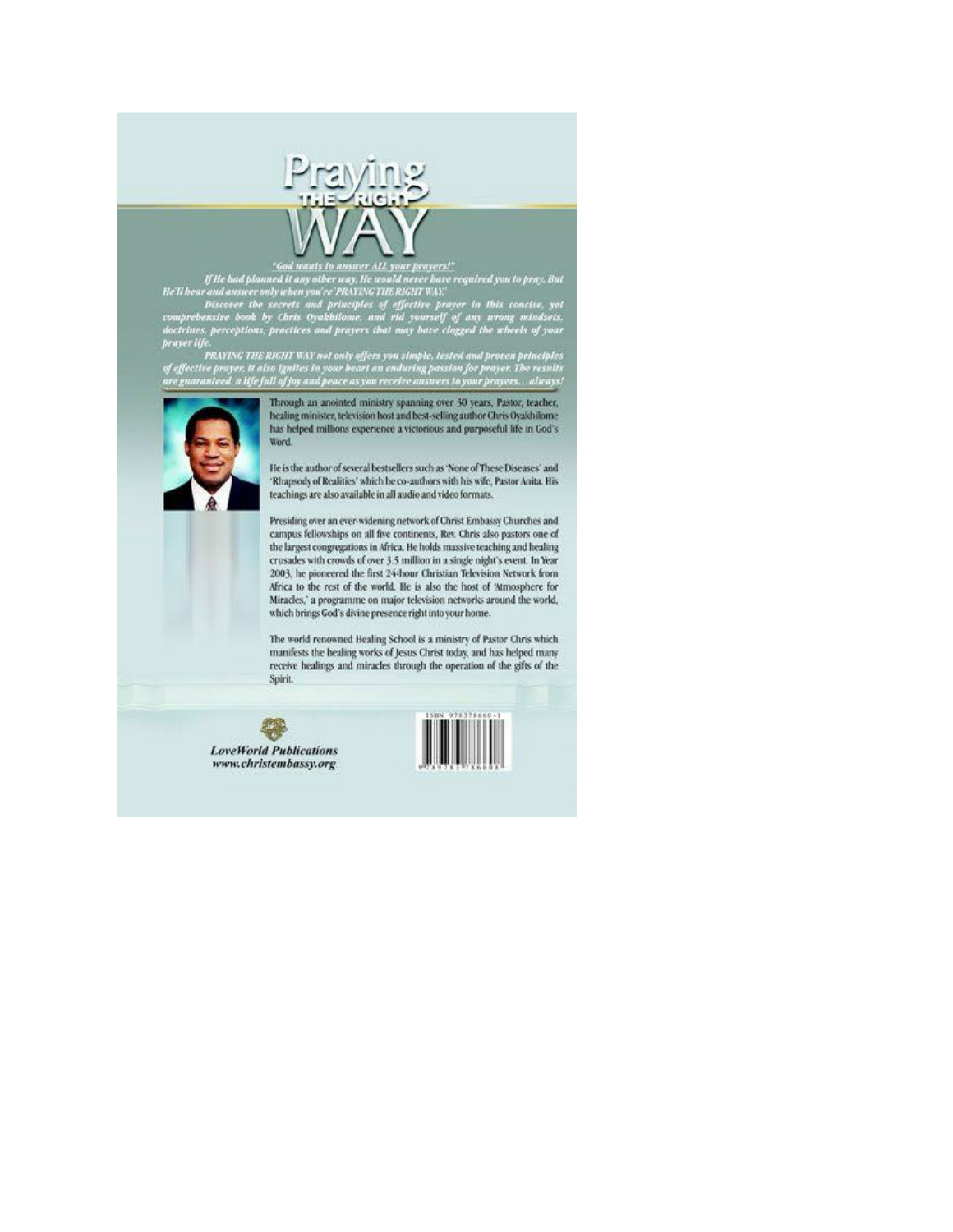# **SCRIPTURES**

#### **Deuteronomy 29:29 (New King James Version)**

<sup>29</sup> "The secret *things belong* to the LORD our God, but those *things which are* revealed *belong* to us and to our children forever, that *we* may do all the words of this law.

#### **Exodus 32:7-14**

And the Lord said unto Moses, Go, get thee down; for thy people, which thou broughtest out of the land of Egypt, have corrupted themselves: [8] They have turned aside quickly out of the way which I commanded them: they have made them a molten calf, and have worshipped it, and have sacrificed thereunto, and said, These be thy gods, O Israel, which have brought thee up out of the land of Egypt. [9] And the Lord said unto Moses, I have seen this people, and, behold, it is a stiffnecked people: [10] Now therefore let me alone, that my wrath may wax hot against them, and that I may consume them: and I will make of thee a great nation. [11] And Moses besought the Lord his God, and said, Lord, why doth thy wrath wax hot against thy people, which thou hast brought forth out of the land of Egypt with great power, and with a mighty hand? [12] Wherefore should the Egyptians speak, and say, For mischief did he bring them out, to slay them in the mountains, and to consume them from the face of the earth? Turn from thy fierce wrath, and repent of this evil against thy people. [13] Remember Abraham, Isaac, and Israel, thy servants, to whom thou swarest by thine own self, and saidst unto them, I will multiply your seed as the stars of heaven, and all this land that I have spoken of will I give unto your seed, and they shall inherit it for ever. [14] And the Lord repented of the evil which he thought to do unto his people.

#### **Luke 18:1**

And he spake a parable unto them to this end, that men ought always to pray,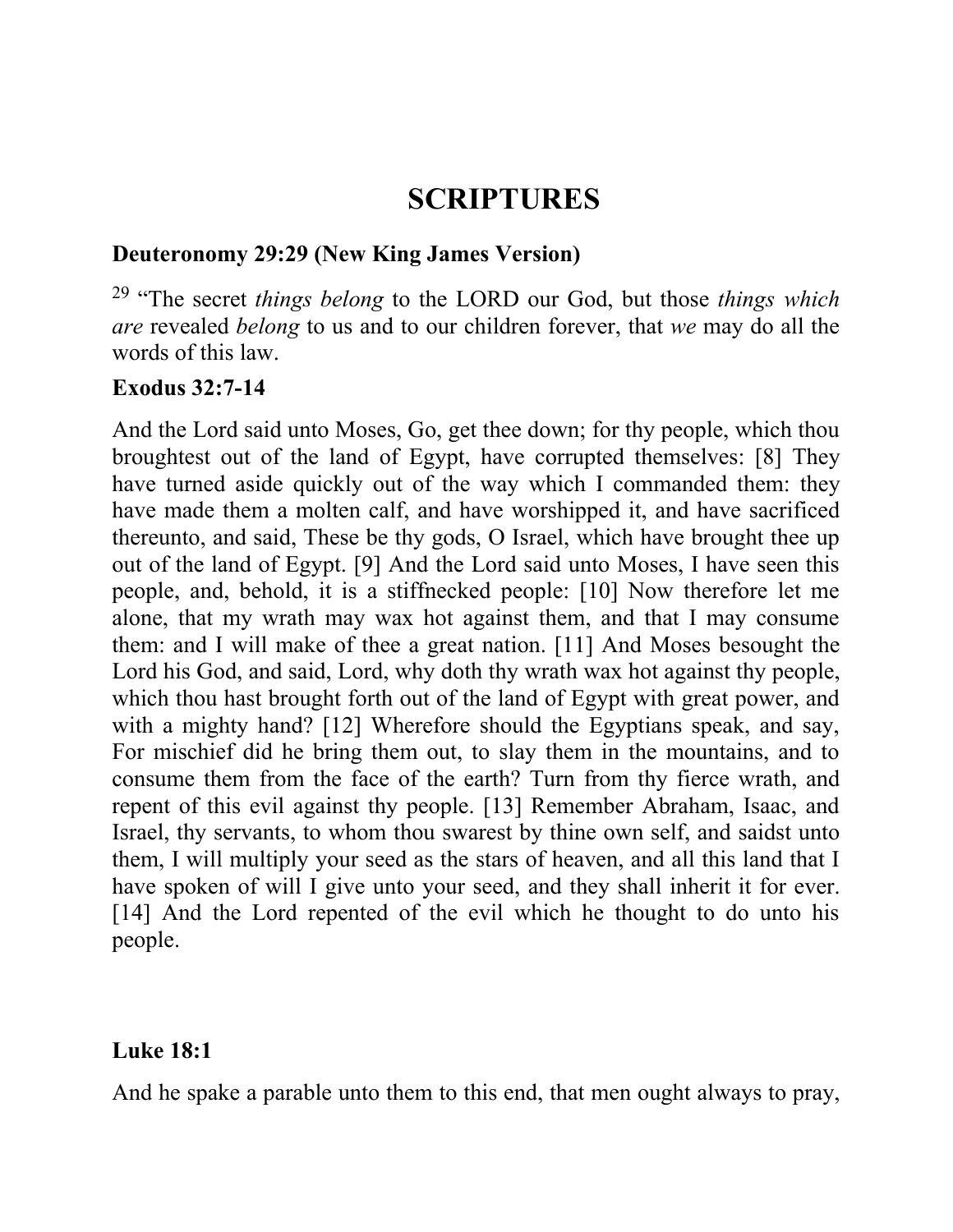and not to faint;

Ephesians 1:17

That the God of our Lord Jesus Christ, the Father of glory, may give unto you the spirit of wisdom and revelation in the knowledge of him:

Hebrews 2:17

Wherefore in all things it behoved him to be made like unto his brethren, that he might be a merciful and faithful high priest in things pertaining to God, to make reconciliation for the sins of the people.

Hebrews 3:1

Wherefore, holy brethren, partakers of the heavenly calling, consider the Apostle and High Priest of our profession, Christ Jesus;

Hebrews 4:14

Seeing then that we have a great high priest, that is passed into the heavens, Jesus the Son of God, let us hold fast our profession.

Hebrews 8:1

Now of the things which we have spoken this is the sum: We have such an high priest, who is set on the right hand of the throne of the Majesty in the heavens;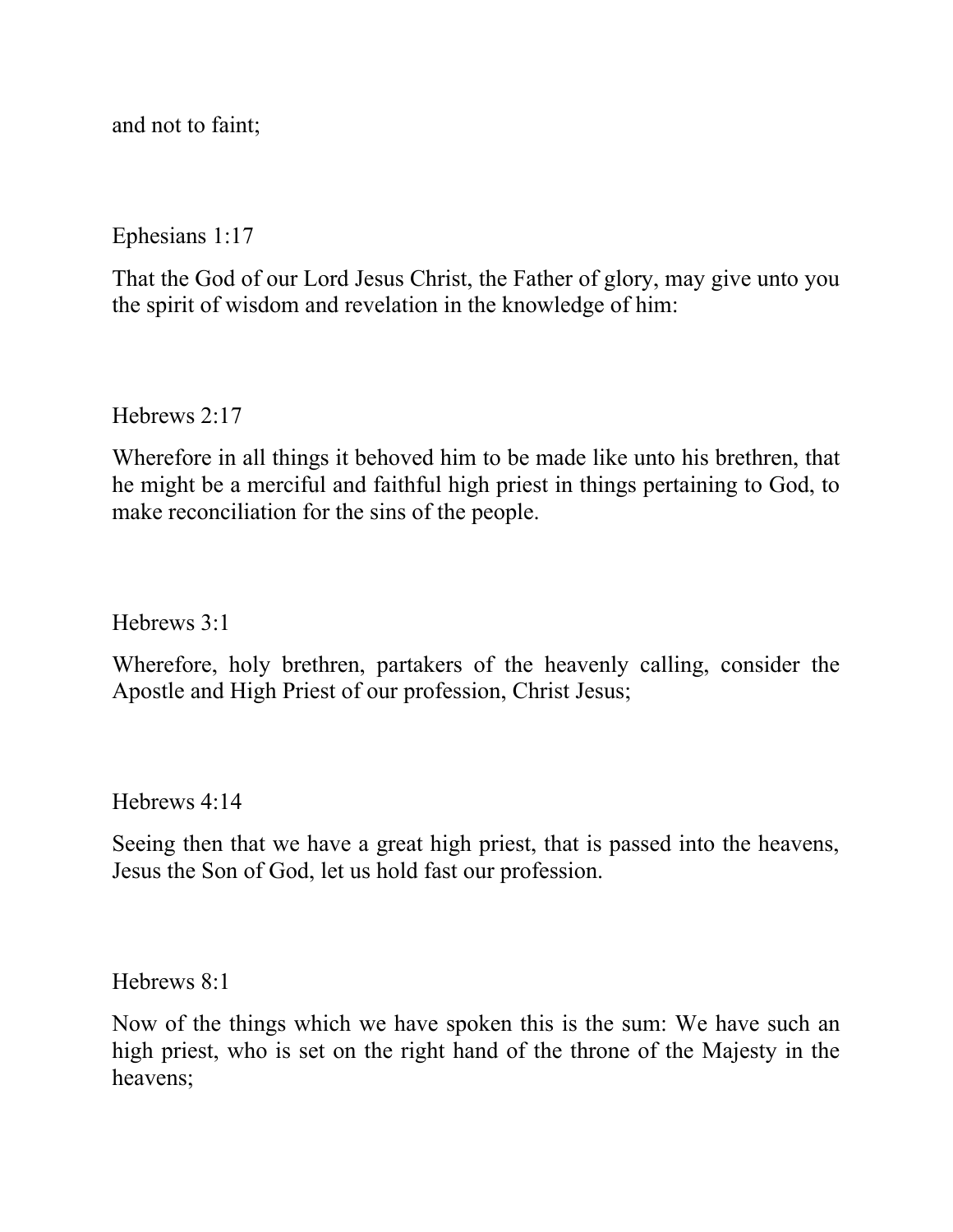Hebrews 9:11

But Christ being come an high priest of good things to come, by a greater and more perfect tabernacle, not made with hands, that is to say, not of this building;

1 John 2:1

My little children, these things write I unto you, that ye sin not. And if any man sin, we have an advocate with the Father, Jesus Christ the righteous:

John 16:23-24

And in that day ye shall ask me nothing. Verily, verily, I say unto you, Whatsoever ye shall ask the Father in my name, he will give it you. [24] Hitherto have ye asked nothing in my name: ask, and ye shall receive, that your joy may be full.

Colossians 2:15

And having spoiled principalities and powers, he made a shew of them openly, triumphing over them in it.

Matthew 28:18-20

And Jesus came and spake unto them, saying, All power is given unto me in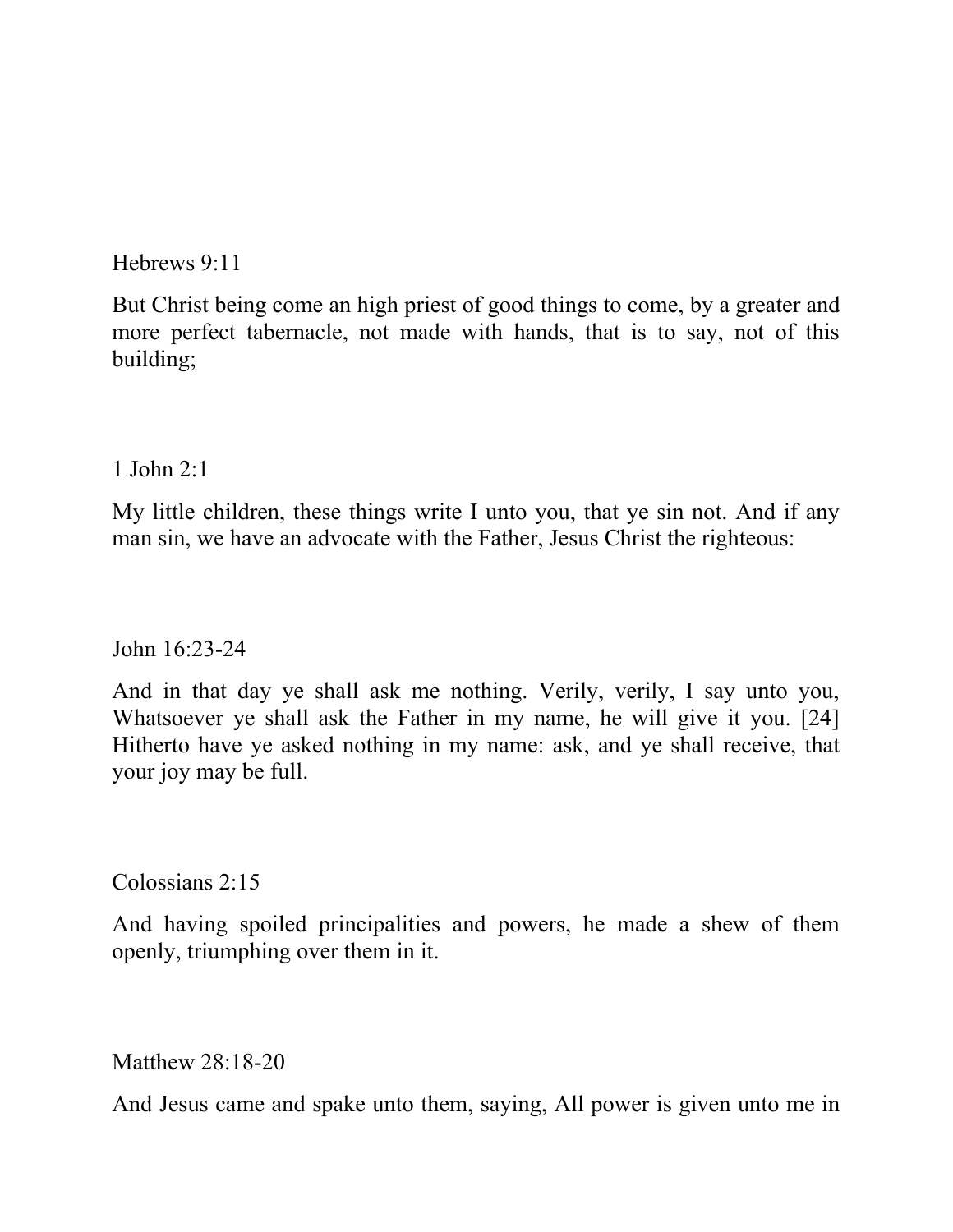heaven and in earth. [19] Go ye therefore, and teach all nations, baptizing them in the name of the Father, and of the Son, and of the Holy Ghost: [20] Teaching them to observe all things whatsoever I have commanded you: and, lo, I am with you alway, even unto the end of the world. Amen.

Matthew 6:12

And forgive us our debts, as we forgive our debtors.

Colossians 1:13

Who hath delivered us from the power of darkness, and hath translated us into the kingdom of his dear Son:

Philippians 2:10

That at the name of Jesus every knee should bow, of things in heaven, and things in earth, and things under the earth;

Acts  $1:8$ 

But ye shall receive power, after that the Holy Ghost is come upon you: and ye shall be witnesses unto me both in Jerusalem, and in all Judaea, and in Samaria, and unto the uttermost part of the earth.

1 Kings 18:19-40

Now therefore send, and gather to me all Israel unto mount Carmel, and the prophets of Baal four hundred and fifty, and the prophets of the groves four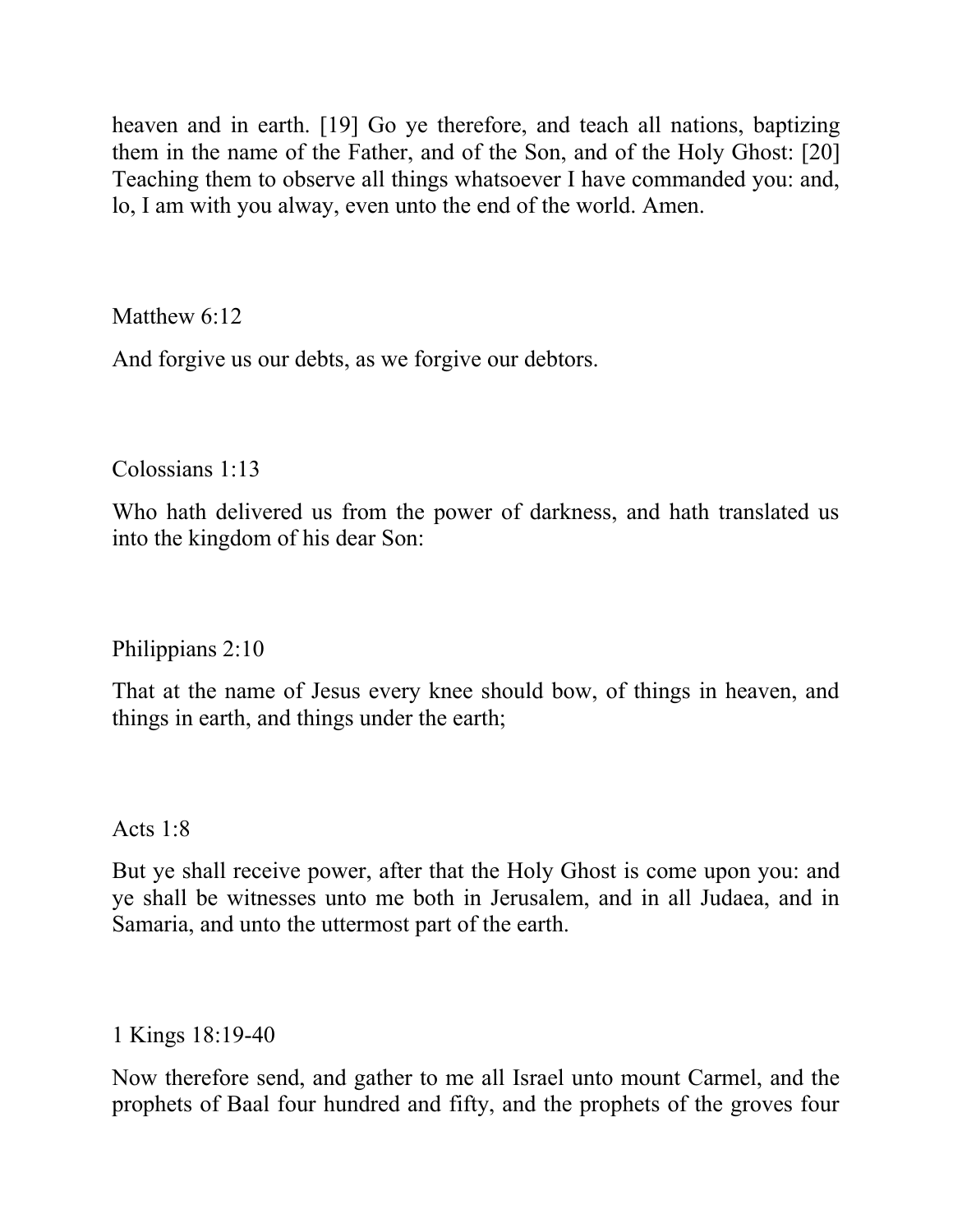hundred, which eat at Jezebel's table. [20] So Ahab sent unto all the children of Israel, and gathered the prophets together unto mount Carmel. [21] And Elijah came unto all the people, and said, How long halt ye between two opinions? if the Lord be God, follow him: but if Baal, then follow him. And the people answered him not a word. [22] Then said Elijah unto the people, I, even I only, remain a prophet of the Lord; but Baal's prophets are four hundred and fifty men. [23] Let them therefore give us two bullocks; and let them choose one bullock for themselves, and cut it in pieces, and lay it on wood, and put no fire under: and I will dress the other bullock, and lay it on wood, and put no fire under: [24] And call ye on the name of your gods, and I will call on the name of the Lord: and the God that answereth by fire, let him be God. And all the people answered and said, It is well spoken. [25] And Elijah said unto the prophets of Baal, Choose you one bullock for yourselves, and dress it first; for ye are many; and call on the name of your gods, but put no fire under. [26] And they took the bullock which was given them, and they dressed it, and called on the name of Baal from morning even until noon, saying, O Baal, hear us. But there was no voice, nor any that answered. And they leaped upon the altar which was made. [27] And it came to pass at noon, that Elijah mocked them, and said, Cry aloud: for he is a god; either he is talking, or he is pursuing, or he is in a journey, or peradventure he sleepeth, and must be awaked. [28] And they cried aloud, and cut themselves after their manner with knives and lancets, till the blood gushed out upon them. [29] And it came to pass, when midday was past, and they prophesied until the time of the offering of the evening sacrifice, that there was neither voice, nor any to answer, nor any that regarded. [30] And Elijah said unto all the people, Come near unto me. And all the people came near unto him. And he repaired the altar of the Lord that was broken down. [31] And Elijah took twelve stones, according to the number of the tribes of the sons of Jacob, unto whom the word of the Lord came, saying, Israel shall be thy name: [32] And with the stones he built an altar in the name of the Lord: and he made a trench about the altar, as great as would contain two measures of seed. [33] And he put the wood in order, and cut the bullock in pieces, and laid him on the wood, and said, Fill four barrels with water, and pour it on the burnt sacrifice, and on the wood. [34] And he said, Do it the second time. And they did it the second time. And he said, Do it the third time. And they did it the third time. [35] And the water ran round about the altar; and he filled the trench also with water. [36] And it came to pass at the time of the offering of the evening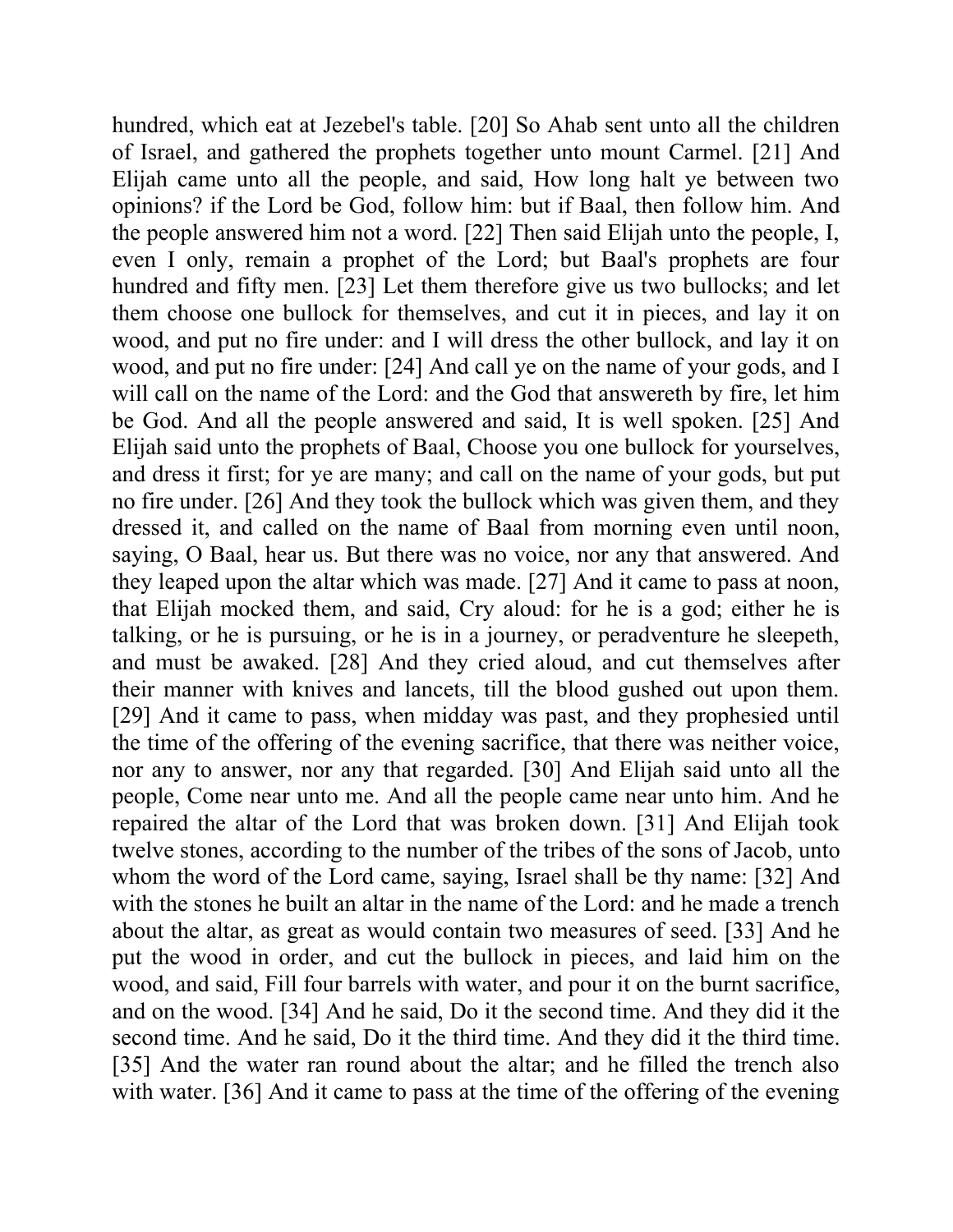sacrifice, that Elijah the prophet came near, and said, Lord God of Abraham, Isaac, and of Israel, let it be known this day that thou art God in Israel, and that I am thy servant, and that I have done all these things at thy word. [37] Hear me, O Lord, hear me, that this people may know that thou art the Lord God, and that thou hast turned their heart back again. [38] Then the fire of the Lord fell, and consumed the burnt sacrifice, and the wood, and the stones, and the dust, and licked up the water that was in the trench. [39] And when all the people saw it, they fell on their faces: and they said, The Lord, he is the God; the Lord, he is the God. [40] And Elijah said unto them, Take the prophets of Baal; let not one of them escape. And they took them: and Elijah brought them down to the brook Kishon, and slew them there.

Matthew 6:7

But when ye pray, use not vain repetitions, as the heathen do: for they think that they shall be heard for their much speaking.

John 14:13-14

And whatsoever ye shall ask in my name, that will I do, that the Father may be glorified in the Son. [14] If ye shall ask any thing in my name, I will do it.

John 16:23-24

And in that day ye shall ask me nothing. Verily, verily, I say unto you, Whatsoever ye shall ask the Father in my name, he will give it you. [24] Hitherto have ye asked nothing in my name: ask, and ye shall receive, that your joy may be full.

2 Kings 20:1-21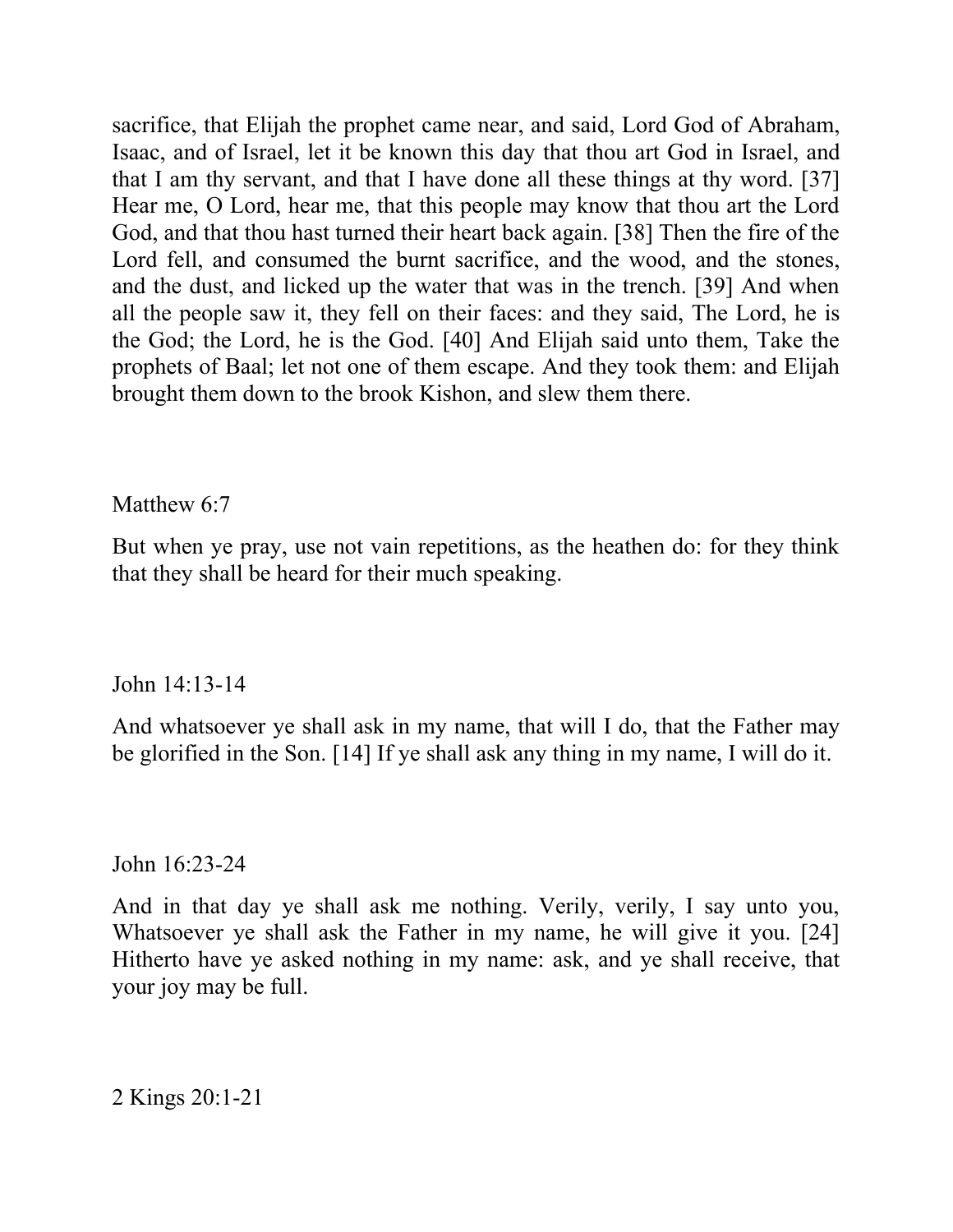In those days was Hezekiah sick unto death. And the prophet Isaiah the son of Amoz came to him, and said unto him, Thus saith the Lord, Set thine house in order; for thou shalt die, and not live. [2] Then he turned his face to the wall, and prayed unto the Lord, saying, [3] I beseech thee, O Lord, remember now how I have walked before thee in truth and with a perfect heart, and have done that which is good in thy sight. And Hezekiah wept sore. [4] And it came to pass, afore Isaiah was gone out into the middle court, that the word of the Lord came to him, saying, [5] Turn again, and tell Hezekiah the captain of my people, Thus saith the Lord, the God of David thy father, I have heard thy prayer, I have seen thy tears: behold, I will heal thee: on the third day thou shalt go up unto the house of the Lord. [6] And I will add unto thy days fifteen years; and I will deliver thee and this city out of the hand of the king of Assyria; and I will defend this city for mine own sake, and for my servant David's sake. [7] And Isaiah said, Take a lump of figs. And they took and laid it on the boil, and he recovered.

[8] And Hezekiah said unto Isaiah, What shall be the sign that the Lord will heal me, and that I shall go up into the house of the Lord the third day? [9] And Isaiah said, This sign shalt thou have of the Lord, that the Lord will do the thing that he hath spoken: shall the shadow go forward ten degrees, or go back ten degrees? [10] And Hezekiah answered, It is a light thing for the shadow to go down ten degrees: nay, but let the shadow return backward ten degrees. [11] And Isaiah the prophet cried unto the Lord: and he brought the shadow ten degrees backward, by which it had gone down in the dial of Ahaz.

[12] At that time Berodach-baladan, the son of Baladan, king of Babylon, sent letters and a present unto Hezekiah: for he had heard that Hezekiah had been sick. [13] And Hezekiah hearkened unto them, and shewed them all the house of his precious things, the silver, and the gold, and the spices, and the precious ointment, and all the house of his armour, and all that was found in his treasures: there was nothing in his house, nor in all his dominion, that Hezekiah shewed them not.

[14] Then came Isaiah the prophet unto king Hezekiah, and said unto him, What said these men? and from whence came they unto thee? And Hezekiah said, They are come from a far country, even from Babylon. [15] And he said, What have they seen in thine house? And Hezekiah answered, All the